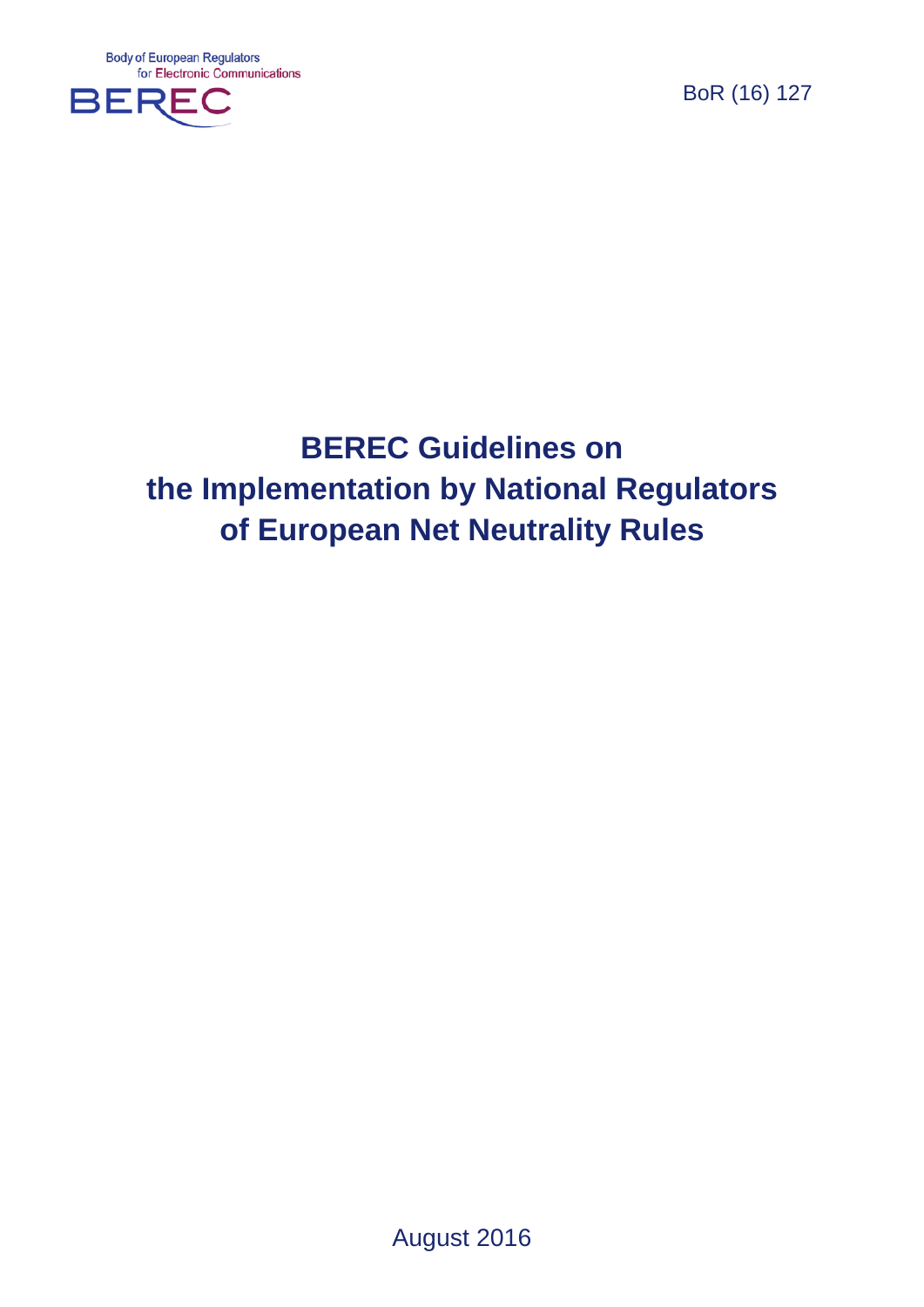## **Contents**

| Article 4 Transparency measures for ensuring open internet access  30 |  |
|-----------------------------------------------------------------------|--|
|                                                                       |  |
|                                                                       |  |
|                                                                       |  |
|                                                                       |  |
|                                                                       |  |
|                                                                       |  |
|                                                                       |  |
|                                                                       |  |
|                                                                       |  |
|                                                                       |  |
|                                                                       |  |
|                                                                       |  |
|                                                                       |  |
|                                                                       |  |
|                                                                       |  |
|                                                                       |  |
|                                                                       |  |
|                                                                       |  |
|                                                                       |  |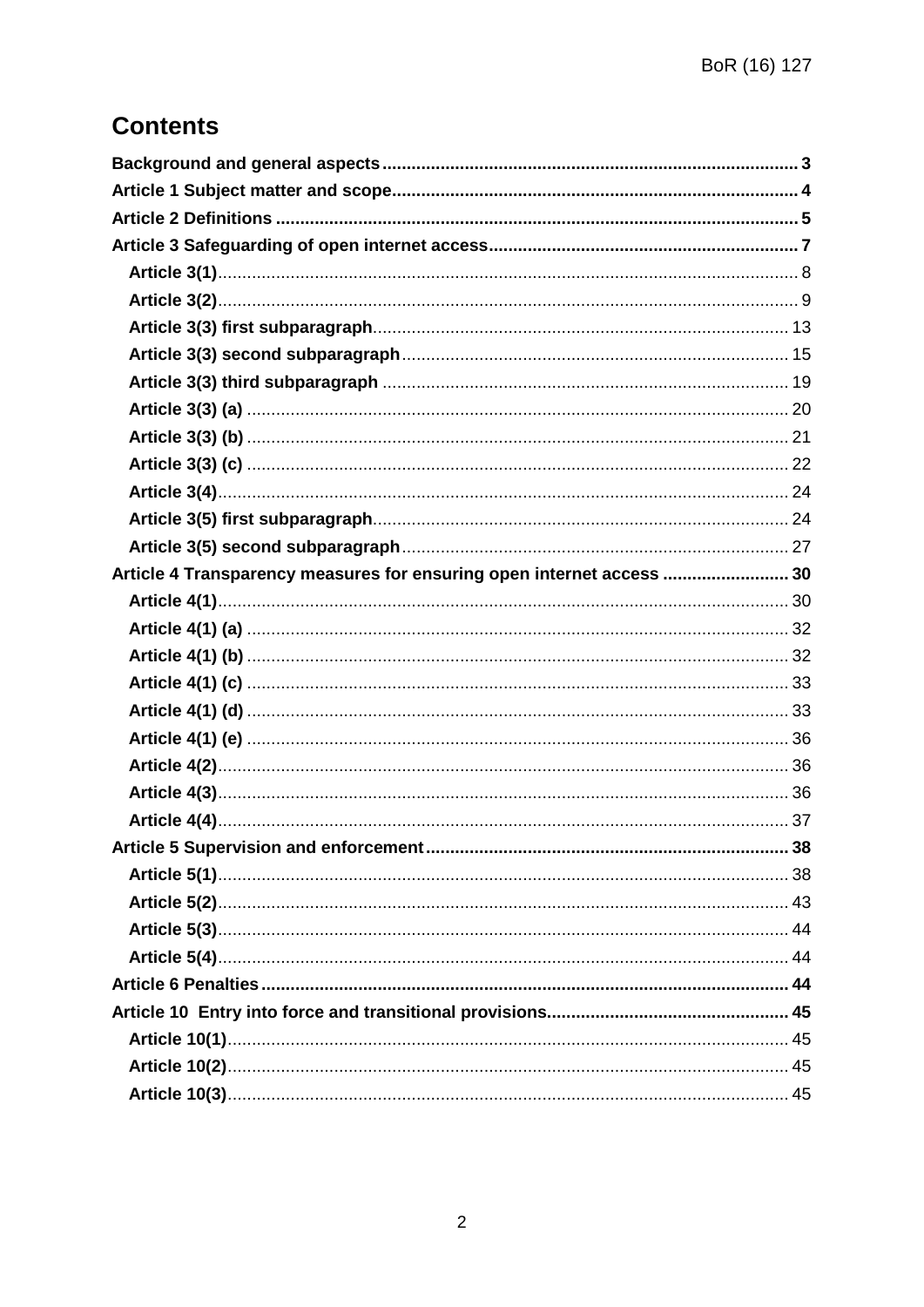## **Background and general aspects**

1. These BEREC Guidelines drafted in accordance with Article  $5(3)$  of the Regulation<sup>1</sup> are designed to provide guidance on the implementation of the obligations of NRAs. Specifically, this includes the obligations to closely monitor and ensure compliance with the rules to safeguard equal and non-discriminatory treatment of traffic in the provision of internet access services and related end-users rights as laid down in Articles 3 and 4. These Guidelines constitute recommendations to NRAs, and NRAs should take utmost account of the Guidelines. $2$  The Guidelines should contribute to the consistent application of the Regulation, thereby contributing to regulatory certainty for stakeholders.

## **Terminology**

2. For the purpose of these Guidelines, BEREC has used the following terms throughout the Guidelines to improve readability. $3$ 

| <b>Application</b>                                      | In these Guidelines, BEREC use the term "application" as a short<br>expression for more lengthy expressions from the Regulation, like<br>"applications and services", "content, application and service".                                                                                                                                                                                                             |
|---------------------------------------------------------|-----------------------------------------------------------------------------------------------------------------------------------------------------------------------------------------------------------------------------------------------------------------------------------------------------------------------------------------------------------------------------------------------------------------------|
| <b>CAP</b><br>(Content<br>and Application<br>Provider)  | CAPs make content (e.g. web pages, blogs, video) and/or applications<br>(e.g. search engines, VoIP applications) and/or services available on the<br>Internet. CAPs may also make content, services and applications<br>available via specialised services.                                                                                                                                                           |
| <b>ISP</b><br>(Internet)<br><b>Service</b><br>Provider) | In these Guidelines, BEREC uses the term "ISP" to refer to providers of<br>internet access services (IAS). ISPs may also be providers of<br>specialised services.                                                                                                                                                                                                                                                     |
| <b>Specialised</b><br>service                           | In these Guidelines, BEREC uses the term "specialised services" as a<br>short expression for "services other than internet access services which<br>are optimised for specific content, applications or services, or a<br>combination thereof, where the optimisation is necessary in order to<br>meet requirements of the content, applications or services for a specific<br>level of quality" (ref. Article 3(5)). |

<sup>1</sup> Regulation (EU) 2015/2120 of the European Parliament and of the Council of 25 November 2015 laying down measures concerning open internet access and amending Directive 2002/22/EC on universal service and users' rights relating to electronic communications networks and services and Regulation (EU) No 531/2012 on roaming on public mobile communications networks within the Union, <u>http://eur-lex.europa.eu/legal-content/EN/TXT/PDF/?uri=CELEX:32015R2120&from=EN</u><br><sup>2</sup> As set out in Article 3(3) of the Regulation (EC) No 1211/2009 establishing the Body of European Regulators of Electronic Communications and the Office, http://eurlex.europa.eu/LexUriServ/LexUriServ.do?uri=OJ:L:2009:337:0001:0010:EN:PDF and recital 19 of

Regulation (EU) 2015/2120

<sup>&</sup>lt;sup>3</sup> Definitions of terms used in the Regulation are provided in the relevant parts of the Guidelines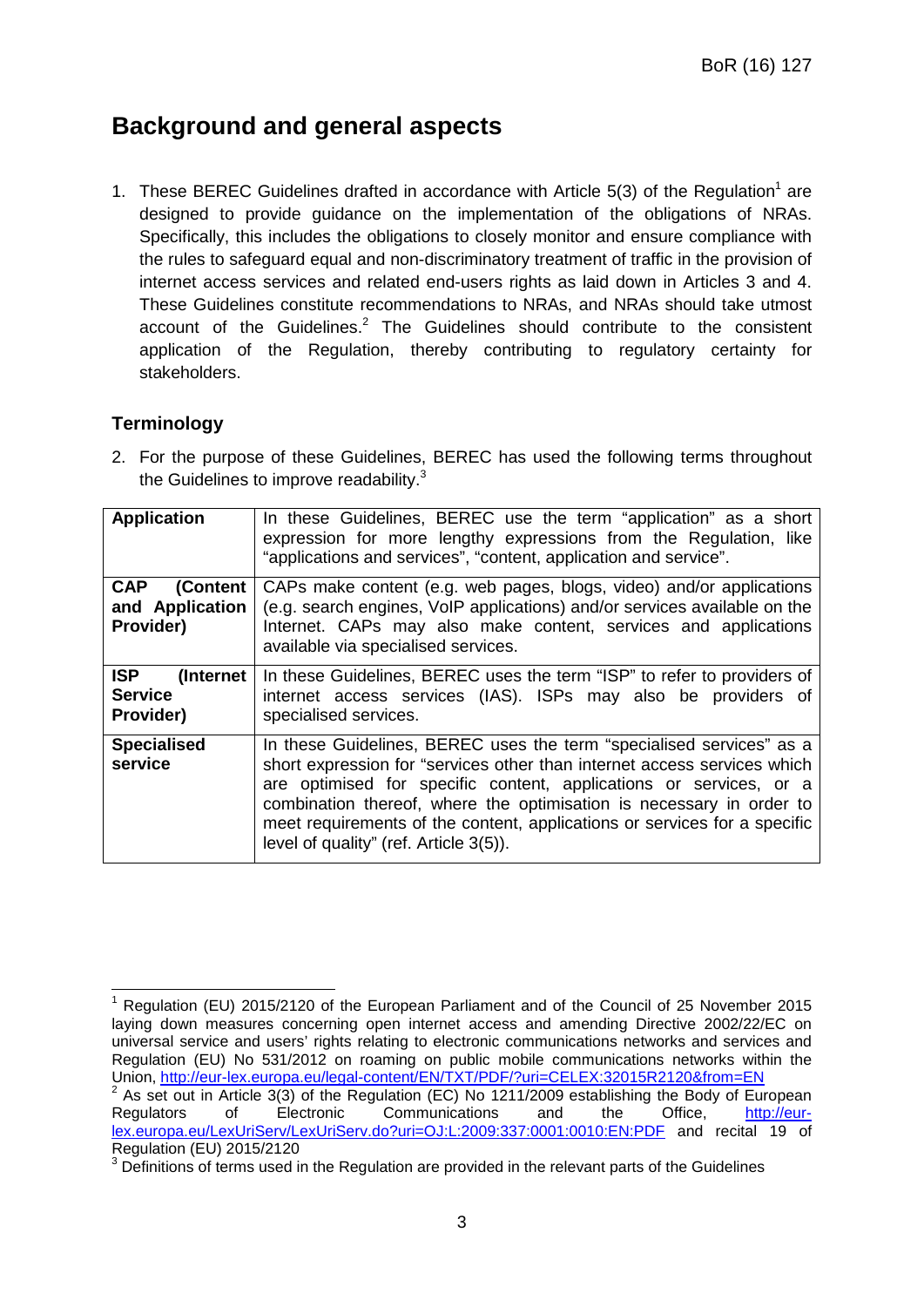## **Article 1 Subject matter and scope**

This Regulation establishes common rules to safeguard equal and non-discriminatory treatment of traffic in the provision of internet access services and related end-users' rights.

#### Recital 1

This Regulation aims to establish common rules to safeguard equal and non-discriminatory treatment of traffic in the provision of internet access services and related end-users' rights. It aims to protect end-users and simultaneously to guarantee the continued functioning of the internet ecosystem as an engine of innovation.

#### Recital 2

The measures provided for in this Regulation respect the principle of technological neutrality, that is to say they neither impose nor discriminate in favour of the use of a particular type of technology.

#### Recital 3

The internet has developed over the past decades as an open platform for innovation with low access barriers for end-users, providers of content, applications and services and providers of internet access services. The existing regulatory framework aims to promote the ability of end-users to access and distribute information or run applications and services of their choice. However, a significant number of end-users are affected by traffic management practices which block or slow down specific applications or services. Those tendencies require common rules at the Union level to ensure the openness of the internet and to avoid fragmentation of the internal market resulting from measures adopted by individual Member States.

- 3. Article 1 sets out the subject matter and scope of the Regulation, which is to establish common rules to safeguard *"equal and non-discriminatory treatment of traffic in the provision of internet access services"* and *"related end-users' rights"*.
- 4. According to the Framework Directive,<sup>4</sup> "end-user" means a user not providing public communications networks or publicly available electronic communications services. In turn, *"user"* means a legal entity or natural person using or requesting a publicly available electronic communications service. On that basis, BEREC understands *"enduser"* to encompass individuals and businesses, including consumers as well as CAPs.
- 5. CAPs are protected as end-users under the Regulation in so far as CAPs use an IAS to reach other end-users. However, some CAPs may also operate their own networks and, as part of that, have interconnection agreements with ISPs; the provision of interconnection is a distinct service from the provision of IAS.
- 6. NRAs may take into account the interconnection policies and practices of ISPs in so far as they have the effect of limiting the exercise of end-user rights under Article 3(1). For

 $4$  Article 2 of Framework Directive (2002/21/EC) ref. lit. (n) and lit. (h). The directive has been amended by the regulation 717/2007/EC, the regulation 544/2009/EC and the directive 2009/140/EC (http://eur-lex.europa.eu/LexUriServ/LexUriServ.do?uri=CONSLEG:2002L0021:20091219:EN:PDF)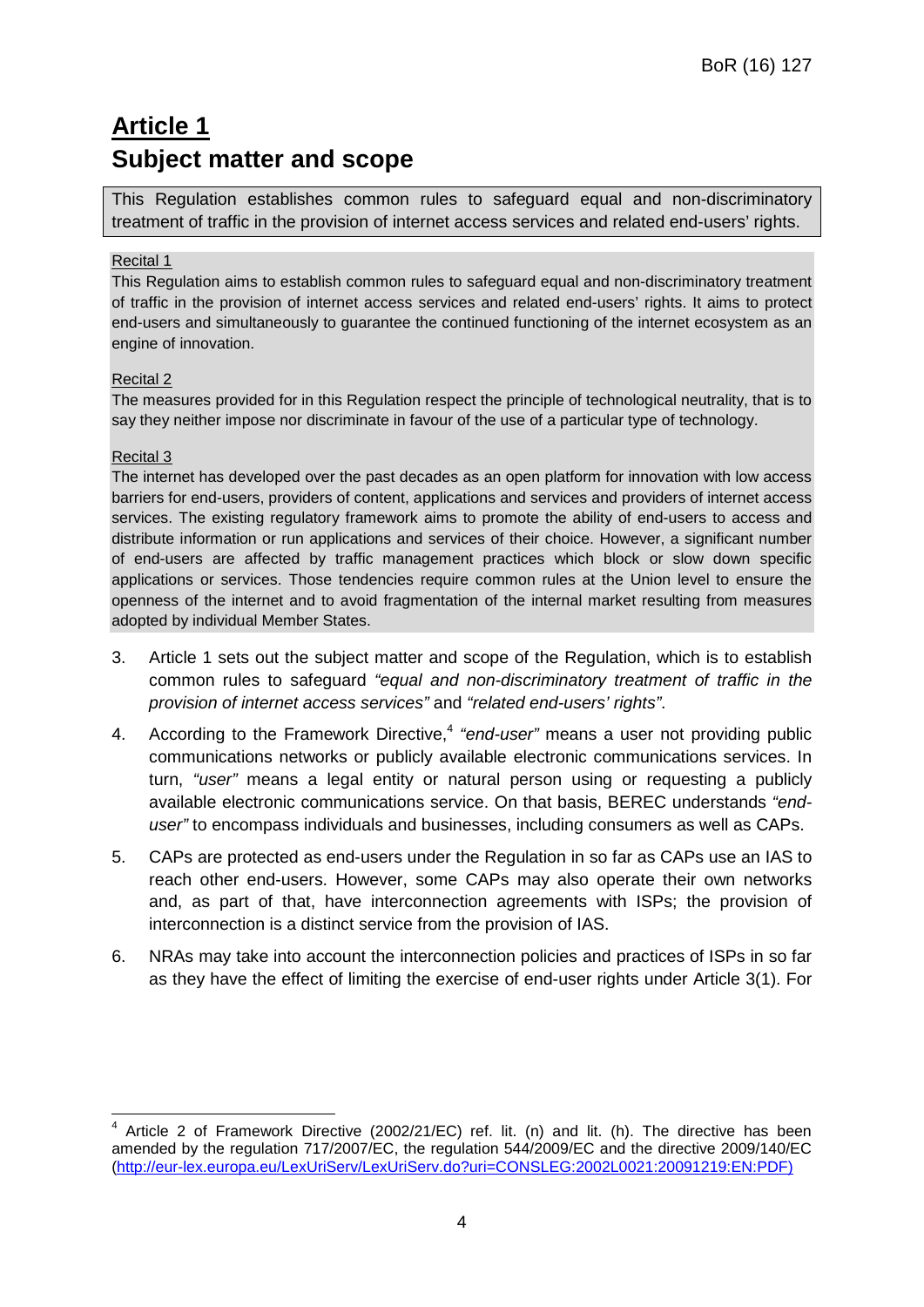example, this may be relevant in some cases, such as if the interconnection is implemented in a way which seeks to circumvent the Regulation.<sup>5</sup>

## **Article 2 Definitions**

For the purposes of this Regulation, the definitions set out in Article 2 of Directive 2002/21/EC apply. The following definitions also apply:

7. The definitions of Article 2 of Directive 2002/21/EC also apply for the purposes of these Guidelines. This includes the terms *"end-user"*, *"consumer"*, *"electronic communications services", "electronic communications network"* and *"network termination point (NTP)"*.

#### *"Provider of electronic communications to the public"*

(1) 'provider of electronic communications to the public' means an undertaking providing public communications networks or publicly available electronic communications services;

- 8. The term *"provider of electronic communications to the public"* (PECP) comprises both *"public communications networks"* and *"electronic communications services"* (ECS), which are defined in Article 2 of the Framework Directive.<sup>6</sup>
- 9. Conversely, the definition of PECP does not cover providers of electronic communication services or communication networks that are *not* publicly available, which are therefore out of scope of this Regulation.
- 10. Electronic communication services or networks that are offered not only to a predetermined group of end-users but in principle to any customer who wants to subscribe to the service or network should be considered to be publicly available. Electronic communication services or networks that are offered only to a *predetermined* group of end-users could be considered to be not publicly available.
- 11. Virtual private network (VPN) services are typically offered by PECPs to anyone that wishes to enter a contract about the provision of such a service. These would therefore typically be considered to be publicly available, although the operation of a specific VPN would be a private network. The term 'private' describes the use of such a service which is usually limited to endpoints of the business entering the contract and is secured for internal communications. VPNs are further discussed in paragraph 115.
- 12. The following examples could be considered as services or networks not being made publicly available, subject to a case-by-case assessment by NRAs taking into account national practices:
	- access to the internet provided by cafés and restaurants;
	- internal corporate networks.

<sup>5</sup> Recital 7: *"Such agreements, as well as any commercial practices of providers of internet access services, should not limit the exercise of those rights and thus circumvent provisions of this Regulation safeguarding open internet access"*

<sup>6</sup> Ref. Article 2 (d) for *"public communications network"* and (c) for *"electronic communications service"*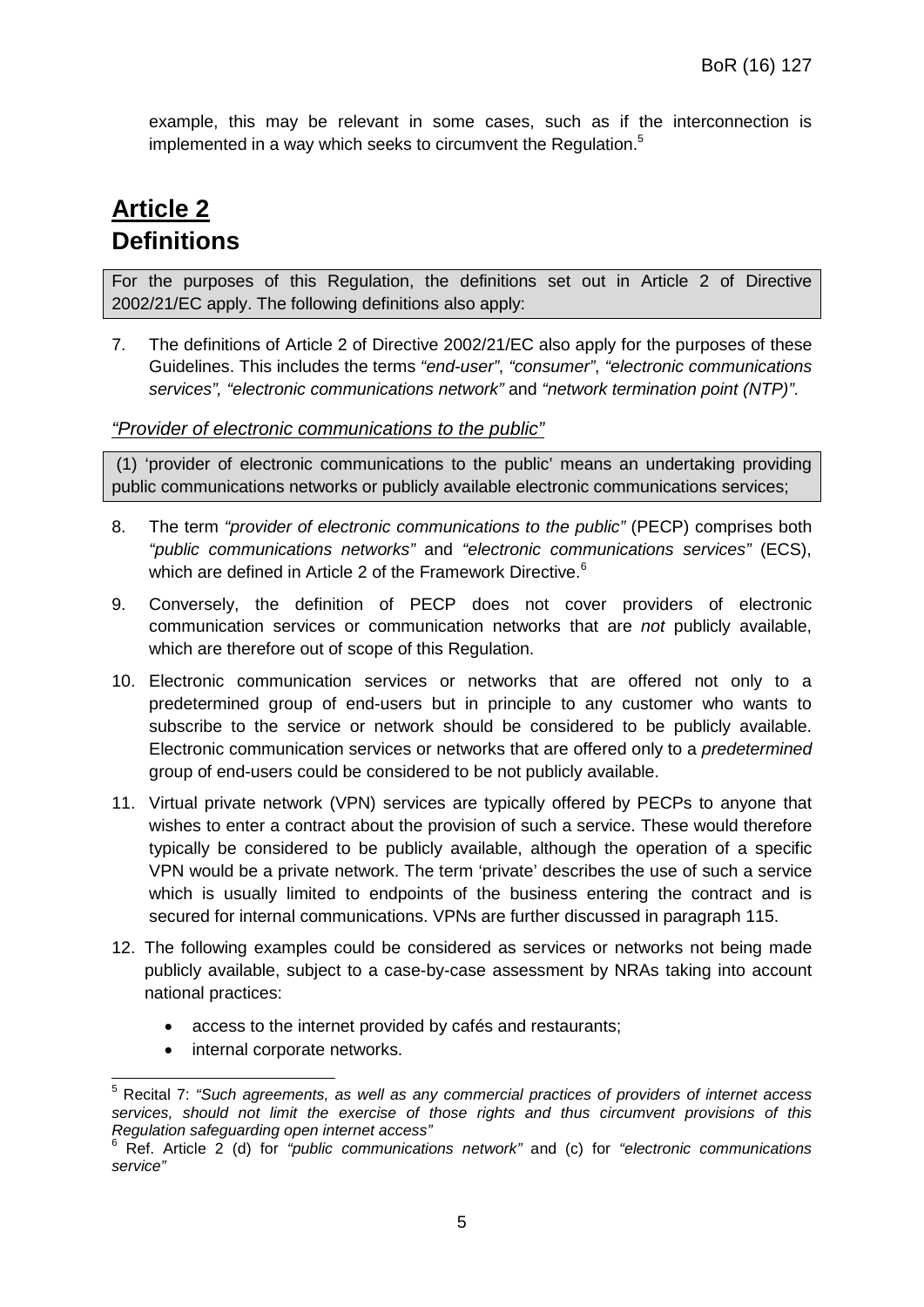Examples of criteria which could be used to make assessments include the contractual relationship under which the service is provided, the range of users and whether the range is predetermined.

#### *"Internet access service"*

(2) 'internet access service' means a publicly available electronic communications service that provides access to the internet, and thereby connectivity to virtually all end points of the internet, irrespective of the network technology and terminal equipment used.

#### Recital 4

An internet access service provides access to the internet, and in principle to all the end-points thereof, irrespective of the network technology and terminal equipment used by end-users. However, for reasons outside the control of providers of internet access services, certain end points of the internet may not always be accessible. Therefore, such providers should be deemed to have complied with their obligations related to the provision of an internet access service within the meaning of this Regulation when that service provides connectivity to virtually all end points of the internet. Providers of internet access services should therefore not restrict connectivity to any accessible end-points of the internet.

- 13. Article 2(2) defines an *"internet access service"* (IAS) as an ECS that provides access to the internet, and thereby connectivity to virtually all end points of the internet, irrespective of the network technology and terminal equipment used.
- 14. For the purpose of the Regulation, BEREC understands the term *"internet"* as referring to a global system of interconnected networks that enables connected end-users to connect to one another. An IAS enables such access to the internet.
- 15. BEREC understands the term *"connectivity to virtually all end-points"* as a consequence of the fact that the internet is a distributed system where a single ISP controls a rather limited part. Due to reasons outside the control of an individual ISP (e.g. technical limitations, the policy of other ISPs or regulation in some countries), not all endpoints might be reachable all of the time. However, such a lack of reachability should not preclude that the service is defined as an IAS.
- 16. Where restrictions to reach end-points stem from the use of two different internet addressing schemes, IPv4 and IPv6, this typically does not mean the services cannot be defined as an IAS. While it is not possible to connect two different points with different types of addresses without any translation function, BEREC considers that the term *"virtually all end points"* should, at present, not be interpreted as a requirement on ISPs to offer connectivity with both IPv4 and IPv6.
- 17. BEREC understands a sub-internet service to be a service which restricts access to services or applications (e.g. banning the use of VoIP or video streaming) or enables access to only a pre-defined part of the internet (e.g. access only to particular websites). NRAs should take into account the fact that an ISP could easily circumvent the Regulation by providing such sub-internet offers. These services should therefore be considered to be in the scope of the Regulation and the fact that they provide a limited access to the internet should constitute an infringement of Articles 3(1), 3(2) and 3(3) of the Regulation. BEREC refers to these service offers as 'sub-internet services', as further discussed in paragraphs 38 and 55.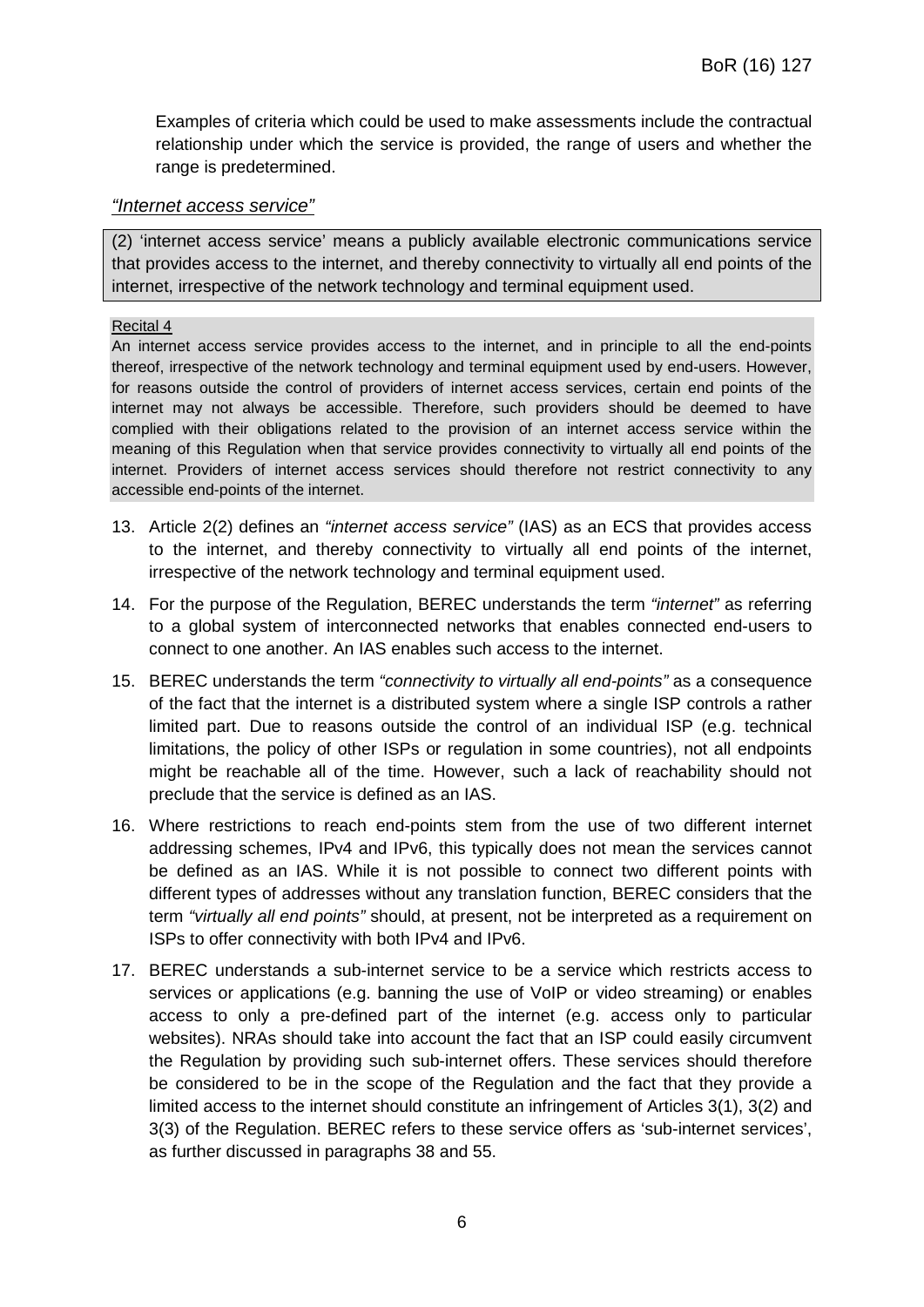18. Services where the number of reachable end-points is limited by the nature of the terminal equipment used with such services (e.g. services designed for communication with individual devices, such as e-book readers as well as machine-to-machine<sup>7</sup> devices like smart meters etc.) are considered to be outside the scope of the Regulation unless they are used to circumvent this Regulation. They could use an IAS (but not provide an IAS nor constitute a substitute to an IAS), use a private network or constitute a specialised service. If these services are using an IAS or constitute a specialised service the connectivity service will be subject to the relevant rules applicable to IAS and specialised services in the Regulation.<sup>8</sup>

## **Article 3 Safeguarding of open internet access**

- 19. Article 3 comprises measures intended to safeguard open internet access, covering the rights of the end-users of IAS, and obligations and permitted practices for the ISPs:
	- Article 3(1) sets out the rights of end-users of IAS;
	- Article 3(2) sets limits on the contractual conditions which may be applied to IAS and the commercial practices of ISPs providing IAS, and requires that these should not limit exercise of the end-user rights set out in paragraph 1. When assessing commercial practices, Article 3(3) should also be taken into account;
	- Article 3(3) constrains ISPs' traffic management practices, setting a requirement that ISPs should treat all data traffic equally and making provision for the specific circumstances under which ISPs may deviate from this rule;
	- Article 3(4) sets out the conditions under which traffic management measures may entail processing of personal data;
	- Article 3(5) sets out the freedom of ISPs and CAPs to provide specialised services as well as the conditions under which this freedom may be exercised.
- 20. The Regulation observes the fundamental rights of, and the principles recognised in, the Charter, notably the protection of personal data, the freedom of expression and information, the freedom to conduct a business, non-discrimination and consumer protection (ref. Recital 33).
- 21. BEREC considers that the Regulation does not require an ex ante authorisation in relation to commercial practices (Article 3(2)), traffic management practices (Article 3(3)) and specialised services (Article 3(5)). However, this should not preclude exchanges between NRAs and market players in relation to these issues, nor does it preclude NRAs from drawing on their obligations or powers to intervene under Article 5.

<sup>7</sup> However, some machine-to-machine communication services may also represent a specialised service according to Article 3(5) of the Regulation (ref. Recital 16 and paragraph 113 of these Guidelines). Moreover, a provider of an M2M device or M2M service (e.g. car manufacturer, provider of energy including smart meter) typically does not seem to provide an ECS under the present regulatory framework, whereas the connectivity service provider which provides connectivity over a public network for remuneration is generally the provider of an ECS in the IoT value chain (ref. BEREC Report on Enabling the Internet of Things, BoR (16) 39, pages 21-23).

 $8$  Notwithstanding, the provisions regarding specialised services apply – see paragraphs 99-127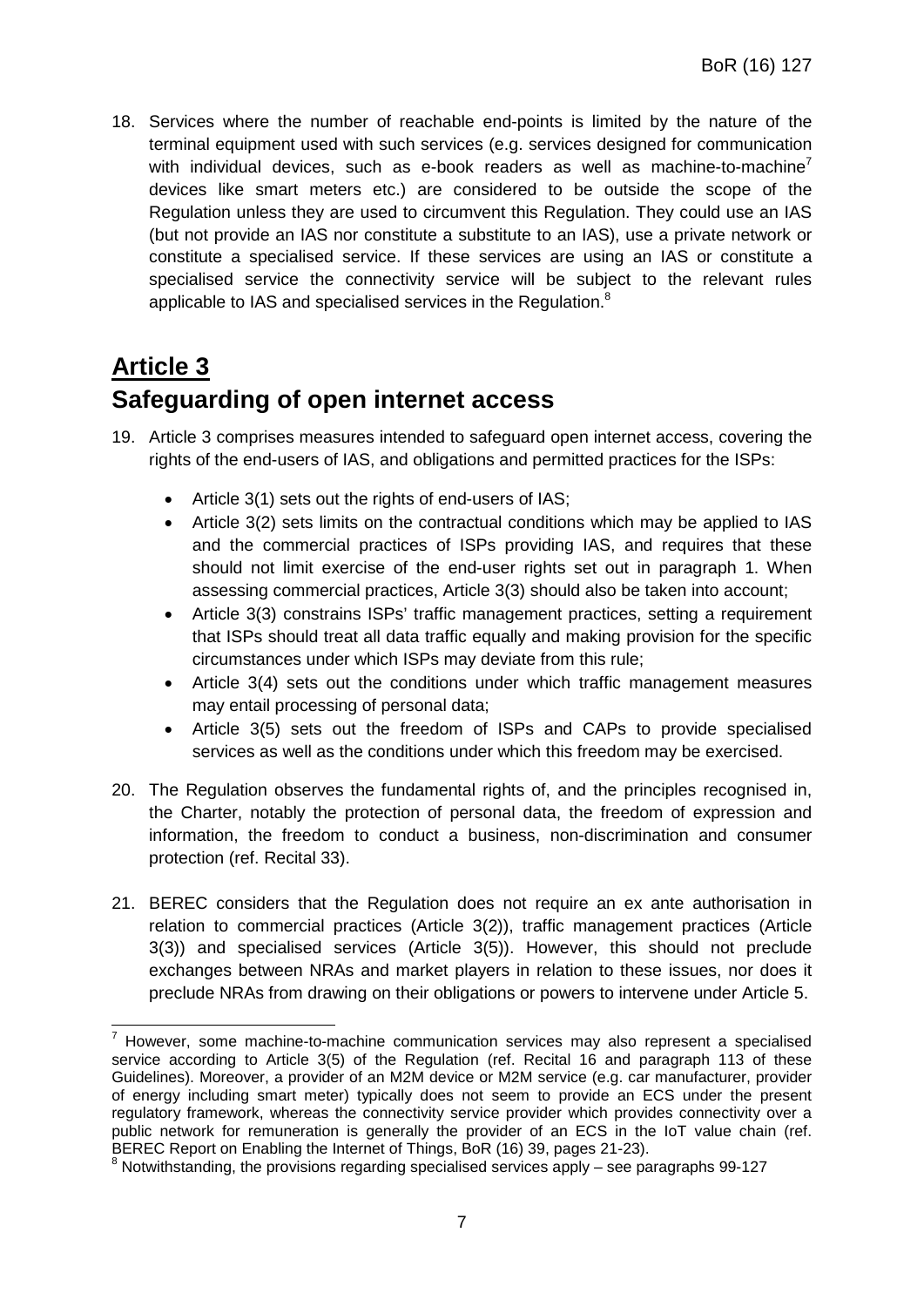## **Article 3(1)**

End-users shall have the right to access and distribute information and content, use and provide applications and services, and use terminal equipment of their choice, irrespective of the end-user's or provider's location or the location, origin or destination of the information, content, application or service, via their internet access service.

This paragraph is without prejudice to Union law, or national law that complies with Union law, related to the lawfulness of the content, applications or services.

#### Recital 5

When accessing the internet, end-users should be free to choose between various types of terminal equipment as defined in Commission Directive 2008/63/EC (1). Providers of internet access services should not impose restrictions on the use of terminal equipment connecting to the network in addition to those imposed by manufacturers or distributors of terminal equipment in accordance with Union law.

#### Recital 6

End-users should have the right to access and distribute information and content, and to use and provide applications and services without discrimination, via their internet access service. The exercise of this right should be without prejudice to Union law, or national law that complies with Union law, regarding the lawfulness of content, applications or services. This Regulation does not seek to regulate the lawfulness of the content, applications or services, nor does it seek to regulate the procedures, requirements and safeguards related thereto. Those matters therefore remain subject to Union law, or national law that complies with Union law.

22. Article 3(1) sets out the end-users' rights with regard to the open internet. The notion of end-user is explained in paragraph 4 of these Guidelines.

#### *"Access and distribute information and content"*

23. Firstly, end-users have the right to access and distribute information and content. *"Access and distribute"* means that the provisions of this Regulation apply to both sending and receiving data over the IAS. *"Information and content"* is intended to cover any form of data that can be sent or received over the IAS.

#### *"Use and provide applications and services"*

24. Secondly, end-users have the right to use and provide applications and services. *"Use and provide"* means that the right applies both to consumption and provision of applications and services. *"Applications and services"* means both applications (including client and server software) as well as services.

#### *"Use terminal equipment of their choice"*

25. Thirdly, end-users have the right to use terminal equipment of their choice. Directive 2008/63/EC defines *"terminal equipment"* as *"equipment directly or indirectly connected to the interface of a public telecommunication network"*. The right to choose terminal equipment therefore covers equipment which connects to the interface of the public telecommunications network. This interface, the network termination point (NTP), is defined in Article 2 (da) of the Framework Directive (2002/21/EC), meaning the physical point at which a subscriber is provided with access to a public communications network.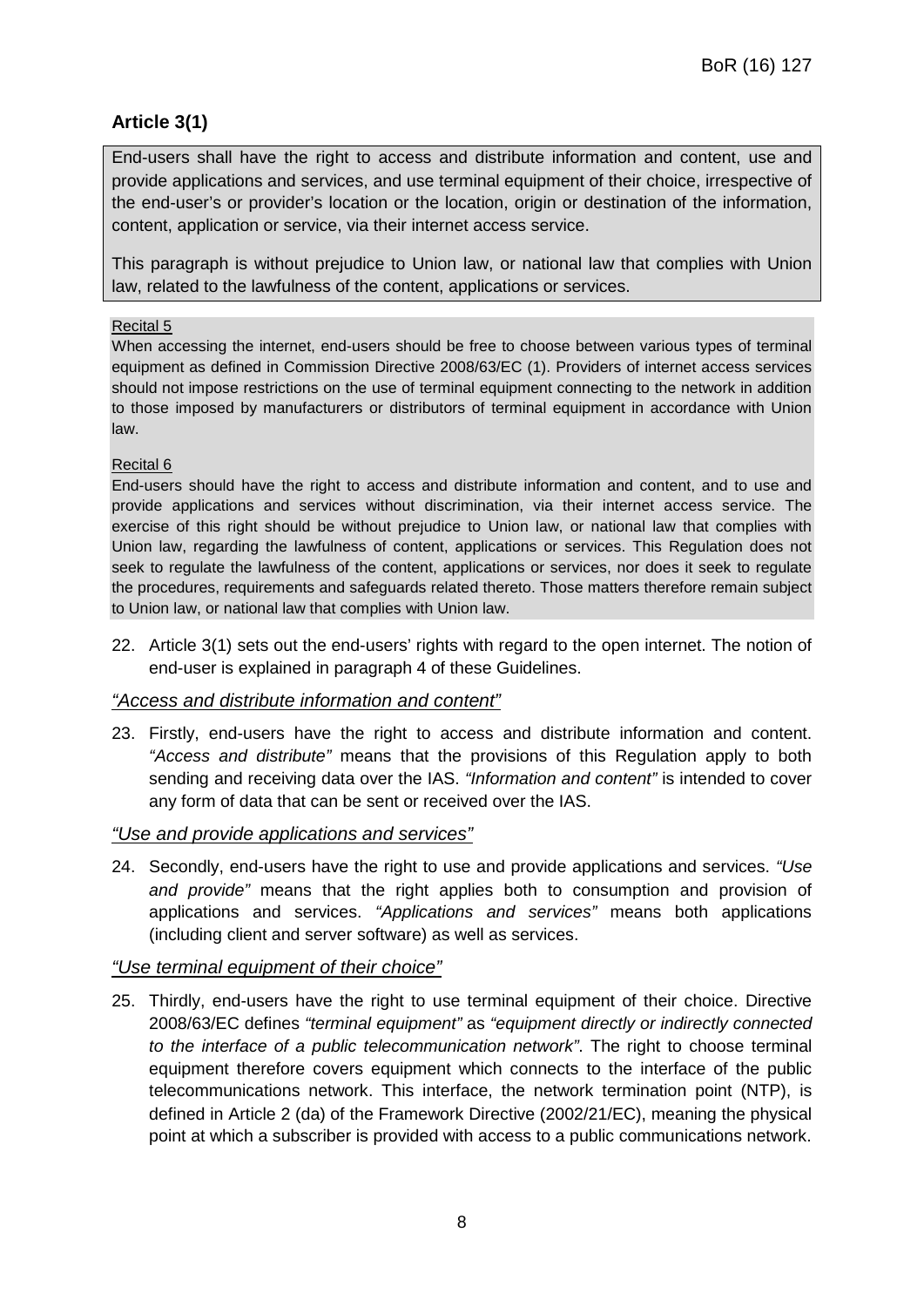- 26. In considering whether end-users may use the terminal equipment of their choice, NRAs should assess whether an ISP provides equipment for its subscribers and restricts the end-users' ability to replace that equipment with their own equipment, i.e. whether it provides *"obligatory equipment"*.
- 27. Moreover, NRAs should consider whether there is an objective technological necessity for the obligatory equipment to be considered as part of the ISP network. If there is not, and if the choice of terminal equipment is limited, the practice would be in conflict with the Regulation. For example, the practice of restricting tethering<sup>9</sup> is likely to constitute a restriction on choice of terminal equipment because ISPs *"should not impose restrictions on the use of terminal equipment connecting to the network in addition to those imposed by manufacturers or distributors of terminal equipment in accordance with Union law"* (Recital 5).

#### *Legislation related to the lawfulness of the content, applications or services*

- 28. Article 3(1) second subparagraph specifies that Union law, and national law that complies with Union law, related to the lawfulness of content, applications or services still applies. The TSM Regulation does not seek to regulate the lawfulness of the content, applications or services (ref. Recital 6).
- 29. Whereas Article 3(1) second subparagraph contains a clarification with regard to the applicability of such legislation, Article 3(3) (a) provides for an exception for ISPs to implement measures going beyond reasonable traffic management measures in order to comply with legislation or measures as specified in that exception.

## **Article 3(2)**

Agreements between providers of internet access services and end-users on commercial and technical conditions and the characteristics of internet access services such as price, data volumes or speed, and any commercial practices conducted by providers of internet access services, shall not limit the exercise of the rights of end-users laid down in paragraph 1.

#### Recital 7

In order to exercise their rights to access and distribute information and content and to use and provide applications and services of their choice, end-users should be free to agree with providers of internet access services on tariffs for specific data volumes and speeds of the internet access service. Such agreements, as well as any commercial practices of providers of internet access services, should not limit the exercise of those rights and thus circumvent provisions of this Regulation safeguarding open internet access. National regulatory and other competent authorities should be empowered to intervene against agreements or commercial practices which, by reason of their scale, lead to situations where end-users' choice is materially reduced in practice. To this end, the assessment of agreements and commercial practices should, inter alia, take into account the respective market positions of those providers of internet access services, and of the providers of content, applications and services, that are involved. National regulatory and other competent authorities should be required, as part of their monitoring and enforcement function, to intervene when

<sup>&</sup>lt;sup>9</sup> Tethering allows an end-user to share the internet connection of a phone or tablet with other devices such as laptops.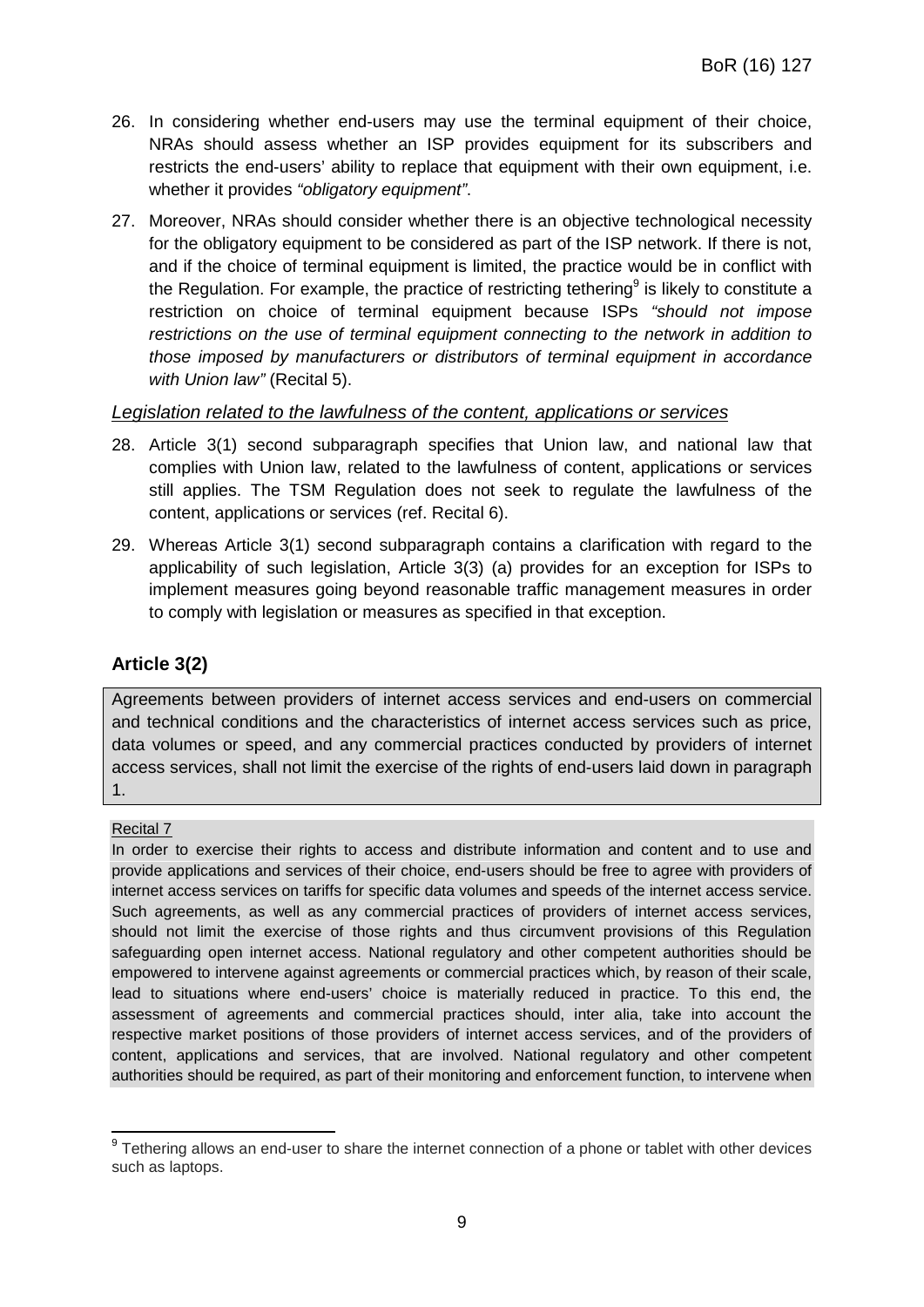agreements or commercial practices would result in the undermining of the essence of the end-users' rights.

- 30. Article 3(2) clarifies that agreements between ISPs and end-users on commercial and technical conditions and the characteristics of IAS such as price, data volumes or speed, and any commercial practices conducted by ISPs are allowed, but shall not limit the exercise of the rights of end-users laid down in Article 3(1).
- 31. To BEREC's understanding, Article 3(2) contains two relevant aspects:
	- the freedom to conclude agreements between ISPs and end-users relating to commercial and technical conditions as well as characteristics of IAS;
	- the provision that such agreements and commercial practices shall not limit the exercise of the end-users' rights laid down in Article 3(1).

## *Agreements on commercial and technical conditions and the characteristics of internet access services*

32. Agreements refer to contractual relationships between ISPs and end-users that may include, as stated in the Regulation, commercial conditions (such as pricing), technical conditions (such as data volumes and speed) and any characteristics of the IAS. It should be noted that it will often be the case that commercial and technical conditions can be intertwined.

#### *Commercial practices*

33. Commercial practices may consist of all relevant aspects of ISPs' commercial behaviour, including unilateral practices, of the ISP.<sup>10</sup>

#### *Shall not limit the exercise of end-users' rights*

- 34. With regard to characteristics of IAS, agreeing on tariffs for specific data volumes and speeds of the IAS would not represent a limitation of the exercise of the end-users' rights (ref. Recital 7). Moreover, BEREC considers that end-users' rights are likely to be unaffected, at least in the case that data volume and speed characteristics are applied in an application-agnostic way (applying equally to all applications).
- 35. Examples of commercial practices which are likely to be acceptable would include:
	- application-agnostic offers where an end-user gets uncapped<sup>11</sup> access to the internet (and not just for certain applications) during a limited period of time, e.g. during night-time or at weekends (when the network is less busy);

 $10$  NRAs should also consider whether the definition of "commercial practices" in Article 2(d) the Unfair Commercial Practices Directive (UCPD) could also provide guidance in understanding the term, ref. *"any acts, omission, course of conduct or representation, commercial communication, including advertising and marketing, by a trader, directly connected with a promotion, sale or supply of a product"*, http://eur-lex.europa.eu/LexUriServ/LexUriServ.do?uri=OJ:L:2005:149:0022:0039:EN:PDF. However, it should also be noted that the goal of the UCPD is different from the goal of Regulation 2015/2120 in as much as the former mainly addresses commercial practices which are directly connected with a promotion, sale or supply of a product (i.e. mainly advertising and marketing) whereas the latter establishes common rules to safeguard equal and non-discriminatory treatment of traffic in the provision of internet access services and related end-users' rights.

 $11$  i.e. which does not count against a data cap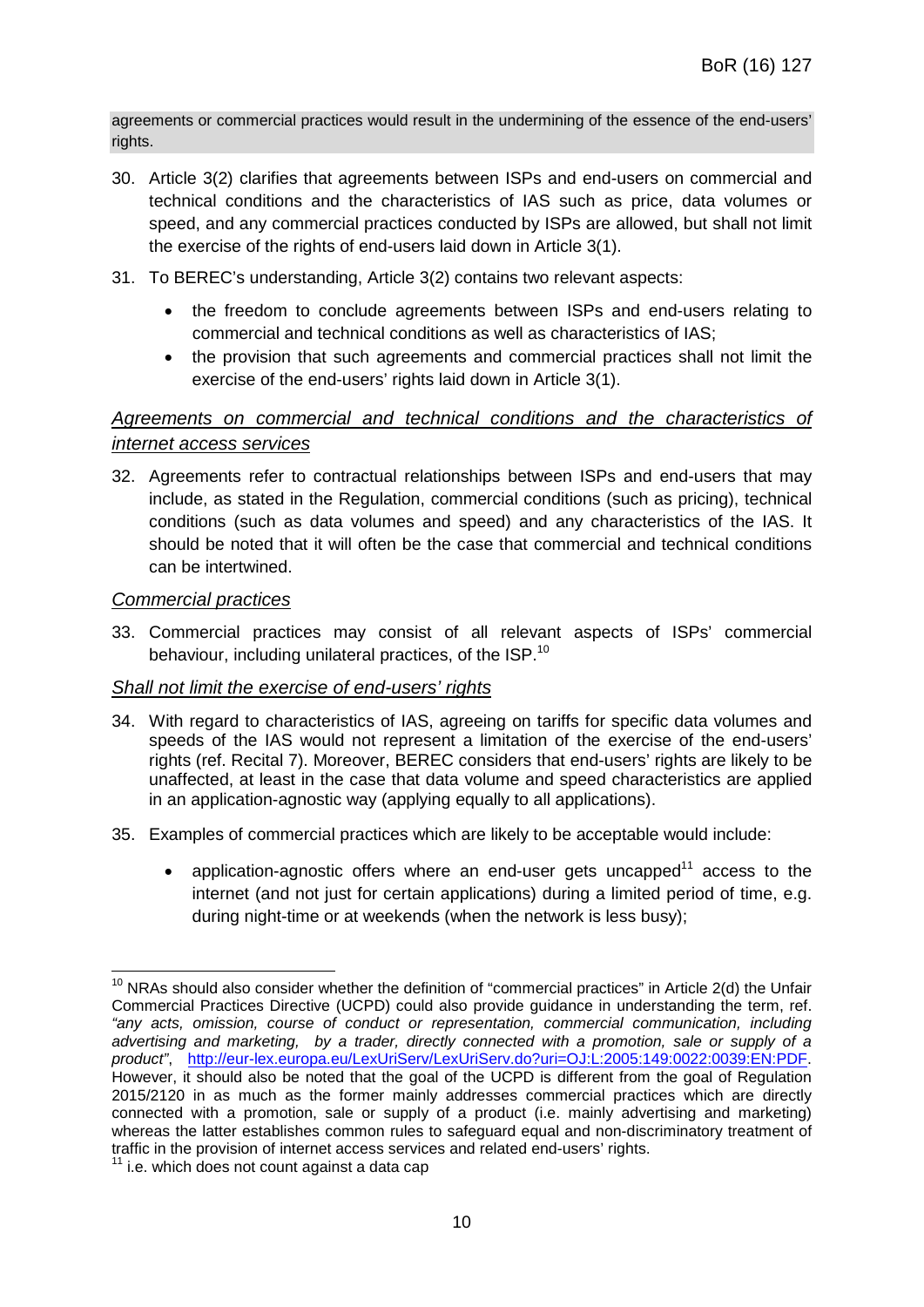- the ability for an end-user to access the ISP's customer services when their data cap is reached in order to purchase access to additional data.
- 36. An ISP may bundle the provision of the IAS with an application. For instance, a mobile operator may offer free subscription to a music streaming application for a period of time to all new subscribers (as opposed to commercial practices such as zero-rating, which is explained in paragraphs 40-43). Where the traffic associated with this application is not subject to any preferential traffic management practice, and is not priced differently than the transmission of the rest of the traffic, such commercial practices are deemed not to limit the exercise of the end-users' rights granted under Article 3(1).
- 37. When assessing agreements or commercial practices, NRAs should also take Article 3(3) into account given that, typically, infringements of Article 3(3) (e.g. technical practices, such as blocking access to applications or types of applications) will limit the exercise of the end-users' rights, and constitute an infringement of Articles 3(2) and 3(1). Details about this assessment can be found in paragraphs 49-93.
- 38. If an ISP contractually (as opposed to technically) banned the use of specific content, or one or more applications/services or categories thereof (for example, banning the use of VoIP) this would limit the exercise of the end-user rights set out in Article 3(1). This would be considered to be an offer of a sub-internet service (see paragraph 17).
- 39. However, some commercial conditions or practices, most obviously those involving price differentiation applied to categories of applications, are more likely to influence end-users' exercise of the rights defined in Article 3(1) without necessarily limiting it.
- 40. There is a specific commercial practice called zero-rating. This is where an ISP applies a price of zero to the data traffic associated with a particular application or category of applications (and the data does not count towards any data cap in place on the IAS). There are different types of zero-rating practices which could have different effects on end-users and the open internet, and hence on the end-user rights protected under the Regulation.
- 41. A zero-rating offer where all applications are blocked (or slowed down) once the data cap is reached except for the zero-rated application(s) would infringe Article 3(3) first (and third) subparagraph (see paragraph 55).
- 42. The ISP could either apply or offer zero-rating to an entire category of applications (e.g. all video or all music streaming applications) or only to certain applications thereof (e.g. its own services, one specific social media application, the most popular video or music applications). In the latter case, an end-user is not prevented from using other music applications. However, the zero price applied to the data traffic of the zero-rated music application (and the fact that the data traffic of the zero-rated music application does not count towards any data cap in place on the IAS) creates an economic incentive to use that music application instead of competing ones. The effects of such a practice applied to a specific application are more likely to *"undermine the essence of the endusers' rights"* or lead to circumstances where *"end-users' choice is materially reduced in practice"* (Recital 7) than when it is applied to an entire category of applications.
- 43. When assessing such agreements or commercial practices like zero-rating in relation to Article 3(2), the assessment should take into account the aim of the Regulation to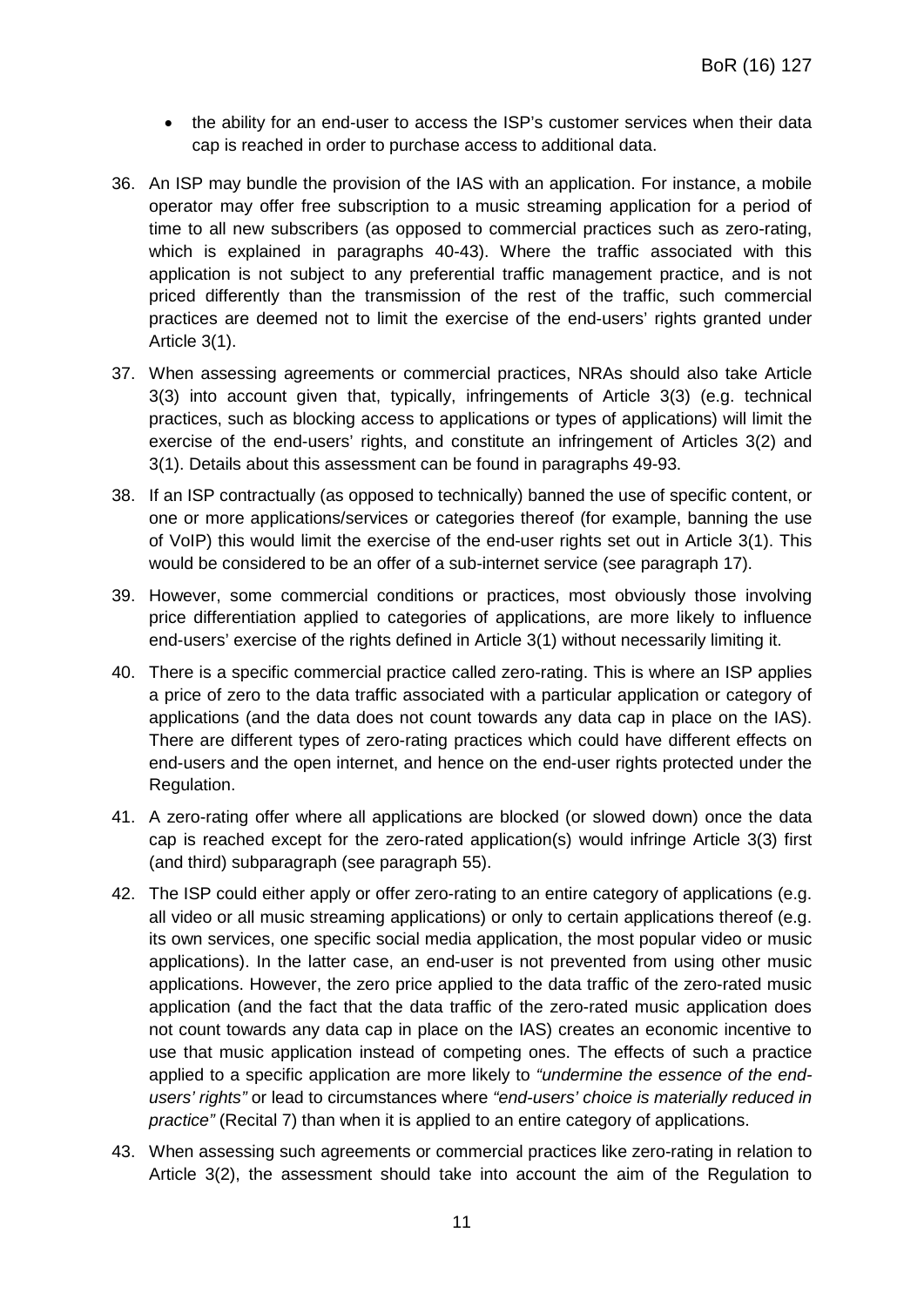*"safeguard equal and non-discriminatory treatment of traffic"* (Article 1) and to "*guarantee the continued functioning of the internet ecosystem as an engine of innovation*" (Recital 1) as well as Recital 7, which directs intervention against agreements or commercial practices which, "*by reason of their scale, lead to situations where end-users' choice is materially reduced in practice*", or which would result in *"the undermining of the essence of the end-users' rights".*

- 44. Recital 7 also indicates that the assessment should take into account the *"respective market positions of those providers of internet access services, and of the providers of content, applications and services, that are involved"*.
- 45. When assessing whether an ISP limits the exercise of rights of end-users, NRAs should consider to what extent end-users' choice is restricted by the agreed commercial and technical conditions or the commercial practices of the ISP. It is not the case that every factor affecting end-users' choices should necessarily be considered to limit the exercise of end-users' rights under Article 3(1). The Regulation also foresees intervention in case such restrictions result in choice being materially reduced, but also in other cases that could qualify as a limitation of the exercise of the end-users' rights under Article 3(1).
- 46. In light of the aforementioned considerations, BEREC considers that a comprehensive assessment of such commercial and technical conditions may be required, taking into account in particular:
	- the goals of the Regulation and whether the relevant agreements and/or commercial practices circumvent these general aims;
	- the market positions of the ISPs and CAPs involved a limitation of the exercise of end-user rights is more likely to arise where an ISP or a CAP has a 'strong' market position (all else being equal) compared to a situation where the ISP or CAP has a 'weak' market position. The market positions should be analysed in line with competition law principles;
	- the effects on consumer and business customer end-user rights, which encompasses an assessment of inter alia:
		- o whether there is an effect on the range and diversity of content and applications which consumer end-users may use<sup>12</sup> and, if so, whether the range and diversity of applications which end-users can choose from is reduced in practice;
		- o whether the end-user is incentivised to use, for example, certain applications;
		- o whether the IAS subscription contains characteristics which materially reduce end-user choice (see in more detail in paragraph 48).
	- the effects on CAP end-user rights, which encompasses an assessment of, inter alia:

 $12$  This may also concern the effect on freedom of expression and information, including media pluralism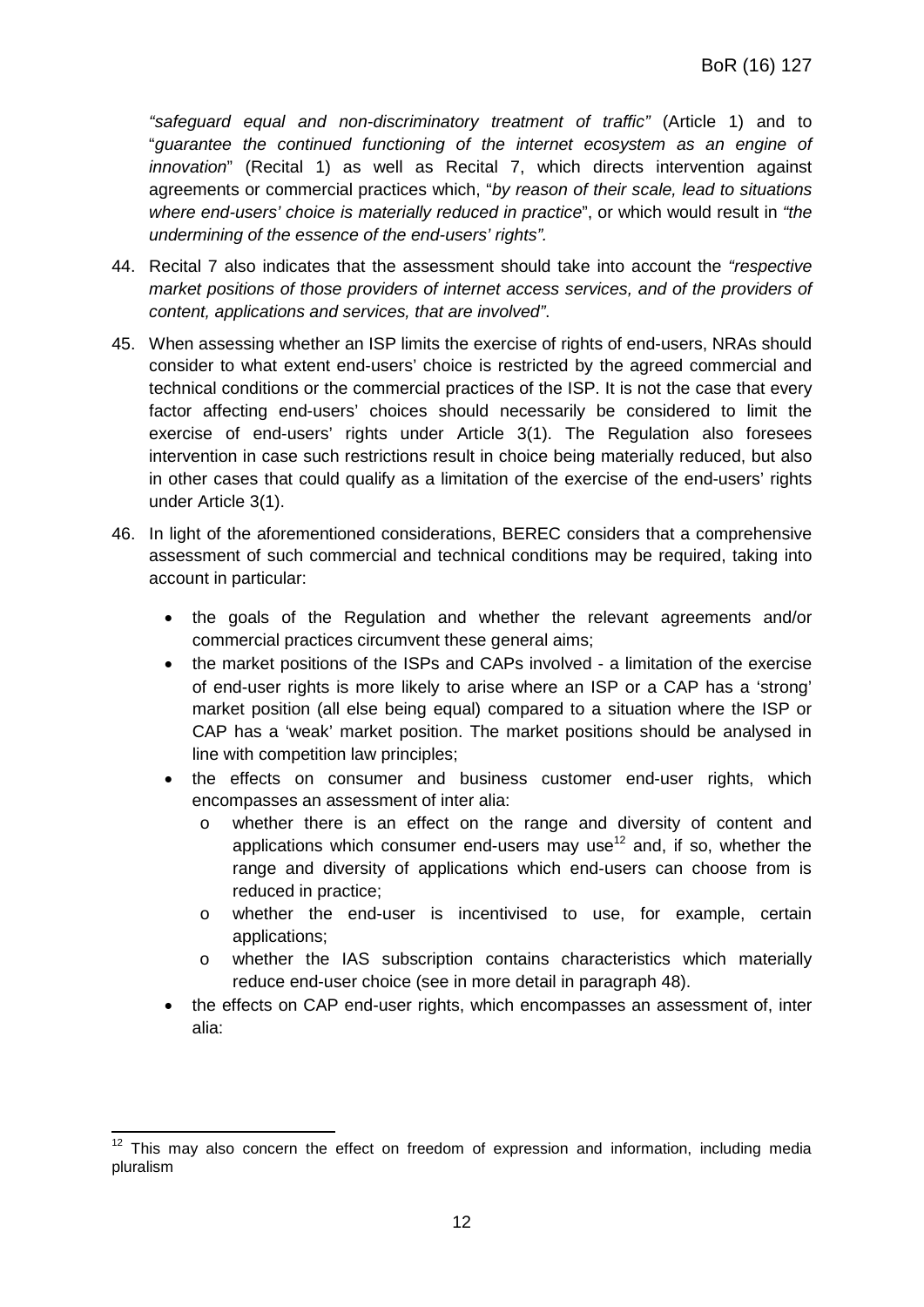- o whether there is an effect on the range and diversity of content and applications which CAPs provide, $13$  and to what extent the range and diversity of applications may not be effectively accessed;
- o whether CAPs are materially discouraged from entering the market or forced to leave the market, or whether there are other material harms to competition in the market concerned (see in more detail in the fourth bullet of paragraph 48 with regard to offers);
- o whether the continued functioning of the internet ecosystem as an engine of innovation is impacted, for example, whether it is the ISP that picks winners and losers, and on the administrative and/or technical barriers for CAPs to enter into agreements with ISPs.
- the scale of the practice and the presence of alternatives a practice is more likely to limit the exercise of end-user rights in a situation where, for example, many end-users are concerned and/or there are few alternative offers and/or competing ISPs for the end-users to choose from.
- 47. Each of these factors may contribute to a material reduction in end-user choice and hence a limitation of the exercise of end-users' rights under Article 3(2). In any specific case, the presence of one or more of these factors may in fact limit the exercise of enduser rights.
- 48. In applying such a comprehensive assessment, the following considerations may also be taken into account:
	- Any agreements or practices which have an effect similar to technical blocking of access (see paragraph 55) are likely to infringe Articles 3(1) and 3(2), given their strong impact on end-user rights.
	- Commercial practices which apply a *higher* price to the data associated with a specific application or class of applications are likely to limit the exercise of endusers' rights because of the potentially strong disincentive created to the use of the application(s) affected, and consequent restriction of choice. Also, the possibility that higher prices may be applied to an application or category of application may discourage the development of new applications.
	- End-users of an IAS whose conditions include a lower (or zero) price for the data associated with a specific application or class of applications will be incentivised to use the zero-rated application or category of applications and not others. Furthermore, the lower the data cap, the stronger such influence is likely to be.
	- Price differentiation between *individual* applications within a category has an impact on competition between providers in that class. It may therefore be more likely to impact the "*continued functioning of the internet ecosystem as an engine of innovation"* and thereby undermine the goals of the Regulation than would price differentiation between *classes* of application.

## **Article 3(3) first subparagraph**

Providers of internet access services shall treat all traffic equally, when providing internet access services, without discrimination, restriction or interference, and irrespective of the

 $13$  This may also concern the effect on freedom and pluralism of media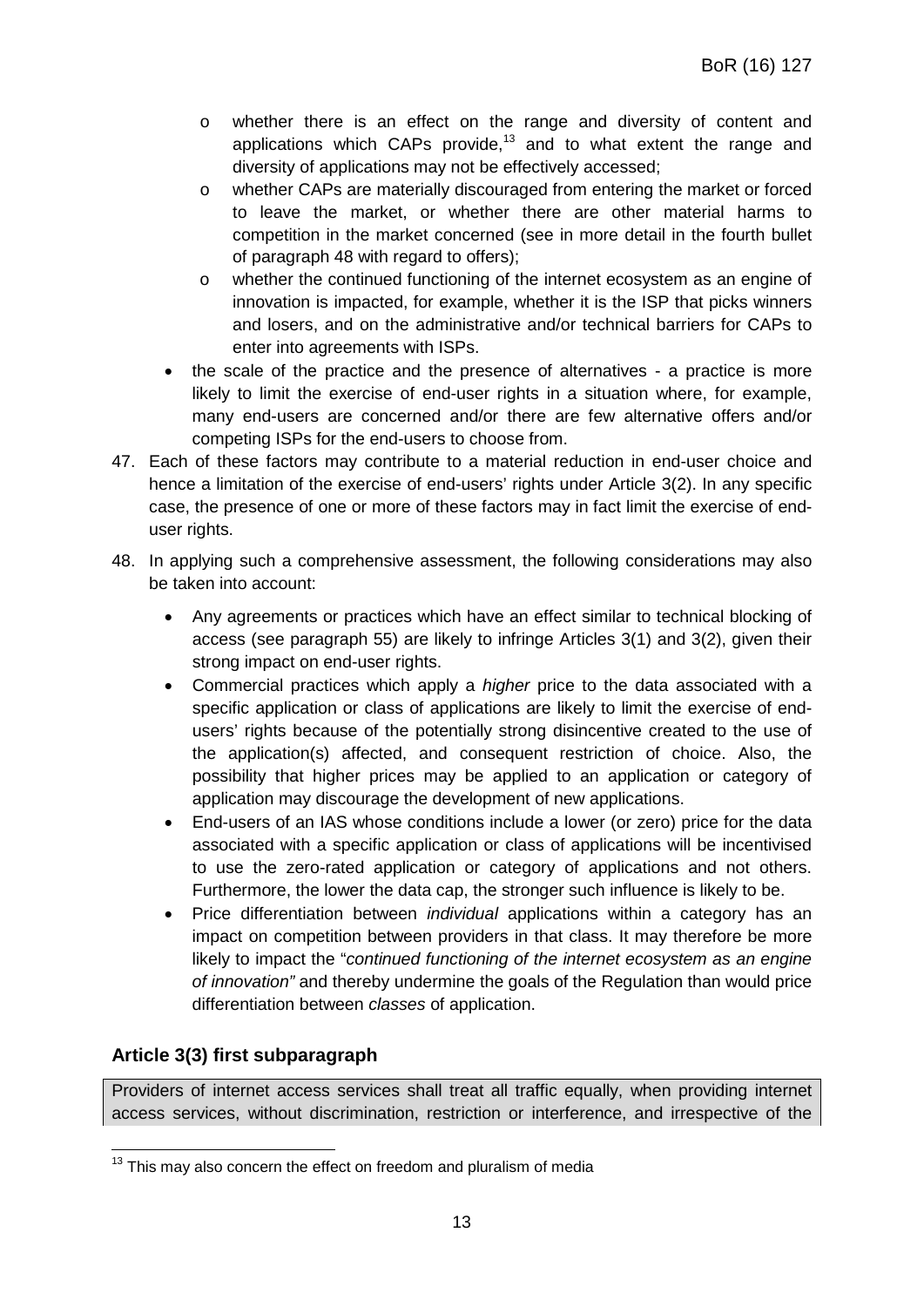sender and receiver, the content accessed or distributed, the applications or services used or provided, or the terminal equipment used.

#### Recital 8

When providing internet access services, providers of those services should treat all traffic equally, without discrimination, restriction or interference, independently of its sender or receiver, content, application or service, or terminal equipment. According to general principles of Union law and settled case-law, comparable situations should not be treated differently and different situations should not be treated in the same way unless such treatment is objectively justified.

- 49. A basic principle of the Regulation relates to traffic management and is the obligation on ISPs to treat all traffic equally when providing IAS. Typically, infringements of this principle which are not justified according to Article 3(3) would also constitute an infringement of the end-user rights set out in Article 3(1).
- 50. As Article 3(3) concerns the equal treatment of all traffic *"when providing internet access service",* the scope of this paragraph excludes IP interconnection practices.
- 51. In assessing whether an ISP complies with this principle, NRAs should apply a two-step assessment:
	- In a first step, they should assess whether all traffic is treated equally.
	- In a second step, they should assess whether situations are comparable or different and whether there are objective grounds which could justify a different treatment of different situations (under Article 3(3) second subparagraph – see paragraphs 57-75 below).
- 52. Moreover, NRAs should ensure that traffic on an IAS is managed:
	- *"without discrimination, restriction or interference"*;
	- *"irrespective of the sender and receiver, the content accessed or distributed, the applications or services used or provided, or the terminal equipment used"*.
- 53. NRAs should take into account that equal treatment does not necessarily imply that all end-users will experience the same network performance or quality of service (QoS). Thus, even though packets can experience varying transmission performance (e.g. on parameters such as latency or jitter), packets can normally be considered to be treated equally as long as all packets are processed agnostic to sender and receiver, to the content accessed or distributed, and to the application or service used or provided.
- 54. Endpoint-based congestion control<sup>14</sup> (a typical example is Transmission Control Protocol (TCP) congestion control) does not contravene Article 3(3) first subparagraph since, by definition, it takes place within terminal equipment and terminal equipment is not covered by the Regulation.<sup>15</sup> NRAs should consider network-internal mechanisms of ISPs which assist endpoint-based congestion control<sup>16</sup> to be in line with equal treatment, and therefore permissible, as long as these network-internal mechanisms

<sup>&</sup>lt;sup>14</sup> This should not be confused with network-internal congestion management as described under Article 3(3) (c)). IETF, RFC 5783, Congestion Control in the RFC Series

 $15$  See details about terminal equipment under Article 3(1)

<sup>&</sup>lt;sup>16</sup> Active Queue Management, see IETF, RFC 7567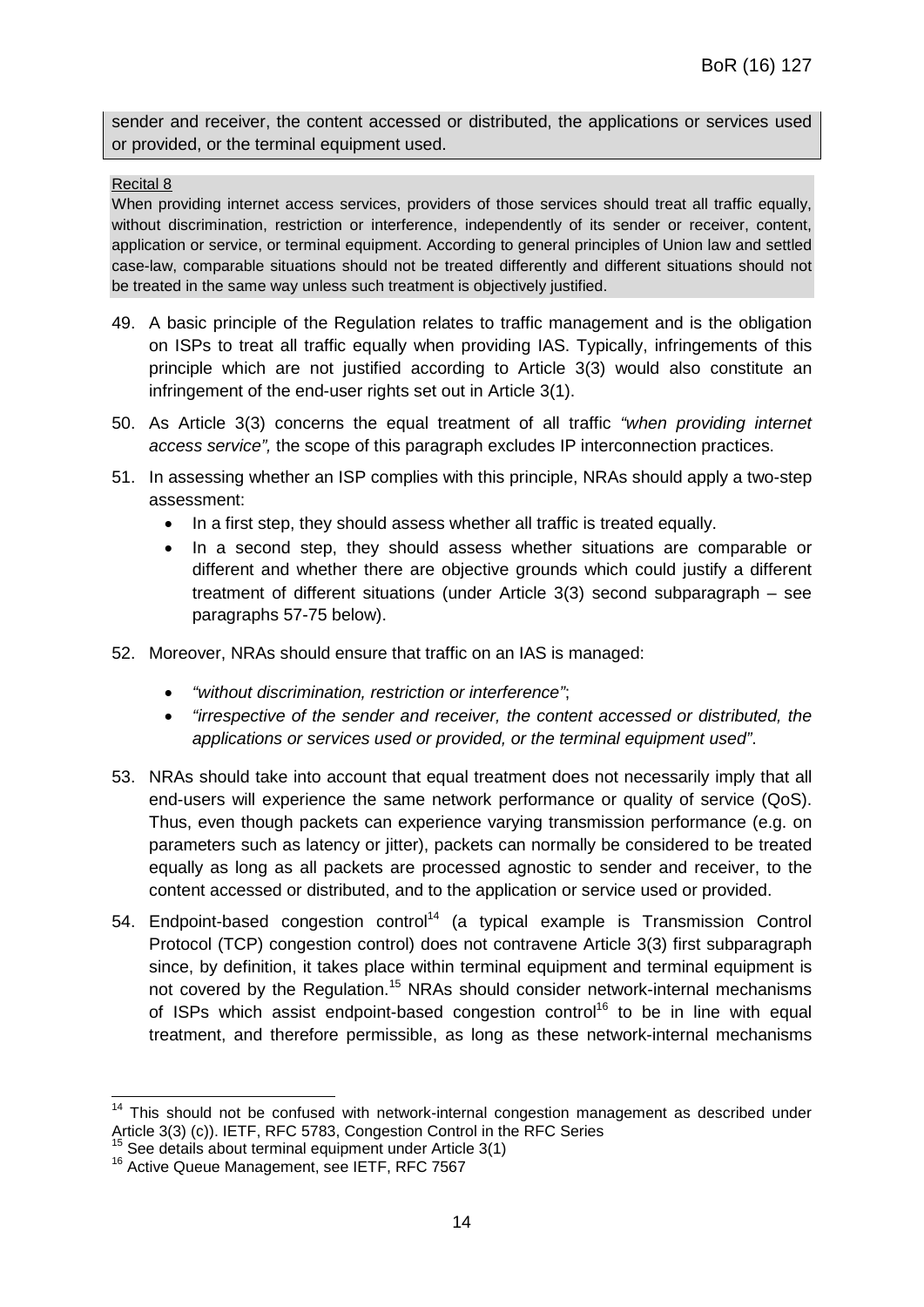are agnostic to the applications running in the endpoints and a circumvention of the Regulation does not take place.

- 55. In case of agreements or practices involving technical discrimination, this would constitute unequal treatment which would not be compatible with Article 3(3). This holds in particular for the following examples:
	- A practice where an ISP blocks, slows down, restricts, interferes with, degrades or discriminates access to specific content, one or more applications (or categories thereof), except when justified by reference to the exceptions of Article 3(3) third subparagraph.
	- IAS offers where access to the internet is restricted to a limited set of applications or endpoints by the end-user's ISP (sub-internet service offers) infringe upon Article 3(3) first subparagraph, as such offers entail blocking of applications and / or discrimination, restriction or interference related to the origin or destination of the information.
	- A zero-rating offer where all applications are blocked (or slowed down) once the data cap is reached except for the zero-rated application(s), as it would infringe Article 3(3) first (and third) subparagraph.
- 56. NRAs should apply a comprehensive assessment of compatibility with the Regulation for all those IAS offers which are not as clear as the examples mentioned in paragraph 55.

## **Article 3(3) second subparagraph**

The first subparagraph shall not prevent providers of internet access services from implementing reasonable traffic management measures. In order to be deemed to be reasonable, such measures shall be transparent, non-discriminatory and proportionate, and shall not be based on commercial considerations but on objectively different technical quality of service requirements of specific categories of traffic. Such measures shall not monitor the specific content and shall not be maintained for longer than necessary.

#### Recital 9

The objective of reasonable traffic management is to contribute to an efficient use of network resources and to an optimisation of overall transmission quality responding to the objectively different technical quality of service requirements of specific categories of traffic, and thus of the content, applications and services transmitted. Reasonable traffic management measures applied by providers of internet access services should be transparent, non-discriminatory and proportionate, and should not be based on commercial considerations. The requirement for traffic management measures to be non-discriminatory does not preclude providers of internet access services from implementing, in order to optimise the overall transmission quality, traffic management measures which differentiate between objectively different categories of traffic. Any such differentiation should, in order to optimise overall quality and user experience, be permitted only on the basis of objectively different technical quality of service requirements (for example, in terms of latency, jitter, packet loss, and bandwidth) of the specific categories of traffic, and not on the basis of commercial considerations. Such differentiating measures should be proportionate in relation to the purpose of overall quality optimisation and should treat equivalent traffic equally. Such measures should not be maintained for longer than necessary.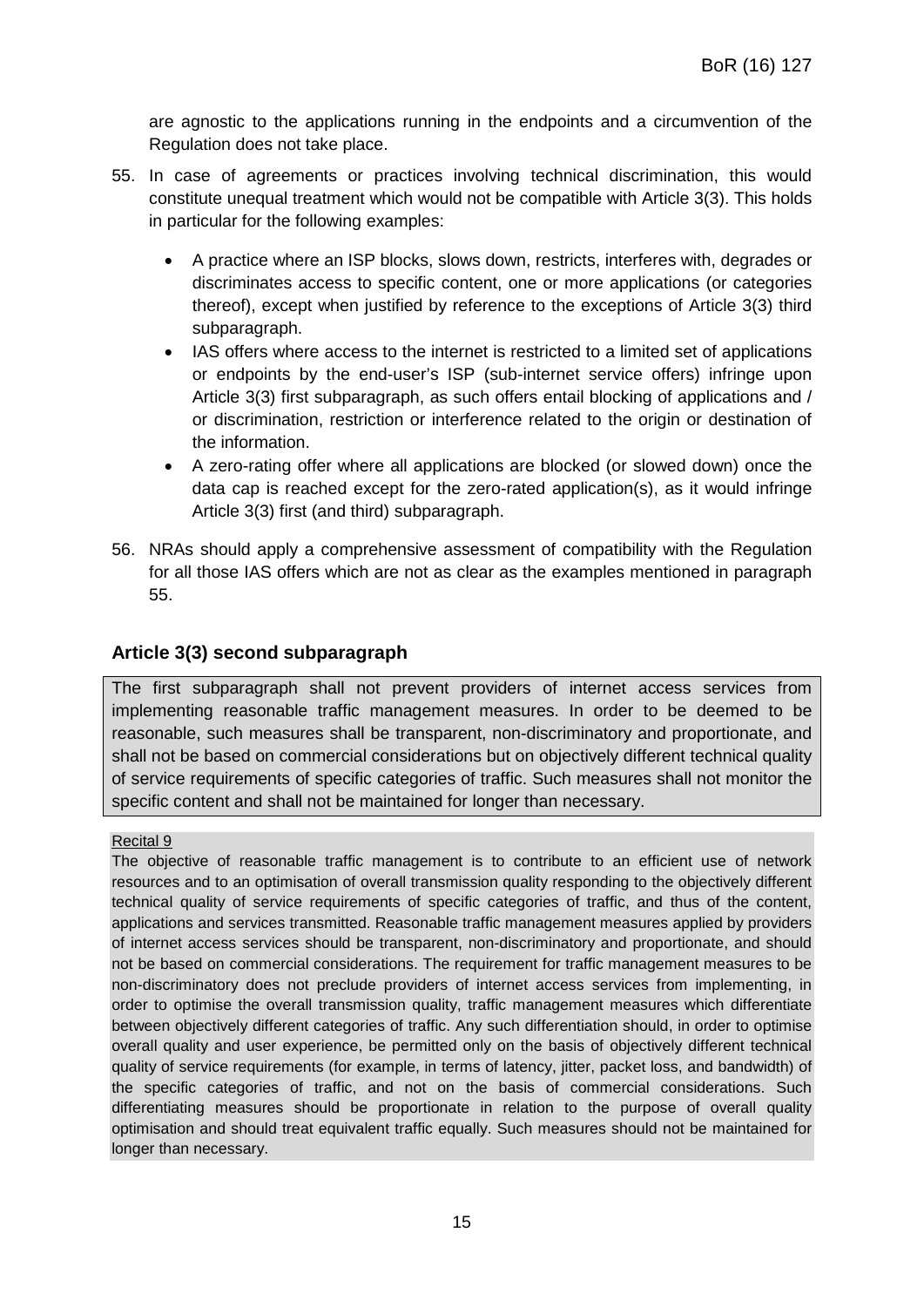#### Recital 10

Reasonable traffic management does not require techniques which monitor the specific content of data traffic transmitted via the internet access service.

#### *Traffic management measures<sup>17</sup>*

57. In assessing whether an ISP complies with the principle of equal treatment set out in Article 3(3) first subparagraph, NRAs should take into account whether a measure is a reasonable traffic management measure. The principle of equal treatment of traffic does not prevent ISPs from implementing reasonable traffic management measures in compliance with Article 3(3) second subparagraph.

#### *"Transparent, non-discriminatory and proportionate"*

- 58. In considering whether a traffic management measure is reasonable, NRAs should in a first step assess whether the traffic management measure is transparent, nondiscriminatory and proportionate. These terms are legal principles that are already used in everyday regulatory practice when applying EU law and respective national law.
- 59. Under Article 3(3), NRAs should require ISPs to provide *transparent* information about traffic management practices and the impact of these practices (see also Articles 4 and 5).
- 60. When considering whether a traffic management measure is non-discriminatory, NRAs should consider the following:
	- The requirement for traffic management measures to be non-discriminatory does not preclude ISPs from implementing - in order to optimise the overall transmission quality and user experience - traffic management measures which differentiate between objectively different categories of traffic (ref. Recital 9 and paragraphs 62-67 below);
	- Similar situations in terms of similar technical QoS requirements should receive similar treatment;
	- Different situations in terms of objectively different technical QoS requirements can be treated in different ways if such treatment is objectively justified;
	- In particular, the mere fact that network traffic is encrypted should not be deemed by NRAs to be an objective justification for different treatment by ISPs.
- 61. When considering whether a traffic management measure is proportionate*,* NRAs should consider the following*:*
	- There has to be a legitimate aim for this measure, as specified in the first sentence of Recital 9, namely contributing to an efficient use of network resources and to an optimisation of overall transmission quality;
	- The traffic management measure has to be suitable to achieve this aim (with a requirement of evidence to show it has that effect and that it is not manifestly inappropriate);
	- The traffic management measure has to be necessary to achieve this aim;

<sup>&</sup>lt;sup>17</sup> A definition of traffic management measures can be found on page 18 of the BEREC 2011 Net Neutrality QoS Framework (BoR (11) 53)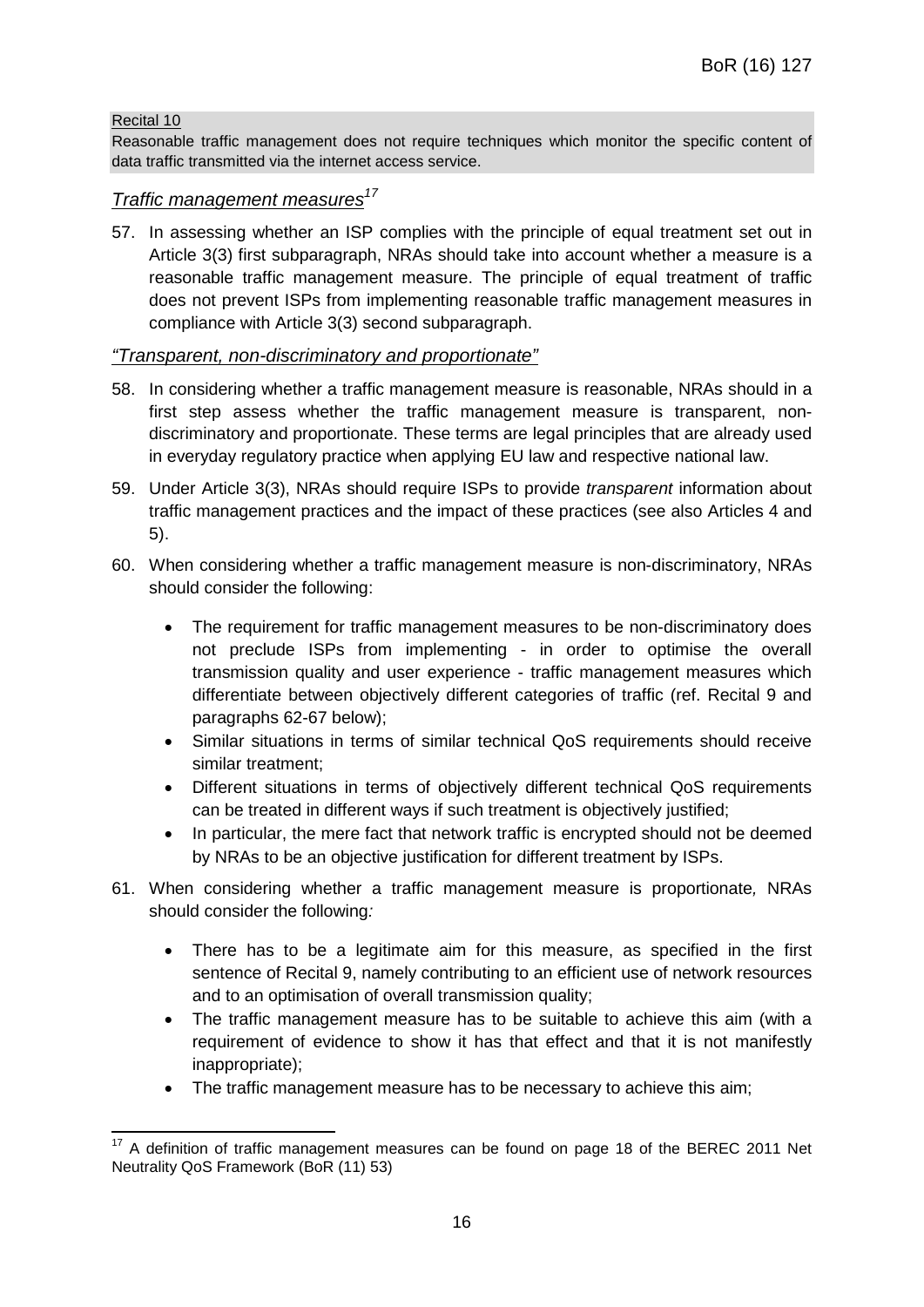- There is not a less interfering and equally effective alternative way of managing traffic to achieve this aim (e.g. equal treatment without categories of traffic) with the available network resources;
- The traffic management measure has to be appropriate, e.g. to balance the competing requirements of different traffic categories or competing interests of different groups.

#### *"Objectively different technical QoS requirements of traffic categories"*

- 62. In assessing whether a traffic management measure is reasonable, NRAs should assess the justification put forward by the ISP. In order to be considered to be reasonable, a traffic management measure has to be based on objectively different technical QoS requirements of specific categories of traffic. Examples for technical QoS requirements are latency, jitter, packet loss, and bandwidth.
- 63. Traffic categories should typically be defined based on QoS requirements, whereby a traffic category will contain a flow of packets from applications with similar requirements. Therefore, if ISPs implement different technical QoS requirements of specific categories of traffic, this should be done objectively by basing them on the sensitivity to QoS requirements of the applications (e.g. latency, jitter, packet loss, and bandwidth). For example, such a category may consist of real-time applications requiring a short time delay between sender and receiver.<sup>18</sup>
- 64. Furthermore, as explained in Recital 9, ISPs' traffic management measures are *"responding to"* the QoS requirements of the categories of traffic in order to optimise the overall transmission quality and enhance the user-experience. In order to identify categories of traffic, the ISP relies on the information provided by the application when packets are sent into the network. (See also paragraph 70 regarding which information can legitimately be considered by ISPs). Encrypted traffic should not be treated less favourably by reason of its encryption.
- 65. When NRAs consider network-internal mechanisms of ISPs which assist endpointbased congestion control (see paragraph 54) in the context of Article 3(3) second subparagraph, the queue management of the different traffic categories<sup>19</sup> should be assessed under the same criteria as described in general for Article 3(3) second subparagraph.
- 66. Based on this, reasonable traffic management may be applied to differentiate between objectively different *"categories of traffic"*, for example by reference to an application layer protocol or generic application types (such as file sharing, VoIP or instant messaging), only in so far as:
	- the application layer protocol or generic application types require objectively different technical QoS;
	- applications with equivalent QoS requirements are handled agnostically in the same traffic category; and
	- justifications are specific to the objectives that are pursued by implementing traffic management measures based on different categories of traffic.

<sup>&</sup>lt;sup>18</sup> IETF, RFC 7657, Differentiated Services and Real-Time Communication

<sup>&</sup>lt;sup>19</sup> See section 2.1 "AQM and Multiple Queues" in IETF RFC 7567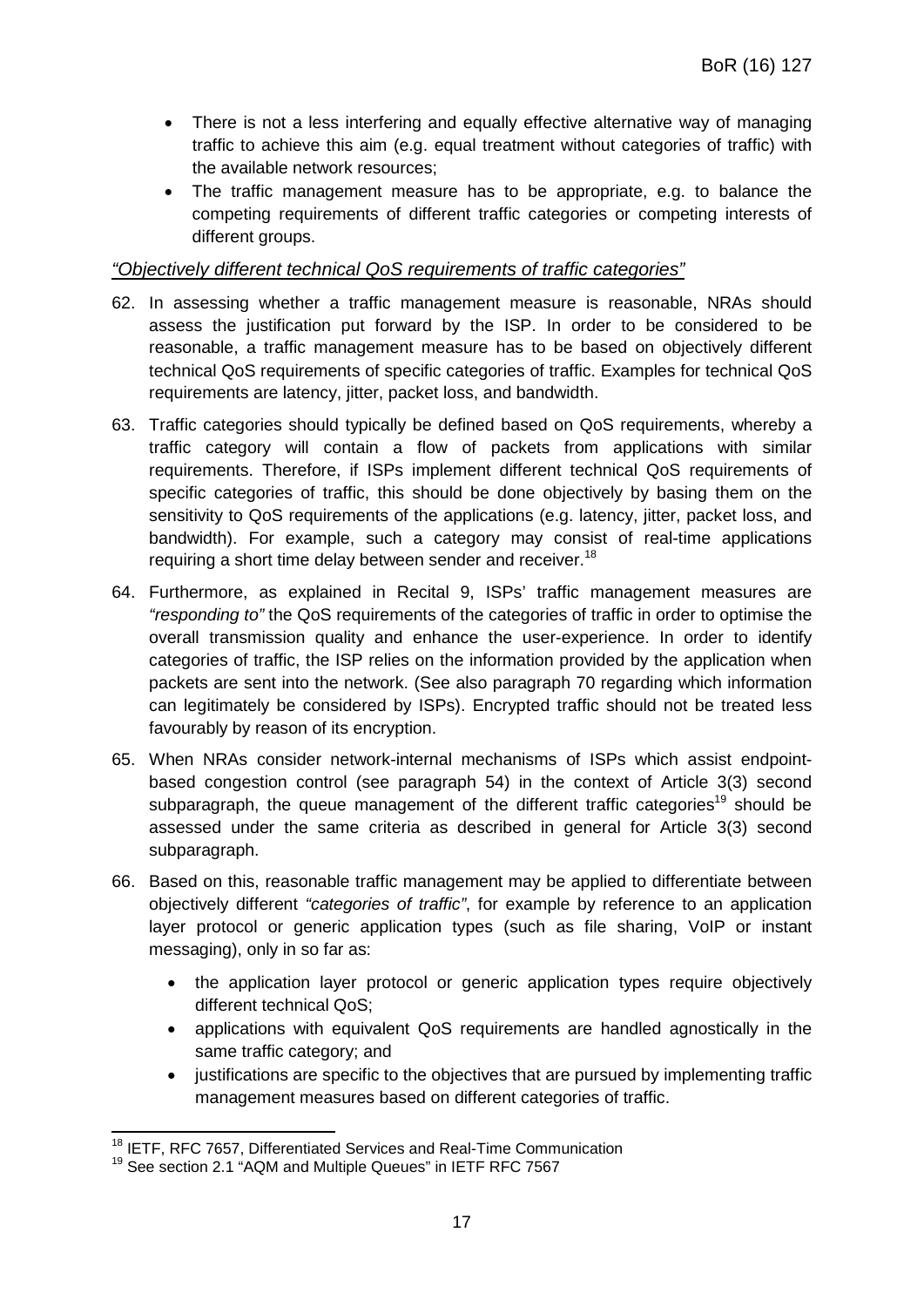67. ISPs may prioritise network management and control traffic over the rest of their traffic. Such traffic management practices should be considered as reasonable, provided that they are transparent and are aimed at properly configuring and securing the network and its equipment by efficiently balancing load, e.g. by reacting as fast as possible in case of congestion, failures, outages, etc.

#### *"Not based on commercial considerations"*

68. In the event that traffic management measures are based on commercial grounds, the traffic management measure is not reasonable. An obvious example of this could be where an ISP charges for usage of different traffic categories or where the traffic management measure reflects the commercial interests of an ISP that offers certain applications or partners with a provider of certain applications. However, NRAs do not need to prove that a traffic management measure is based on commercial grounds; it is sufficient to establish that the traffic management measure is not based on objectively different technical QoS requirements.

#### *"Shall not monitor the specific content"*

- 69. In assessing traffic management measures, NRAs should ensure that such measures do not monitor the specific content (i.e. transport layer protocol payload).
- 70. Conversely, traffic management measures that monitor aspects other than the specific content, i.e. the generic content, should be deemed to be allowed. Monitoring techniques used by ISPs which rely on the information contained in the IP packet header, and transport layer protocol header (e.g. TCP) may be deemed to be generic content, as opposed to the specific content provided by end-users themselves (such as text, pictures and video).

#### *"Shall not be maintained longer than necessary"*

- 71. In assessing traffic management measures, NRAs should take into account that such measures shall not be maintained longer than necessary.
- 72. BEREC understands this term as relating to the proportionality of reasonable traffic management measures in terms of duration, in parallel to the explicit precondition *"shall be proportionate"* which relates to their proportionality in terms of scope (type and proportion of traffic affected, impact on the rest of traffic, equal treatment of comparable situations etc.).
- 73. This does not prevent, per se, a trigger function to be implemented and in place (but with the traffic management measure not yet effective) on an ongoing basis inasmuch as the traffic management measure only becomes effective in times of necessity. Necessity can materialise several times, or even regularly, over a given period of time. However, where traffic management measures are in effect on a permanent or recurring basis, their necessity might be questionable and NRAs should, in such scenarios, consider whether the traffic management measures can still be qualified as reasonable within the meaning of Article 3(3) second subparagraph.

#### *Distinction from exceptional traffic management measures*

74. Article 3(3) third subparagraph clarifies that, under Article 3(3) second subparagraph, inter alia, the following traffic management measures are prohibited: blocking, slowing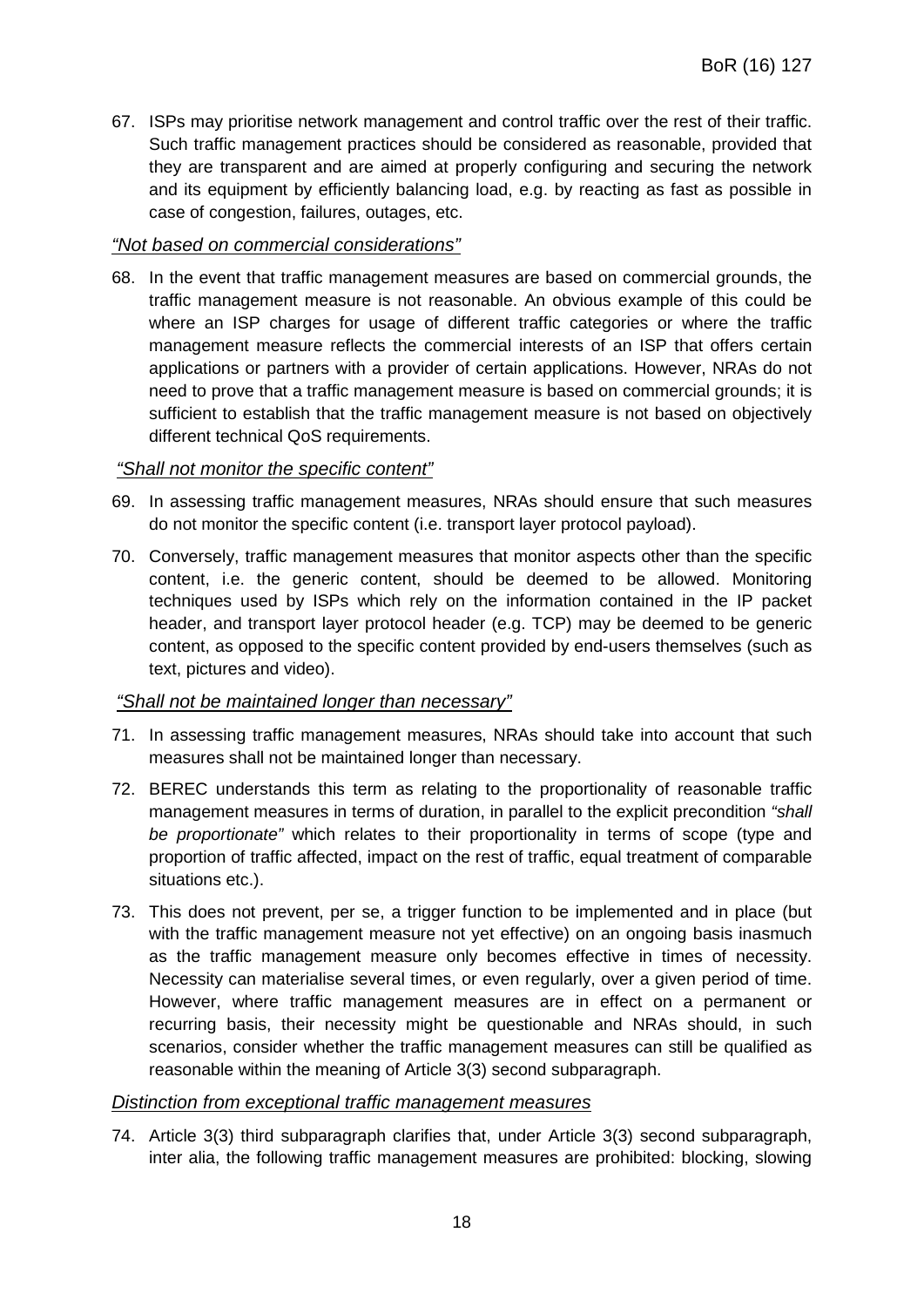down, alteration, restriction, interference with, degradation, and discrimination between specific content, applications or services, or specific categories thereof.

#### *Distinction from specialised services*

75. BEREC understands that *"categories of traffic"* should be clearly distinguished from specialised services. Article 3(5) clarifies that specialised services may be provided for optimisation reasons in order to meet requirements for a specific level of quality. On the other hand, the use of *"categories of traffic"* under Article 3(3) second subparagraph is permitted for the optimisation of the overall transmission quality (ref. Recital 9).

#### **Article 3(3) third subparagraph**

Providers of internet access services shall not engage in traffic management measures going beyond those set out in the second subparagraph, and in particular shall not block, slow down, alter, restrict, interfere with, degrade or discriminate between specific content, applications or services, or specific categories thereof, except as necessary, and only for as long as necessary, in order to:

#### Recital 11

Any traffic management practices which go beyond such reasonable traffic management measures, by blocking, slowing down, altering, restricting, interfering with, degrading or discriminating between specific content, applications or services, or specific categories of content, applications or services, should be prohibited, subject to the justified and defined exceptions laid down in this Regulation. Those exceptions should be subject to strict interpretation and to proportionality requirements. Specific content, applications and services, as well as specific categories thereof, should be protected because of the negative impact on end-user choice and innovation of blocking, or of other restrictive measures not falling within the justified exceptions. Rules against altering content, applications or services refer to a modification of the content of the communication, but do not ban nondiscriminatory data compression techniques which reduce the size of a data file without any modification of the content. Such compression enables a more efficient use of scarce resources and serves the end-users' interests by reducing data volumes, increasing speed and enhancing the experience of using the content, applications or services concerned.

#### Recital 12

Traffic management measures that go beyond such reasonable traffic management measures may only be applied as necessary and for as long as necessary to comply with the three justified exceptions laid down in this Regulation.

- 76. Article 3(3), third subparagraph contains two aspects:
	- a prohibition for ISPs to apply traffic management measures going beyond reasonable traffic management measures; as well as
	- an exhaustive list of three exceptions in which traffic management measures that go beyond such reasonable traffic management are permissible.
- 77. In order to safeguard the open Internet, Article 3(3) third subparagraph describes traffic management practices that are prohibited, unless under specific exception. These are practices that, inter alia, are banned in that regard, and can be described by these seven basic principles which should be used by NRAs when assessing ISPs' practices:
	- no blocking;
	- no slowing down;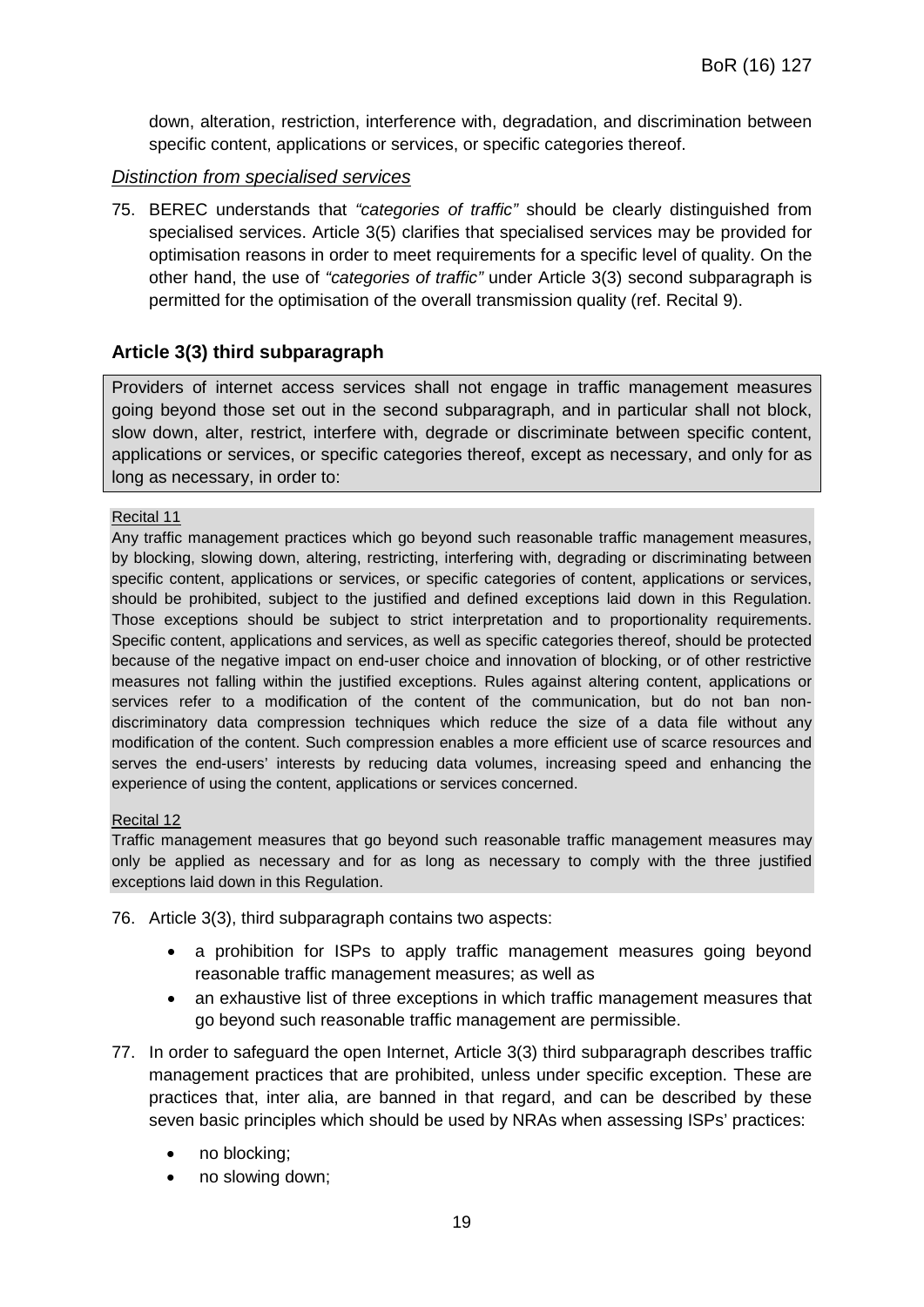- no alteration;
- no restriction;
- no interference with;
- no degradation; and
- no discrimination

between specific content, applications or services, or specific categories thereof. This is a non-exhaustive list of traffic management measures that are prohibited, and any other measure going beyond reasonable traffic management is also prohibited. Practices not complying with the seven basic principles, or that otherwise go beyond reasonable traffic management, may be used by ISPs only based on the three specific exceptions elaborated below under Article 3(3) (a), (b) and (c).

- 78. By way of example, ISPs should not block, slow down, alter, restrict, interfere with, degrade or discriminate advertising when providing an IAS, unless the conditions of the exceptions a), b) or c) are met in a specific case. In contrast to network-internal blocking put in place by the ISP, terminal equipment-based restrictions put in place by the end-user are not targeted by the Regulation.
- 79. The three exceptions set out in Article 3(3) third subparagraph have as common preconditions that the traffic management measure has to be necessary for the achievement of the respective exception (*"except as necessary"*) and that it may be applied *"only for as long as necessary"*. These requirements follow from the principle of proportionality.<sup>20</sup> Moreover, as exceptions, they should be interpreted in a strict manner.<sup>21</sup>
- 80. The prohibition of monitoring of specific content does not apply to traffic management *going beyond reasonable traffic management* (i.e. traffic management complying with the exceptions in (a), (b), or (c)). It should be noted that, according to Article 3(4), any processing of personal data has to be carried out in line with Directive 95/46/EC and Directive 2002/58/EC.

## **Article 3(3) (a)**

(a) comply with Union legislative acts, or national legislation that complies with Union law, to which the provider of internet access services is subject, or with measures that comply with Union law giving effect to such Union legislative acts or national legislation, including with orders by courts or public authorities vested with relevant powers;

#### Recital 13

First, situations may arise in which providers of internet access services are subject to Union legislative acts, or national legislation that complies with Union law (for example, related to the lawfulness of content, applications or services, or to public safety), including criminal law, requiring, for example, blocking of specific content, applications or services. In addition, situations may arise in which those providers are subject to measures that comply with Union law, implementing or applying Union legislative acts or national legislation, such as measures of general application, court orders, decisions of public authorities vested with relevant powers, or other measures ensuring compliance

<sup>&</sup>lt;sup>20</sup> See Recital 11

<sup>&</sup>lt;sup>21</sup> See Recital 11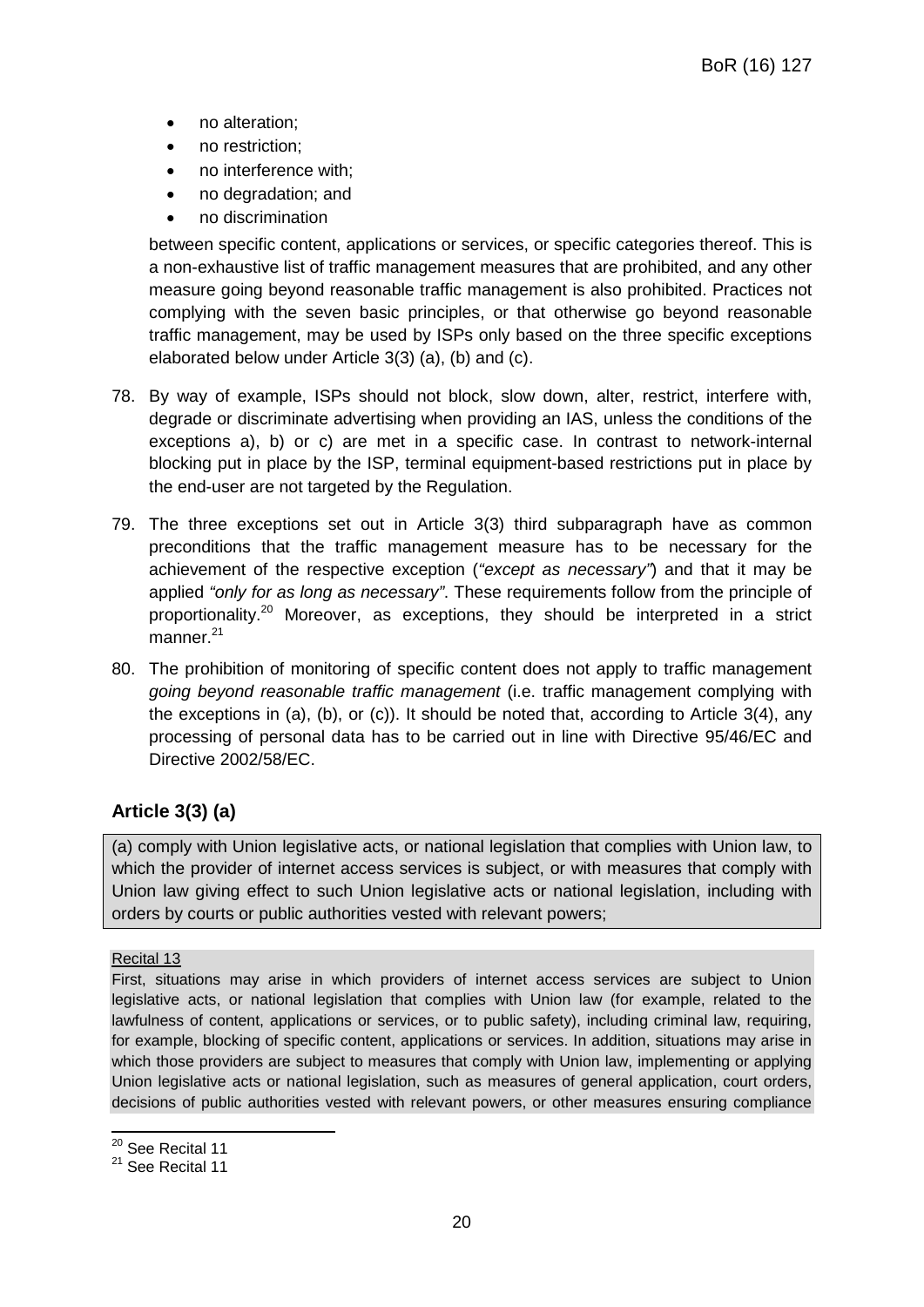with such Union legislative acts or national legislation (for example, obligations to comply with court orders or orders by public authorities requiring to block unlawful content). The requirement to comply with Union law relates, inter alia, to the compliance with the requirements of the Charter of Fundamental Rights of the European Union ('the Charter') in relation to limitations on the exercise of fundamental rights and freedoms. As provided in Directive 2002/21/EC of the European Parliament and of the Council ( 1 ), any measures liable to restrict those fundamental rights or freedoms are only to be imposed if they are appropriate, proportionate and necessary within a democratic society, and if their implementation is subject to adequate procedural safeguards in conformity with the European Convention for the Protection of Human Rights and Fundamental Freedoms, including its provisions on effective judicial protection and due process.

- 81. If an ISP applies traffic management measures which cannot be regarded as reasonable, NRAs should assess whether an ISP does so because it has to do so for legal reasons, namely to comply with the legislation or measures by public authorities specified in that exception.
- 82. As explained in Recital 13, such legislation or measures must comply with the requirements of the Charter of Fundamental Rights, and notably Article 52 which states in particular that any limitation of the rights and freedoms recognised by the Charter must be provided for by law and respect the essence of those rights and freedoms.

## **Article 3(3) (b)**

(b) preserve the integrity and security of the network, of services provided via that network, and of the terminal equipment of end-users;

#### Recital 14

Second, traffic management measures going beyond such reasonable traffic management measures might be necessary to protect the integrity and security of the network, for example by preventing cyber-attacks that occur through the spread of malicious software or identity theft of end-users that occurs as a result of spyware.

- 83. Typical attacks and threats that will trigger integrity and security measures include:
	- flooding network components or terminal equipment with traffic to destabilise them (e.g. Denial of Service attack);
	- spoofing IP addresses in order to mimic network devices or allow for unauthorised communication;
	- hacking attacks against network components or terminal equipment;
	- distribution of malicious software, viruses etc.
- 84. Conducting traffic management measures in order to preserve integrity and security of the network could basically consist of restricting connectivity or blocking of traffic to and from specific endpoints. Typical examples of such traffic management measures include:
	- blocking of IP addresses, or ranges of them, because they are well-known sources of attacks;
	- blocking of IP addresses from which an actual attack is originating;
	- blocking of IP addresses/IAS showing suspicious behaviour (e.g. unauthorised communication with network components, address spoofing);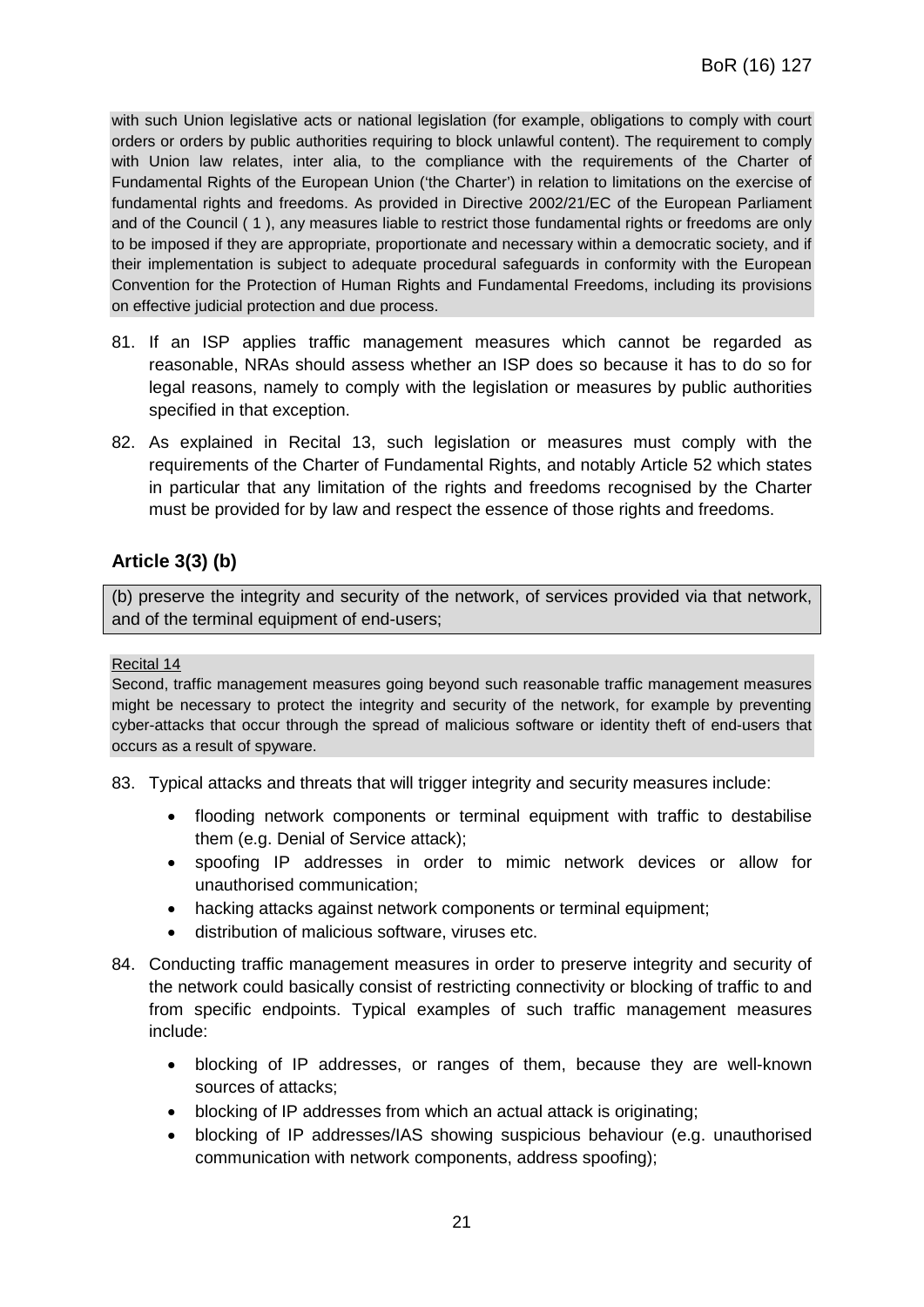- blocking of IP addresses where there are clear indications that they are part of a bot network;
- blocking of specific port numbers which constitute a threat to security and integrity.
- 85. NRAs should consider that, in order to identify attacks and activate security measures, the use of security monitoring systems by ISPs is often justified. In such cases, the monitoring of traffic to detect security threats (such as those listed in paragraph 84) may be implemented in the background on a continuous basis.<sup>22</sup> while the actual traffic management measure preserving integrity and security is triggered only when concrete security threats are detected. Therefore, the precondition *"only for as long as necessary"* does not preclude implementation of such monitoring of the integrity and security of the network.
- 86. Besides monitoring the integrity and security of the network, possible security threats may also be identified on the basis of reports/complaints from end-users or blocking lists from recognised security organisations.
- 87. This exception could be used as a basis for circumvention of the Regulation because security is a broad concept. NRAs should therefore carefully assess whether the requirements of this exception are met and to request that ISPs provide adequate justifications $^{23}$  when necessary.

## **Article 3(3) (c)**

(c) prevent impending network congestion and mitigate the effects of exceptional or temporary network congestion, provided that equivalent categories of traffic are treated equally.

#### Recital 15

Third, measures going beyond such reasonable traffic management measures might also be necessary to prevent impending network congestion, that is, situations where congestion is about to materialise, and to mitigate the effects of network congestion, where such congestion occurs only temporarily or in exceptional circumstances. The principle of proportionality requires that traffic management measures based on that exception treat equivalent categories of traffic equally. Temporary congestion should be understood as referring to specific situations of short duration, where a sudden increase in the number of users in addition to the regular users, or a sudden increase in demand for specific content, applications or services, may overflow the transmission capacity of some elements of the network and make the rest of the network less reactive. Temporary congestion might occur especially in mobile networks, which are subject to more variable conditions, such as physical obstructions, lower indoor coverage, or a variable number of active users with changing location. While it may be predictable that such temporary congestion might occur from time to time at certain points in the network – such that it cannot be regarded as exceptional – it might not recur so often or for such extensive periods that a capacity expansion would be economically justified. Exceptional congestion should be understood as referring to unpredictable and unavoidable situations of congestion, both in mobile and fixed networks. Possible causes of those situations include a

<sup>&</sup>lt;sup>22</sup> Such monitoring should be subject to strict interpretation and to proportionality requirements, and should be assessed by NRAs in line with paragraph 87.

 $23$  Such justifications should also be in line with Articles 13(a) and 13(b) of the Framework Directive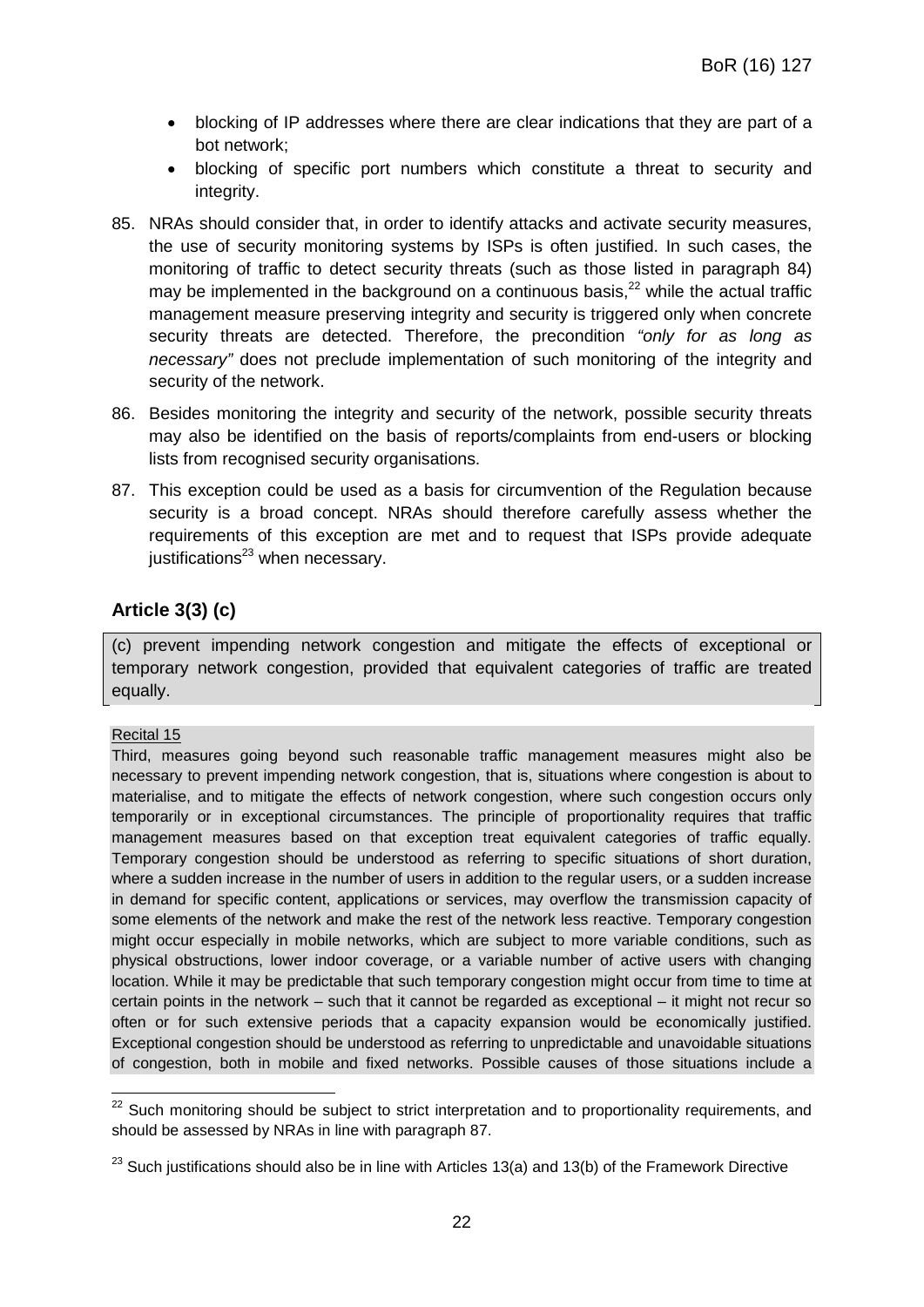technical failure such as a service outage due to broken cables or other infrastructure elements, unexpected changes in routing of traffic or large increases in network traffic due to emergency or other situations beyond the control of providers of internet access services. Such congestion problems are likely to be infrequent but may be severe, and are not necessarily of short duration. The need to apply traffic management measures going beyond the reasonable traffic management measures in order to prevent or mitigate the effects of temporary or exceptional network congestion should not give providers of internet access services the possibility to circumvent the general prohibition on blocking, slowing down, altering, restricting, interfering with, degrading or discriminating between specific content, applications or services, or specific categories thereof. Recurrent and more long-lasting network congestion which is neither exceptional nor temporary should not benefit from that exception but should rather be tackled through expansion of network capacity.

- 88. In exceptional cases, and for no longer than necessary, ISPs may engage in traffic management beyond the limits of Article 3(3) second subparagraph to manage certain types of network congestion, namely impending network congestions (which may be prevented) and exceptional or temporary network congestions (the effects of which may be mitigated). Recital 15 provides detailed information on identifying situations where exceptional and temporary congestion occurs. Impending network congestion is defined as situations where congestion is about to materialise, i.e. it is imminent.
- 89. Recital 15 focuses on exceptional and temporary network congestion; thus, actions for preventing impending network congestion only apply to cases of such congestion.
- 90. When assessing congestion management exceptions under (c), NRAs should refer to the general criteria of strict interpretation and proportionality set out in Article 3(3) third subparagraph. Furthermore, NRAs should check that congestion management is not used to circumvent the ban on blocking, throttling and discrimination (ref. Recital 15).
- 91. Due to the requirement that exceptional traffic management can only be applied as necessary, and only for as long as necessary, NRAs should consider that in cases when application-agnostic congestion management (i.e. congestion management which is not targeting specific applications or categories thereof) is not sufficient, congestion can be dealt with according to Article 3(3) (c). Furthermore, in such cases, equivalent categories of traffic must be treated equally. Any throttling action should be limited to the section of the network where congestion occurs, if feasible.
- 92. Congestion management can be done on a general basis, independent of applications.<sup>24</sup> NRAs should consider whether such types of congestion management would be sufficient and equally effective to manage congestion, in light of the principle of proportionality. For the same reason, NRAs should consider whether *throttling* of traffic, as opposed to *blocking* of traffic, would be sufficient and equally effective to manage congestion.
- 93. As part of their scrutiny of congestion management practices, NRAs may monitor that ISPs properly dimension their network, and take into account the following:
	- if there is recurrent and more long-lasting network congestion in an ISP's network, the ISP cannot invoke the exception of congestion management (ref. Recital 15);

<sup>&</sup>lt;sup>24</sup> IETF, RFC 6057, Comcast's Protocol-Agnostic Congestion Management and IETF, RFC 6789, Congestion Exposure (Conex) Concepts and Use Cases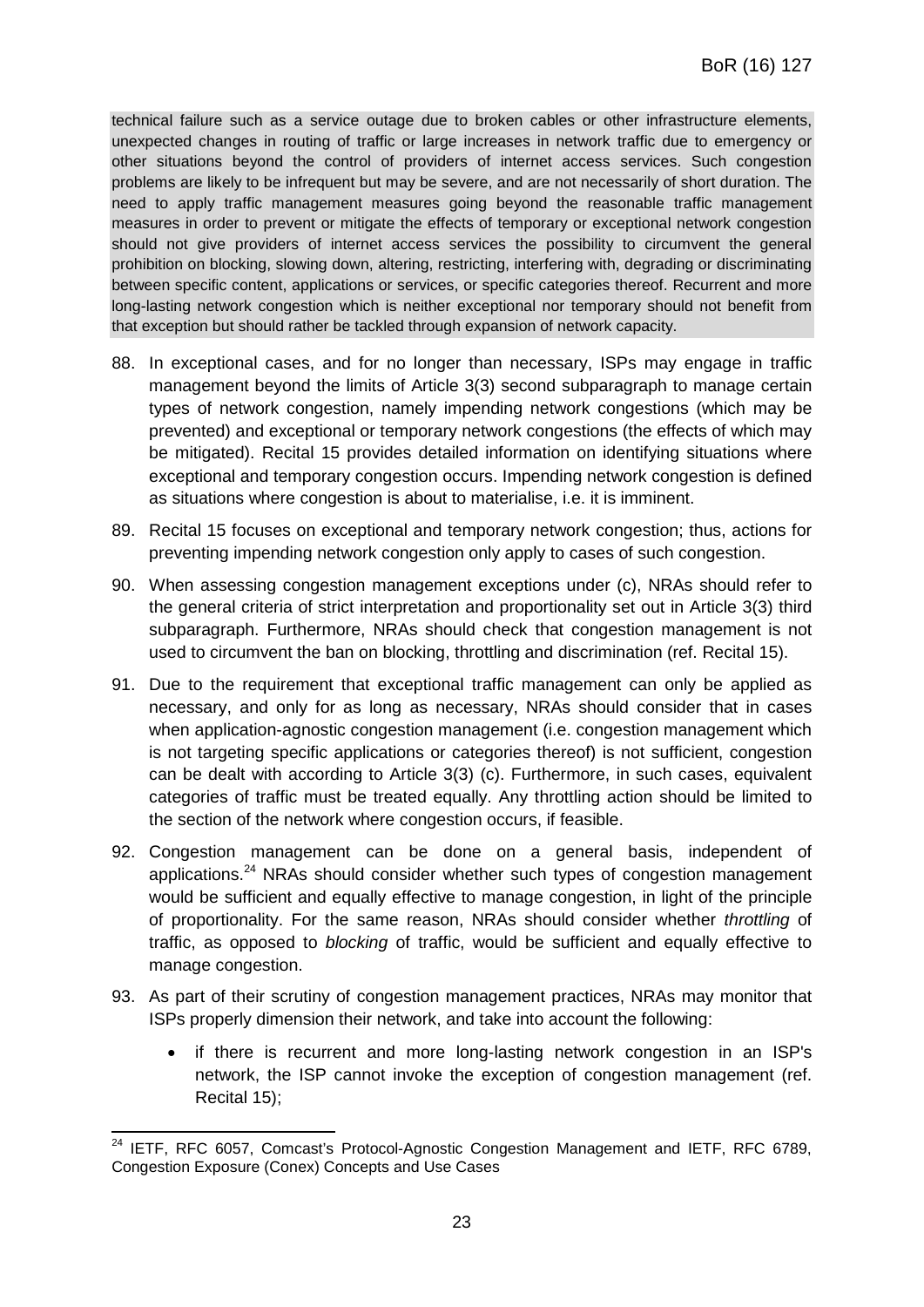• application-specific congestion management should not be applied or accepted as a substitute for more structural solutions, such as expansion of network capacity.

## **Article 3(4)**

Any traffic management measure may entail processing of personal data only if such processing is necessary and proportionate to achieve the objectives set out in paragraph 3. Such processing shall be carried out in accordance with Directive 95/46/EC of the European Parliament and of the Council. Traffic management measures shall also comply with Directive 2002/58/EC of the European Parliament and of the Council.

- 94. In the course of traffic management, personal data may be processed. Article 3(4) provides that such measures may only process personal data if certain requirements are met, and only under certain conditions.
- 95. Article 3(3) distinguishes between reasonable traffic management measures and traffic management measures going beyond reasonable traffic management measures. Article 3(4) applies to both of these traffic management forms *("any traffic management measure"*). With regard to reasonable traffic management measures, these requirements are further specified by Article 3(3) second subparagraph which states that *"such measures shall not monitor the specific content"*.
- 96. The objectives referred to in Article 3(4) are those set out in Article 3(3).

#### *"Necessary and proportionate"*

97. The processing of personal data within the course of traffic management is also subject to the proportionality requirement. NRAs should assess whether the processing of personal data undertaken by ISPs is necessary and proportionate to achieve the objectives set out in Article 3(3).

#### *"Compliance with Union law on data protection"*

98. The competent national authority should assess whether the processing of personal data complies with Union law on data protection.<sup>25</sup>

## **Article 3(5) first subparagraph**

Providers of electronic communications to the public, including providers of internet access services, and providers of content, applications and services shall be free to offer services other than internet access services which are optimised for specific content, applications or services, or a combination thereof, where the optimisation is necessary in order to meet requirements of the content, applications or services for a specific level of quality.

<sup>&</sup>lt;sup>25</sup> Whereas NRAs are not competent to enforce the Privacy Directive

<sup>(</sup>Directive 95/46/EC as amended by Regulation (EC) 1882/2003 (http://eur-lex.europa.eu/legal-content/EN/TXT/HTML/?uri=URISERV:l14012&from=EN), they are in

many countries empowered to enforce the ePrivacy Directive (Directive 2002/58/EC, as amended by Directive 2006/24/EC and Directive 2009/136/EC (http://eur-lex.europa.eu/LexUriServ/LexUriServ.do?uri=CONSLEG:2002L0058:20091219:EN:PDF)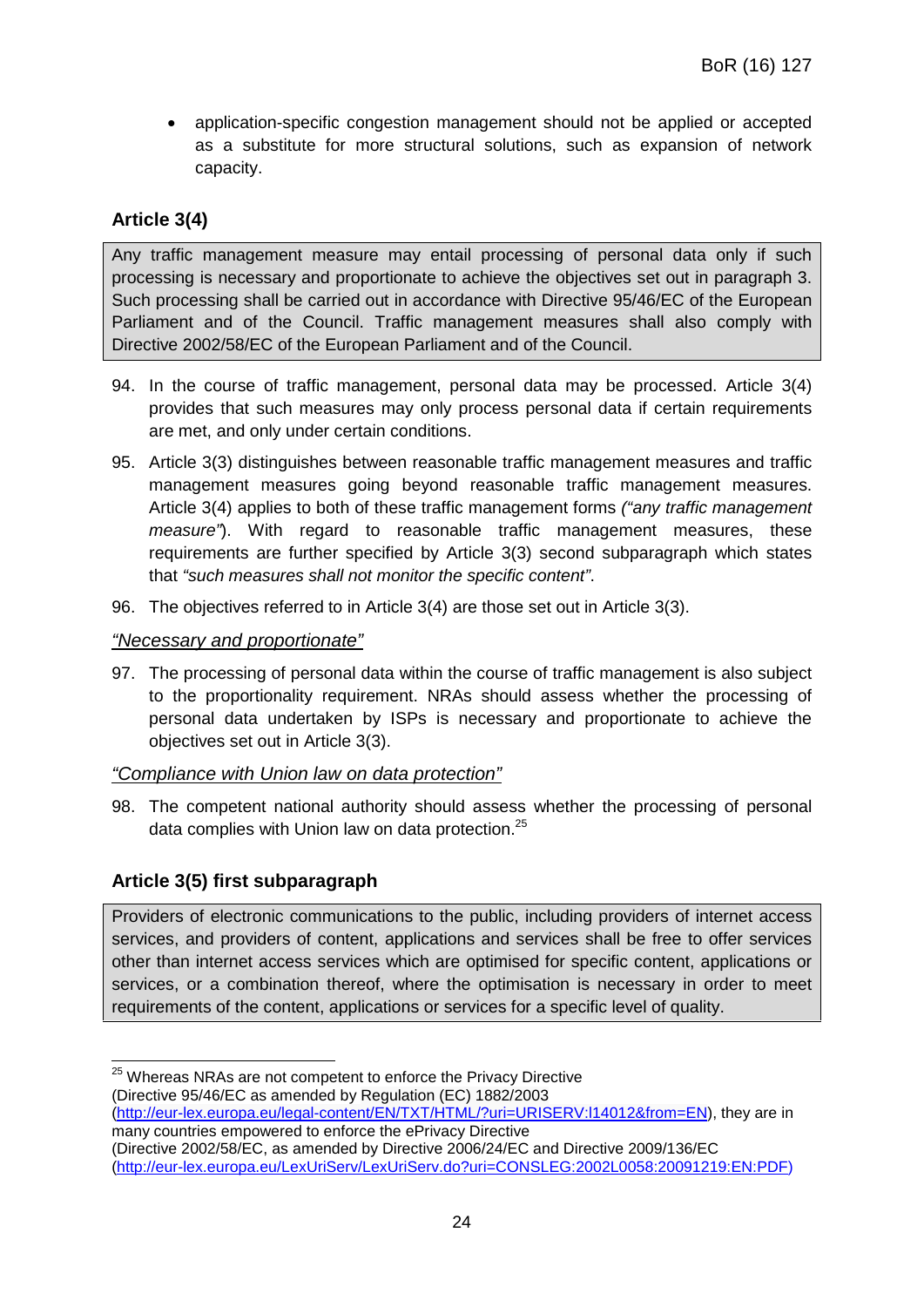#### Recital 16

There is demand on the part of providers of content, applications and services to be able to provide electronic communication services other than internet access services, for which specific levels of quality, that are not assured by internet access services, are necessary. Such specific levels of quality are, for instance, required by some services responding to a public interest or by some new machineto-machine communications services. Providers of electronic communications to the public, including providers of internet access services, and providers of content, applications and services should therefore be free to offer services which are not internet access services and which are optimised for specific content, applications or services, or a combination thereof, where the optimisation is necessary in order to meet the requirements of the content, applications or services for a specific level of quality. National regulatory authorities should verify whether and to what extent such optimisation is objectively necessary to ensure one or more specific and key features of the content, applications or services and to enable a corresponding quality assurance to be given to end-users, rather than simply granting general priority over comparable content, applications or services available via the internet access service and thereby circumventing the provisions regarding traffic management measures applicable to the internet access services.

- 99. Beyond the delivery of applications through the IAS, there can be demand for services that need to be carried at a specific level of quality that cannot be assured by the standard best effort delivery.
- 100. Such services can be offered by providers of electronic communications to the public (PECPs), including providers of internet access services (ISPs), and providers of content, applications and services (CAPs).
- 101. These providers are free to offer services referred to in Article 3(5), which BEREC refers to as specialised services<sup>26</sup>, only when various requirements are met. Article  $3(5)$ provides the safeguards for the provisioning of specialised services which are characterised by the following features in Article 3 (5) first subparagraph:
	- they are services other than IAS services;
	- they are optimised for specific content, applications or services, or a combination thereof;
	- the optimisation is objectively necessary in order to meet requirements for a specific level of quality.
- 102. Their provision is subject to a number of conditions in Article 3(5) second subparagraph, namely that:
	- the network capacity is sufficient to provide the specialised service in addition to any IAS provided;
	- specialised services are not usable or offered as a replacement for IAS;
	- specialised services are not to the detriment of the availability or general quality of the IAS for end-users.
- 103. According to Recital 16, the service shall not be used to circumvent the provisions regarding traffic management measures applicable to IAS.
- 104. All these safeguards aim to ensure the continued availability and general quality of best effort IAS.

<sup>&</sup>lt;sup>26</sup> Network-slicing in 5G networks may be used to deliver specialised services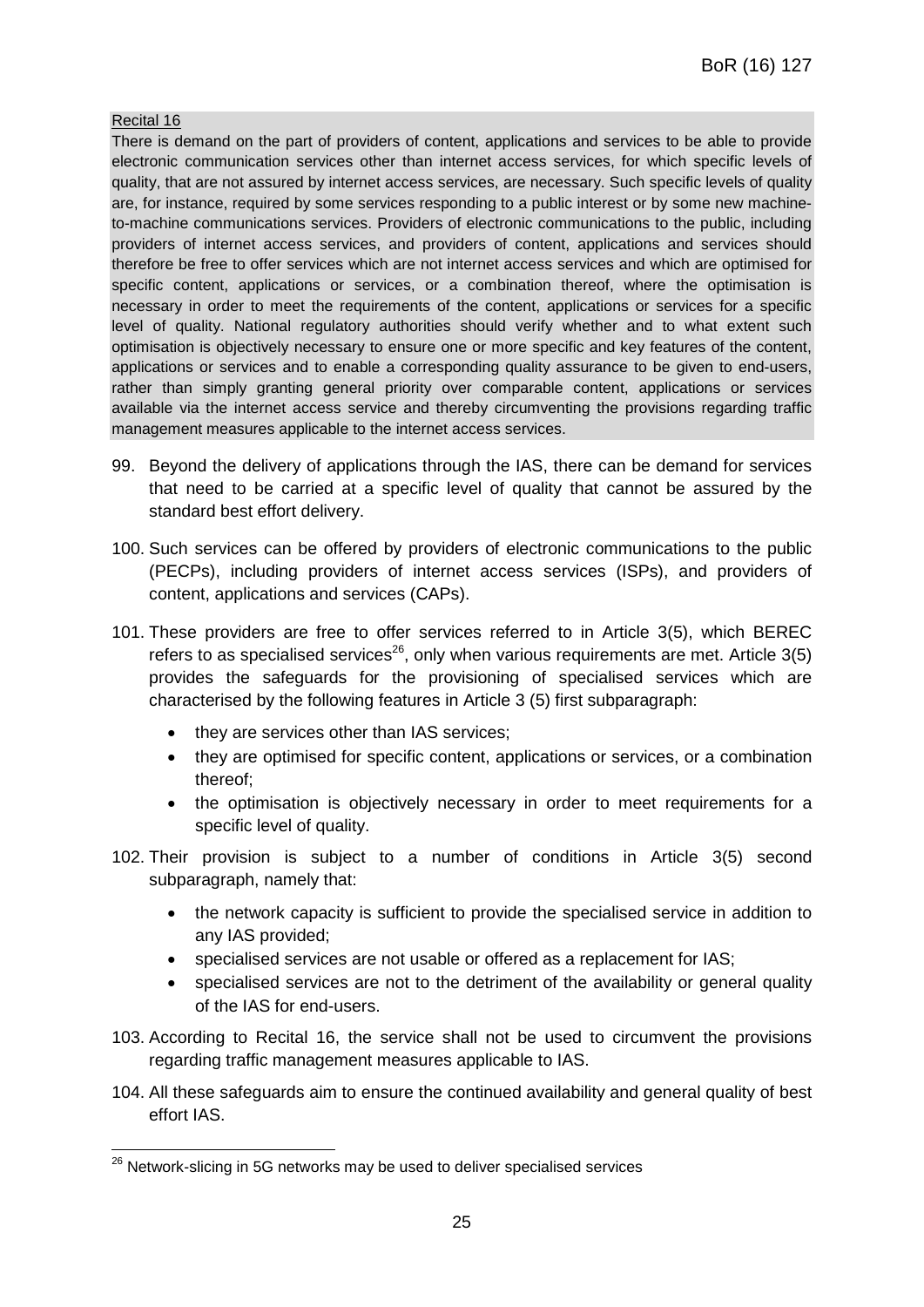105. NRAs should verify whether the application could be provided over IAS at the specific levels of quality which are objectively necessary in relation to the application, or whether they are instead set up in order to circumvent the provisions regarding traffic management measures applicable to IAS, which would not be allowed.

#### *Assessment according to Article 3(5) first subparagraph*

- 106. Initially, the requirement of an application can be specified by the provider of the specialised service, although requirements may also be inherent to the application itself. For example, a video application could use standard definition with a low bitrate or ultra-high definition with high bitrate, and these will obviously have different QoS requirements. A typical example of inherent requirements is low latency for real-time applications.
- 107. When assessing whether the practices used to provide specialised services comply with Article 3(5) first subparagraph, NRAs should apply the approach set out in paragraphs 108-115).
- 108. NRAs could request from the provider relevant information about their specialised services, using powers conferred by Article 5(2). In their responses, the provider should give information about their specialised services, including what the relevant QoS requirements are (e.g. latency, jitter and packet loss), and any contractual requirements. Furthermore, the "*specific level of quality*" should be specified, and it should be demonstrated that this specific level of quality cannot be assured over the IAS and that the QoS requirements are objectively necessary to ensure one or more key features of the application.
- 109. Based on this information, the NRA should assess the requirements mentioned in Article 3(5) first subparagraph.
- 110. If assurance of a specific level of quality is objectively necessary, this cannot be provided by simply granting general priority over comparable content.<sup>27</sup> Specialised services do not provide connectivity to the internet and they can be offered, for example, through a connection that is logically separated from the traffic of the IAS in order to assure these levels of quality.
- 111. NRAs should verify whether, and to what extent, optimised delivery is objectively necessary to ensure one or more specific and key features of the applications, and to enable a corresponding quality assurance to be given to end-users. To do this, the NRA should assess whether an electronic communication service, other than IAS, requires a level of quality that cannot be assured over a IAS. If not, these electronic communication services are likely to circumvent the provisions of the Regulation and are therefore not allowed.
- 112. The internet and the nature of IAS will evolve over time. A service that is deemed to be a specialised service today may not necessarily qualify as a specialised service in the

<sup>27</sup> As explained in Recital 16, NRAs *"should verify whether and to what extent such optimisation is objectively necessary to ensure one or more specific and key features of the content, applications or services and to enable a corresponding quality assurance to be given to end-users, rather than simply granting general priority over comparable content, applications or services available via the internet access service and thereby circumventing the provisions regarding traffic management measures applicable to the internet access services"*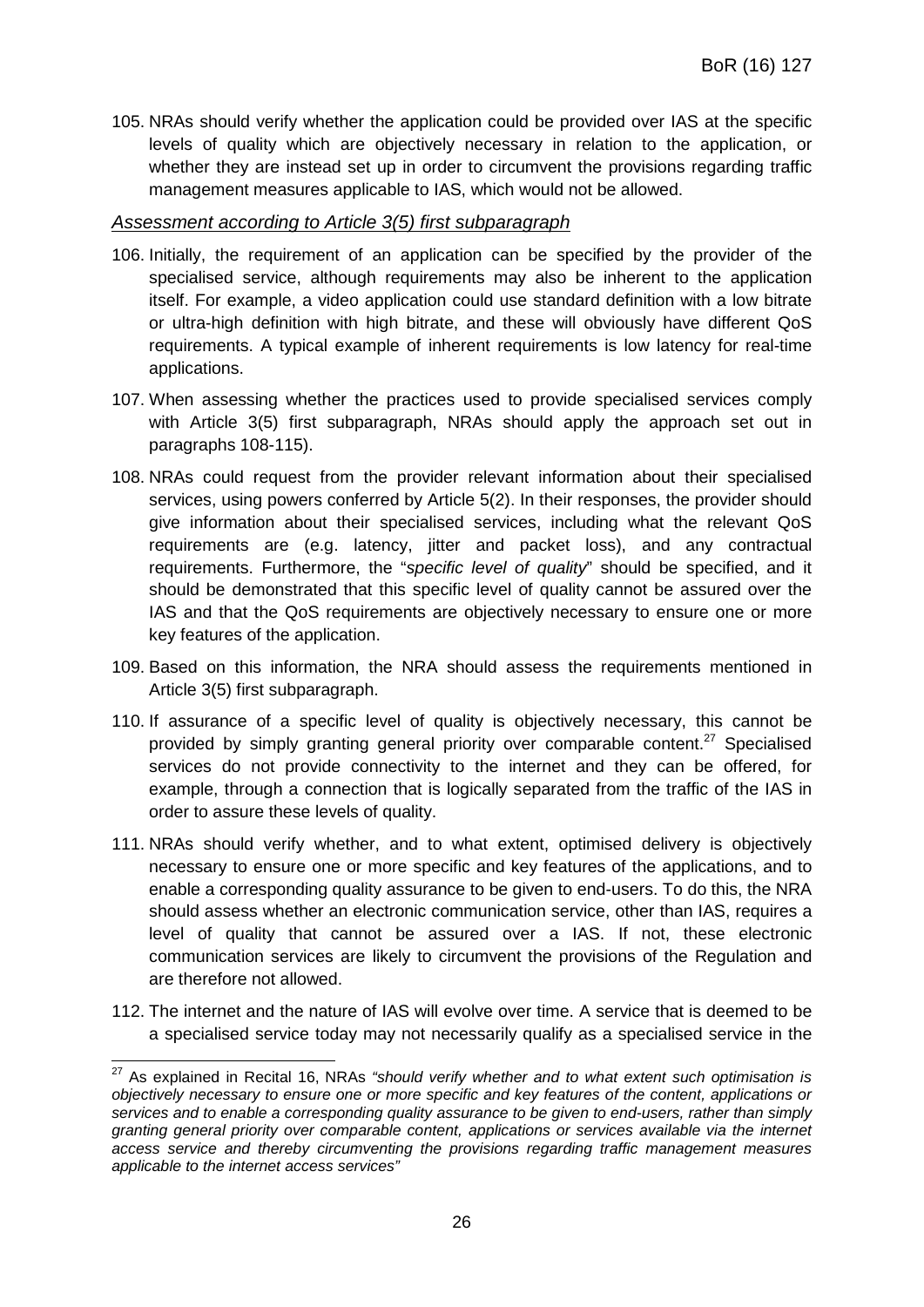future due to the fact that the optimisation of the service may not be objectively necessary, as the general standard of IAS may have improved. On the other hand, additional services might emerge that need to be optimised, even as the standard of IAS improves. Given that we do not know what specialised services may emerge in the future, NRAs should assess whether a service qualifies as a specialised service on a case-by-case basis.

- 113. Typical examples of specialised services provided to end-users are VoLTE and linear broadcasting IPTV services with specific QoS requirements, subject to them meeting the requirements of the Regulation, in particular Article 3(5) first subparagraph. Under the same preconditions, other examples would include real-time health services (e.g. remote surgery) or *"some services responding to a public interest or by some new machine-to-machine communications services"* (Recital 16).
- 114. QoS might be especially important to corporate customers and these customers might be in need of specialised services which – as they are addressing businesses – are often referred to as "business services". Such "business services" cover a wide array of services and have to be assessed on a case-by-case basis.
- 115. VPNs could qualify as specialised services in accordance with Article 3(5) of the Regulation. However, in accordance with Recital 17, to the extent that corporate services such as VPNs also provide access to the internet, the provision of such access to the internet by a provider of electronic communications to the public should comply with Article 3(1) to (4) of the Regulation.

#### **Article 3(5) second subparagraph**

Providers of electronic communications to the public, including providers of internet access services, may offer or facilitate such services only if the network capacity is sufficient to provide them in addition to any internet access services provided. Such services shall not be usable or offered as a replacement for internet access services, and shall not be to the detriment of the availability or general quality of internet access services for end-users.

#### Recital 17

In order to avoid the provision of such other services having a negative impact on the availability or general quality of internet access services for end-users, sufficient capacity needs to be ensured. Providers of electronic communications to the public, including providers of internet access services, should, therefore, offer such other services, or conclude corresponding agreements with providers of content, applications or services facilitating such other services, only if the network capacity is sufficient for their provision in addition to any internet access services provided. The provisions of this Regulation on the safeguarding of open internet access should not be circumvented by means of other services usable or offered as a replacement for internet access services. However, the mere fact that corporate services such as virtual private networks might also give access to the internet should not result in them being considered to be a replacement of the internet access services, provided that the provision of such access to the internet by a provider of electronic communications to the public complies with Article 3(1) to (4) of this Regulation, and therefore cannot be considered to be a circumvention of those provisions. The provision of such services other than internet access services should not be to the detriment of the availability and general quality of internet access services for end-users. In mobile networks, traffic volumes in a given radio cell are more difficult to anticipate due to the varying number of active end-users, and for this reason an impact on the quality of internet access services for end-users might occur in unforeseeable circumstances. In mobile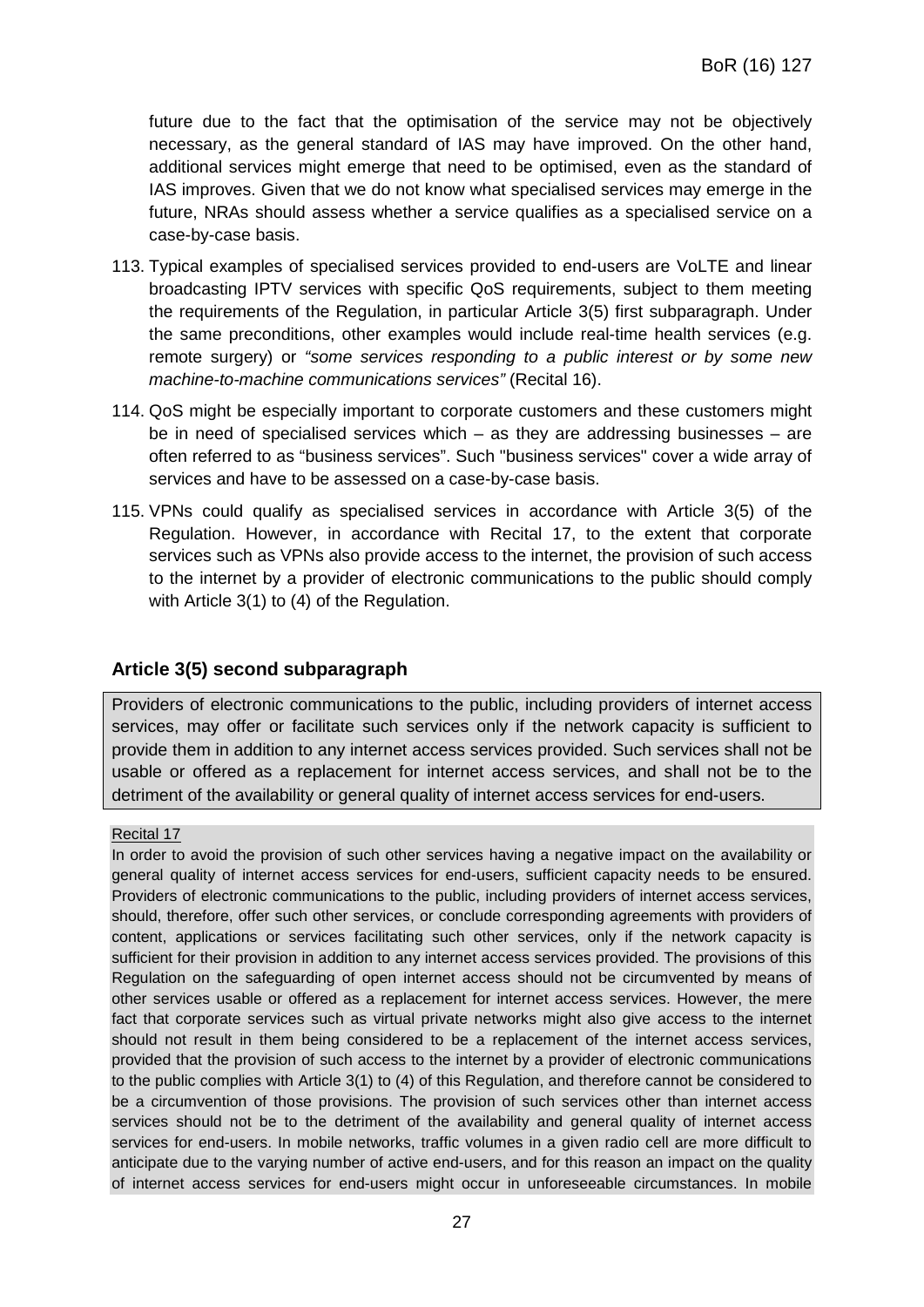networks, the general quality of internet access services for end-users should not be deemed to incur a detriment where the aggregate negative impact of services other than internet access services is unavoidable, minimal and limited to a short duration. National regulatory authorities should ensure that providers of electronic communications to the public comply with that requirement. In this respect, national regulatory authorities should assess the impact on the availability and general quality of internet access services by analysing, inter alia, quality of service parameters (such as latency, jitter, packet loss), the levels and effects of congestion in the network, actual versus advertised speeds, the performance of internet access services as compared with services other than internet access services, and quality as perceived by end-users.

#### *Sufficient network capacity for specialised services in addition to IAS*

- 116. Specialised services shall only be offered when the network capacity is sufficient such that the IAS is not degraded (e.g. due to increased latency or jitter or lack of bandwidth) by the addition of specialised services. Both in the short and in the long term, specialised services shall not lead to a deterioration of the general IAS quality for endusers. This can, for example, be achieved by additional investments in infrastructure which allow for additional capacity so that there is no negative impact on IAS quality.
- 117. In a network with limited capacity, IAS and specialised services could compete for overall network resources. In order to safeguard the availability of general quality of IAS, the Regulation does not allow specialised services if the network capacity is not sufficient to provide them in addition to any IAS provided, because this would lead to degradation of the IAS and thereby circumvent the Regulation. It is the general quality of the IAS which is protected from degradation by the Regulation, rather than specialised services.
- 118. NRAs should assess whether, in order to ensure the quality of specialised services, ISPs have ensured sufficient network capacity for both any IAS offers provided over the infrastructure and for specialised services. If not, provision of specialised services would not be allowed under the Regulation.
- 119. NRAs could request information from ISPs regarding how sufficient capacity is ensured, and at which scale the service is offered (e.g. networks, coverage and end-users). NRAs could then assess how ISPs have estimated the additional capacity required for their specialised services and how they have ensured that network elements and connections have sufficient capacity available to provide specialised services in addition to any IAS provided.
- 120. NRAs should assess whether or not there is sufficient capacity for IAS when specialised services are provided, for example, by performing measurements of IAS.<sup>28</sup> Methodologies for such measurements have been relatively well developed during BEREC's Net Neutrality QoS workstreams in recent years and will continue to be improved.

#### *"Not to the detriment of the availability or general quality of IAS"*

121. Specialised services are not permissible if they are to the detriment of the availability and general quality of the IAS. There is a correlation between the performance of the IAS offer (i.e. its availability and general quality) and whether there is sufficient capacity

 $28$  See paragraphs 174-176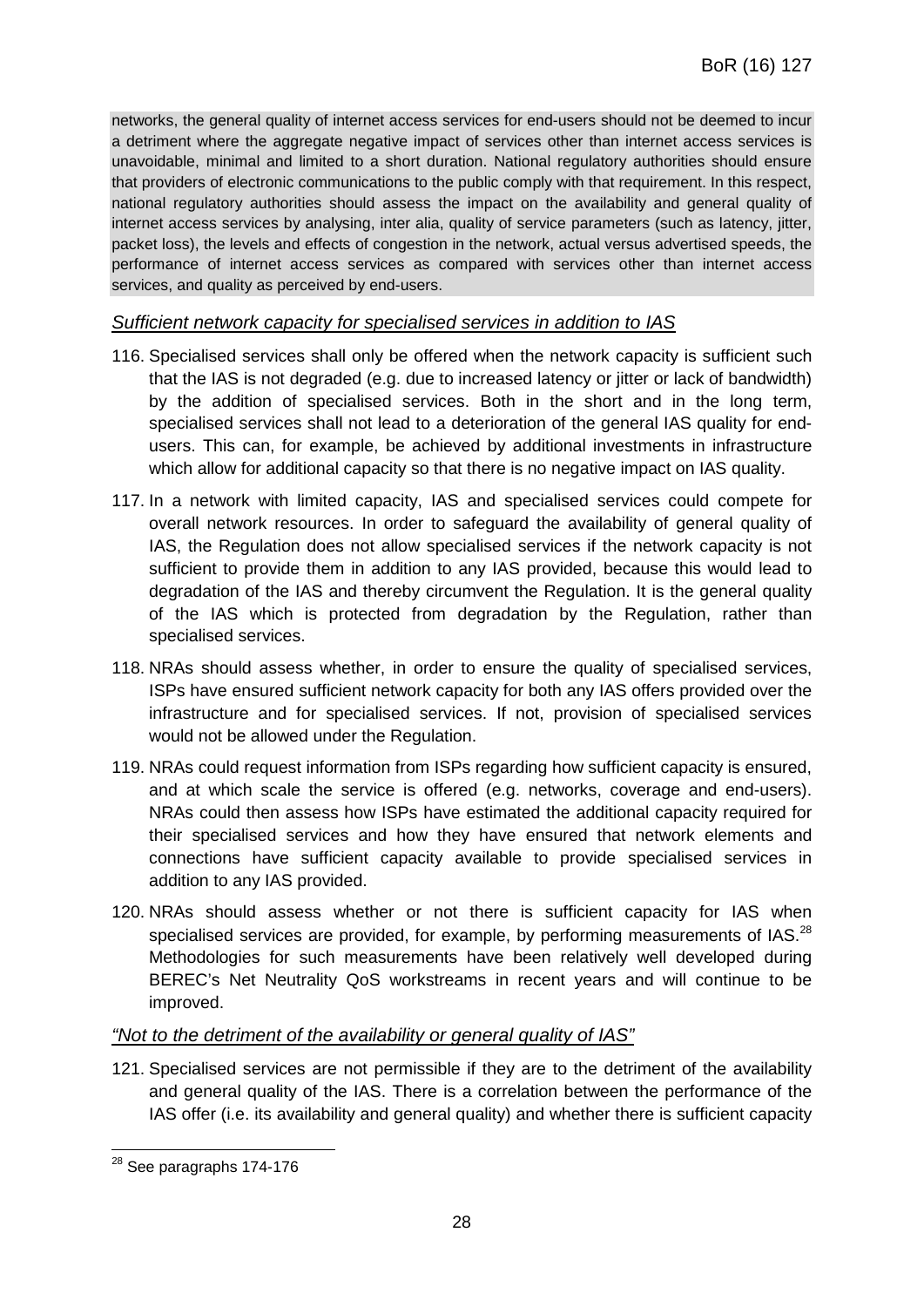to provide specialised services in addition to IAS. IAS quality measurements could be performed with and without specialised services, both in the short term for individual end-users (measuring with specialised services on and off respectively) and in the long term (which would include measurements before the specialised services are introduced in the market as well as after). As Recital 17 clarifies, NRAs should *"assess the impact on the availability and general quality of IAS by analysing, inter alia, QoS parameters (such as latency, jitter and packet loss), the levels and effects of congestion in the network, actual versus advertised speeds and the performance of IAS as compared with services other than IAS"*.

- 122. While IAS and specialised services directly compete for the dedicated part of an enduser's capacity, the end-user himself may determine how to use it. When it is technically impossible to provide the specialised service in parallel to IAS without detriment to the end-user's IAS quality, NRAs should not consider this competition for capacity to be an infringement of Article 3(5) second subparagraph, as long as the enduser is informed pursuant to Article 4(1)(c) of the impact on his IAS and can obtain the contractually-agreed speeds<sup>29</sup> for any IAS subscribed to in parallel. NRAs should not consider it to be to the detriment of the general quality of IAS when activation of the specialised service by the individual end-user only affects his own IAS. However, detrimental effects should not occur in those parts of the network where capacity is shared between different end-users.
- 123. Furthermore, as stated in Recital 17, in mobile networks where the number of active users in a given cell, and consequently traffic volumes, are more difficult to anticipate than in fixed networks - the general quality of IAS for end-users should not be deemed to incur a detriment where the aggregate negative impact of specialised services is unavoidable, minimal and limited to a short duration. By contrast, such unforeseeable circumstances related to the number of users and traffic volumes should not normally occur in fixed networks.
- 124. NRAs could assess whether the provision of specialised services reduces general IAS quality by lowering measured download or upload speeds or, for example, by increasing delay, delay variation or packet loss. Normal small-scale temporal network fluctuation should not be considered to be to the detriment of the general quality. Network outages and other temporary problems caused by network faults, for example, should be treated separately.
- 125. NRAs should intervene if persistent decreases in performance are detected for IAS. This could be detected if the measured performance is consistently above (for metrics such as latency, jitter or packet loss) or below (for metrics such as speed) a previously detected average level for a relatively long period of time such as hours or days), or if the difference between measurement results before and after the specialised service is introduced is statistically significant. In the case of short-term assessments, the difference between measurement results with and without the specialised service should be assessed similarly.

 $29$  As discussed in Article 4(1)(d)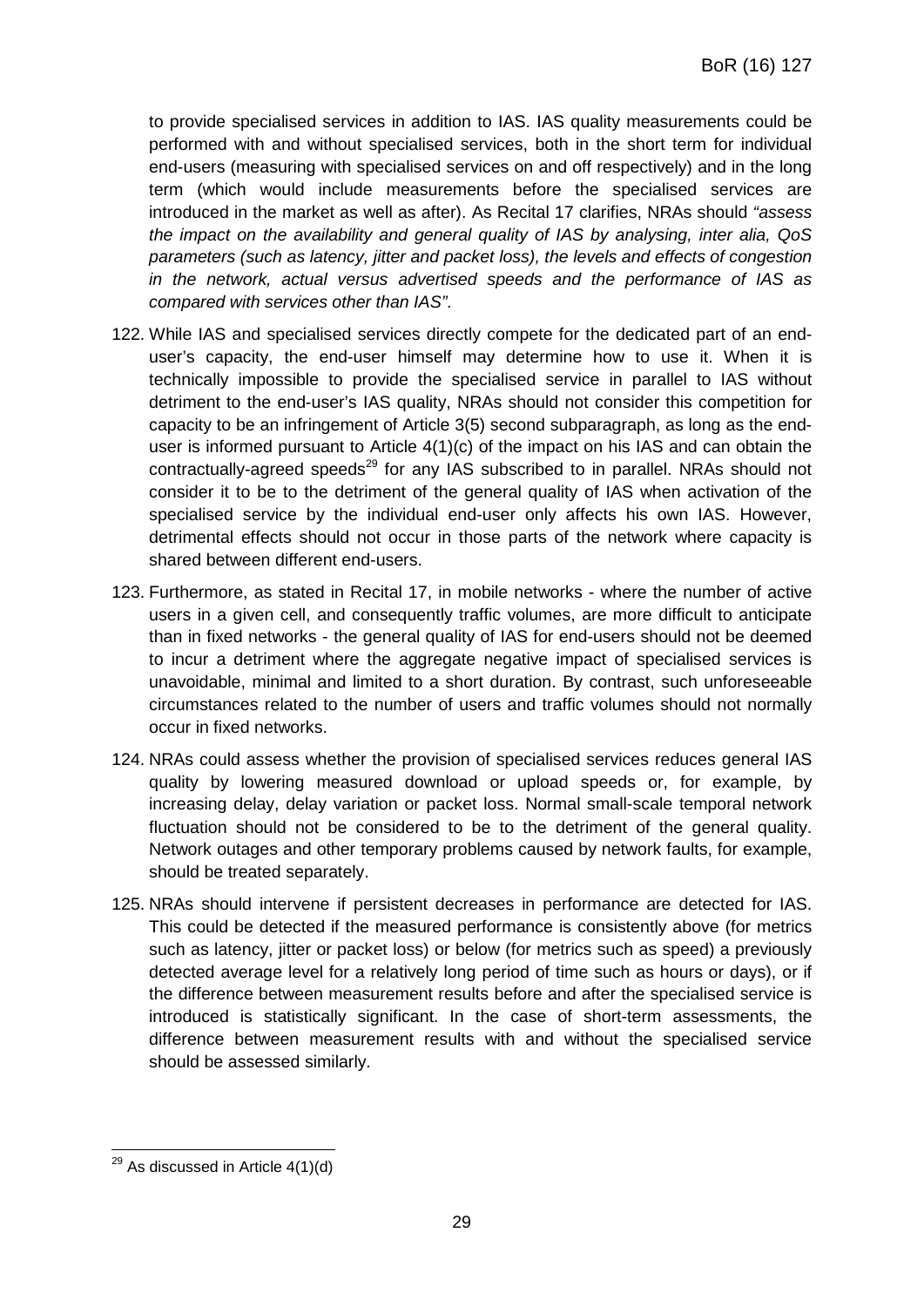#### *"Not be usable or offered as a replacement for IAS"*

- 126. It is of utmost importance that the provisions regarding specialised services do not serve as a potential circumvention of the Regulation. Therefore, NRAs should assess whether a specialised service is a potential substitute for the IAS, and if the capacity needed for their provision is to the detriment of the capacity available for IAS.
- 127. In deciding whether a specialised service is considered as a replacement for an IAS, one important aspect that NRAs should assess is whether the service is actually providing access to the internet but in a restricted way, at a higher quality, or with differentiated traffic management. If so, this would be considered a circumvention of the Regulation.

## **Article 4 Transparency measures for ensuring open internet access**

## **Article 4(1)**

Providers of internet access services shall ensure that any contract which includes internet access services specifies at least the following:

*[…letters (a) – (b) – (c) – (d) – (e)…]*

Providers of internet access services shall publish the information referred to in the first subparagraph.

#### Recital 18

The provisions on safeguarding of open internet access should be complemented by effective enduser provisions which address issues particularly linked to internet access services and enable endusers to make informed choices. Those provisions should apply in addition to the applicable provisions of Directive 2002/22/EC of the European Parliament and of the Council (1) and Member States should have the possibility to maintain or adopt more far- reaching measures. Providers of internet access services should inform end-users in a clear manner how traffic management practices deployed might have an impact on the quality of internet access services, end-users' privacy and the protection of personal data as well as about the possible impact of services other than internet access services to which they subscribe, on the quality and availability of their respective internet access services. In order to empower end-users in such situations, providers of internet access services should therefore inform end-users in the contract of the speed which they are able realistically to deliver. The normally available speed is understood to be the speed that an end-user could expect to receive most of the time when accessing the service. Providers of internet access services should also inform consumers of available remedies in accordance with national law in the event of noncompliance of performance. Any significant and continuous or regularly recurring difference, where established by a monitoring mechanism certified by the national regulatory authority, between the actual performance of the service and the performance indicated in the contract should be deemed to constitute non- conformity of performance for the purposes of determining the remedies available to the consumer in accordance with national law. The methodology should be established in the guidelines of the Body of European Regulators for Electronic Communications (BEREC) and reviewed and updated as necessary to reflect technology and infrastructure evolution. National regulatory authorities should enforce compliance with the rules in this Regulation on transparency measures for ensuring open internet access.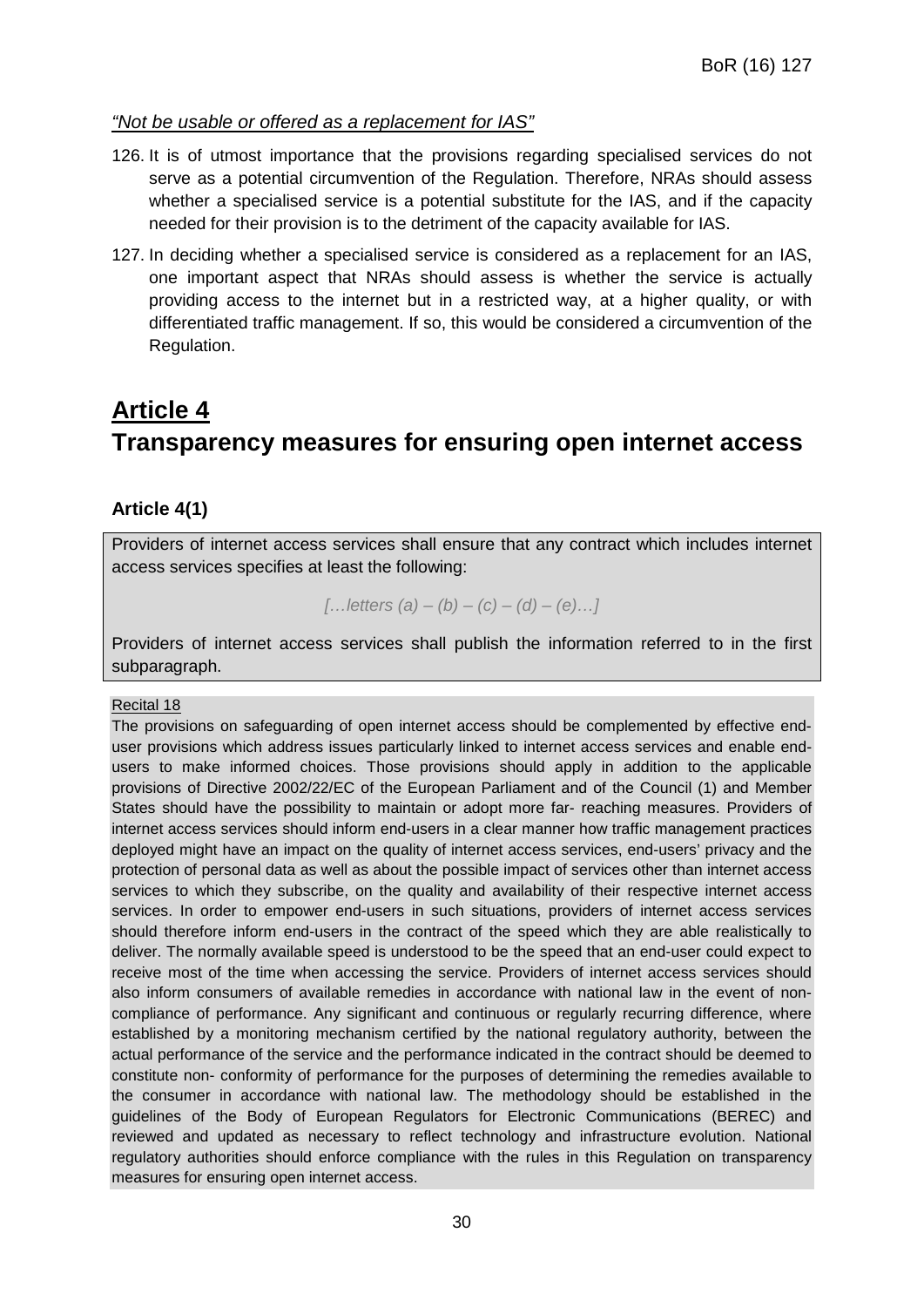- 128. NRAs should ensure that ISPs include relevant information referred to in Article 4(1) (a) to (e) in a clear, comprehensible and comprehensive manner in contracts that include IAS, and publish that information, for example on an ISP's website.
- 129. NRAs should also note that the transparency requirements laid down in Articles 4(1) and 4(2) are in addition to the measures provided in directive 2002/22/EC (the Universal Service Directive), particularly in Chapter IV thereof. National law may also lay down additional monitoring, information and transparency requirements, including those concerning the content, form and manner of the information to be published.
- 130. NRAs should look to ensure that ISPs adhere to the following practices in order to ensure that information is clear and comprehensible:
	- it should be easily accessible and identifiable for what it is;
	- it should be accurate and up to date;
	- it should be meaningful to end-users, i.e. relevant, unambiguous and presented in a useful manner;
	- it should not create an incorrect perception of the service provided to the enduser;
	- it should be comparable at least between different offers, but preferably also between different ISPs, so that end-users are able to compare the offers (including the contractual terms used by different ISPs) and ISPs in such a way that the comparison can show differences and similarities.
- 131. NRAs should ensure that ISPs include in the contract and publish the information referred to in Article 4(1) (a) to (e). This could be presented in two parts (levels of  $detail$ ): $30$ 
	- The first part should provide high-level (general) information. The information about the IAS provided should include, for example, an explanation of speeds, examples of popular applications that can be used with a sufficient quality, and an explanation of how such applications are influenced by the limitations of the provided IAS. This part should include reference to the second part where the information required by Article 4(1) of the Regulation is provided in more detail.
	- The second part would consist of more detailed technical parameters and their values and other relevant information required by Article 4(1) of the Regulation and in these Guidelines.
- 132. Examples of how information could be disclosed in a transparent way can be found in BEREC's 2011 Net Neutrality Transparency Guidelines.<sup>31</sup>
- 133. Contract terms that would inappropriately exclude or limit the exercise of the legal rights of the end-user vis-à-vis the ISP in the event of total or partial non-performance or

(http://eur-lex.europa.eu/legal-content/EN/TXT/PDF/?uri=CELEX:32000L0031&from=EN) BEREC Guidelines on Transparency in the scope of Net Neutrality, BoR (11) 67),

 $30$  NRAs should note that ISPs are also under an obligation to provide information to consumers before being bound by the contract under other EU instruments: the Consumer Rights Directive (http://eur-lex.europa.eu/legal-content/EN/TXT/PDF/?uri=CELEX:32011L0083&rid=1), the Unfair Commercial Practices Directive

<sup>(</sup>http://eur-lex.europa.eu/LexUriServ/LexUriServ.do?uri=OJ:L:2005:149:0022:0039:EN:PDF) and the e-Commerce Directive

http://berec.europa.eu/doc/berec/bor/bor11\_67\_transparencyguide.pdf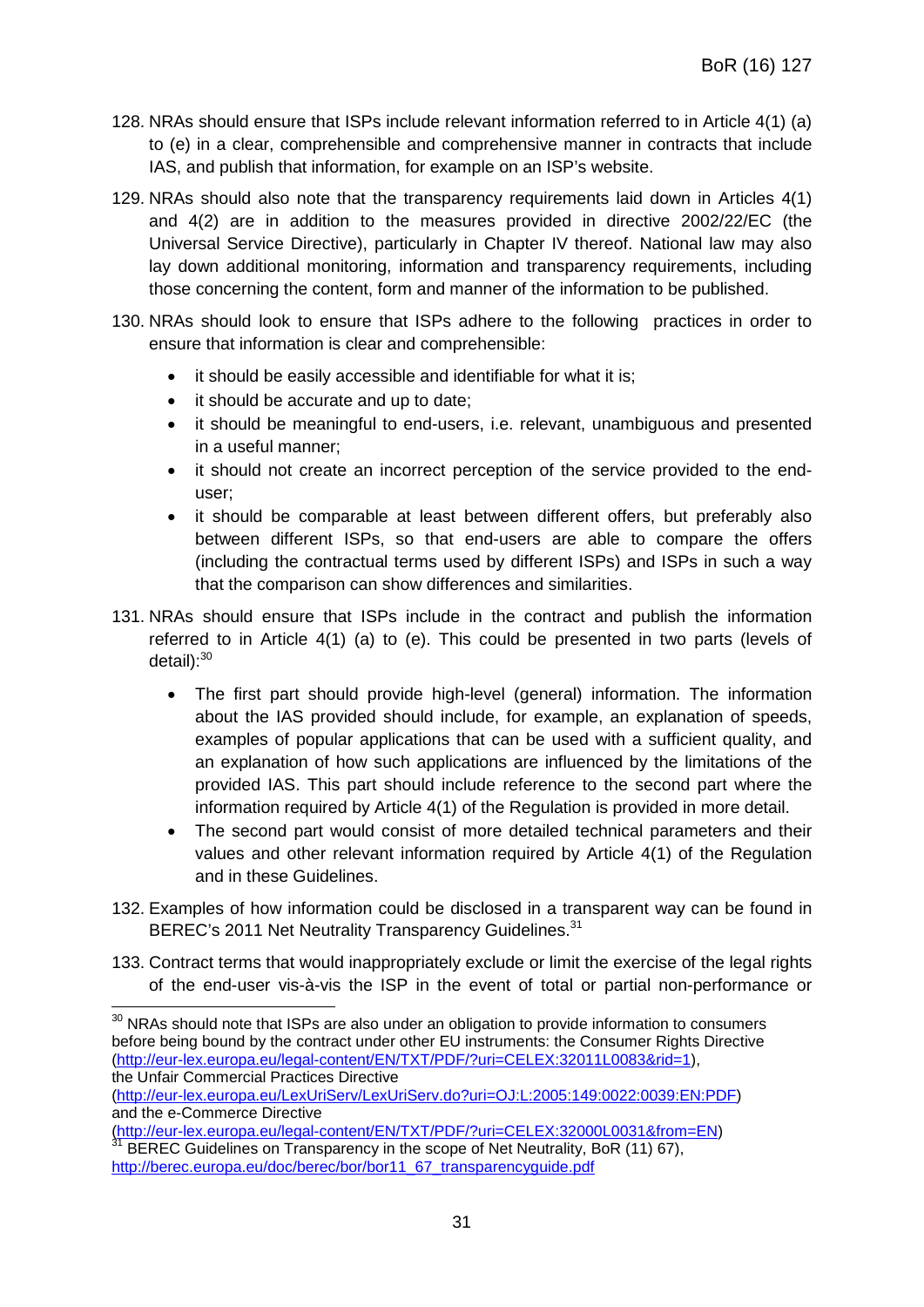inadequate performance by the ISP of any of the contractual obligations might be deemed unfair under national legislation, including the implementation of Directive 93/13/EEC on unfair terms in consumer contracts.<sup>32</sup>

134. Articles 4(1), 4(2) and 4(3) apply to all contracts regardless of the date the contract is concluded or renewed. Article 4(4) applies only to contracts concluded or renewed from 29 November 2015. Modifications to contracts are subject to national legislation implementing Article 20(2) of the Universal Service Directive.

## **Article 4(1) (a)**

(a) information on how traffic management measures applied by that provider could impact on the quality of the internet access services, on the privacy of end-users and on the protection of their personal data;

- 135. NRAs should ensure that ISPs include in the contract and publish a clear and comprehensive explanation of traffic management measures applied in accordance with the second and third subparagraphs of Article 3(3), including the following information:
	- how the measures might affect the end-user experience in general and with regard to specific applications (e.g. where specific categories of traffic are treated differently in accordance with Article 3). Practical examples should be used for this purpose;
	- the circumstances and manner under which traffic management measures possibly having an impact as foreseen in Article  $4(1)$  (a) are applied;<sup>33</sup>
	- any measures applied when managing traffic which uses personal data, the types of personal data used, and how ISPs ensure the privacy of end-users and protect their personal data when managing traffic.
- 136. The information should be clear and comprehensive. The information should not simply consist of a general condition stating possible impacts of traffic management measures that could be applied in accordance with the Regulation. Information should also include, at least, a description of the possible impacts of traffic management practices which are in place on the IAS.

## **Article 4(1) (b)**

(b) a clear and comprehensible explanation as to how any volume limitation, speed and other quality of service parameters may in practice have an impact on internet access services, and in particular on the use of content, applications and services;

<sup>&</sup>lt;sup>32</sup> See Annex, paragraph 1(b) of Council Directive 93/13/EEC on unfair terms in consumer contracts, (http://eur-lex.europa.eu/LexUriServ/LexUriServ.do?uri=CELEX:31993L0013:en:HTML). NRAs may or may not be empowered to monitor compliance with said directive.

 $33$  The Universal Service Directive (Directive 2002/22/EC, Article 20(1)(b) 2nd and 4th indents) may also require such information to be specified in contracts. Article 20(1)(b) 2nd indent requires that contracts specify information on conditions limiting access to and/or use of services and applications, where such conditions are permitted under national law in accordance with Community law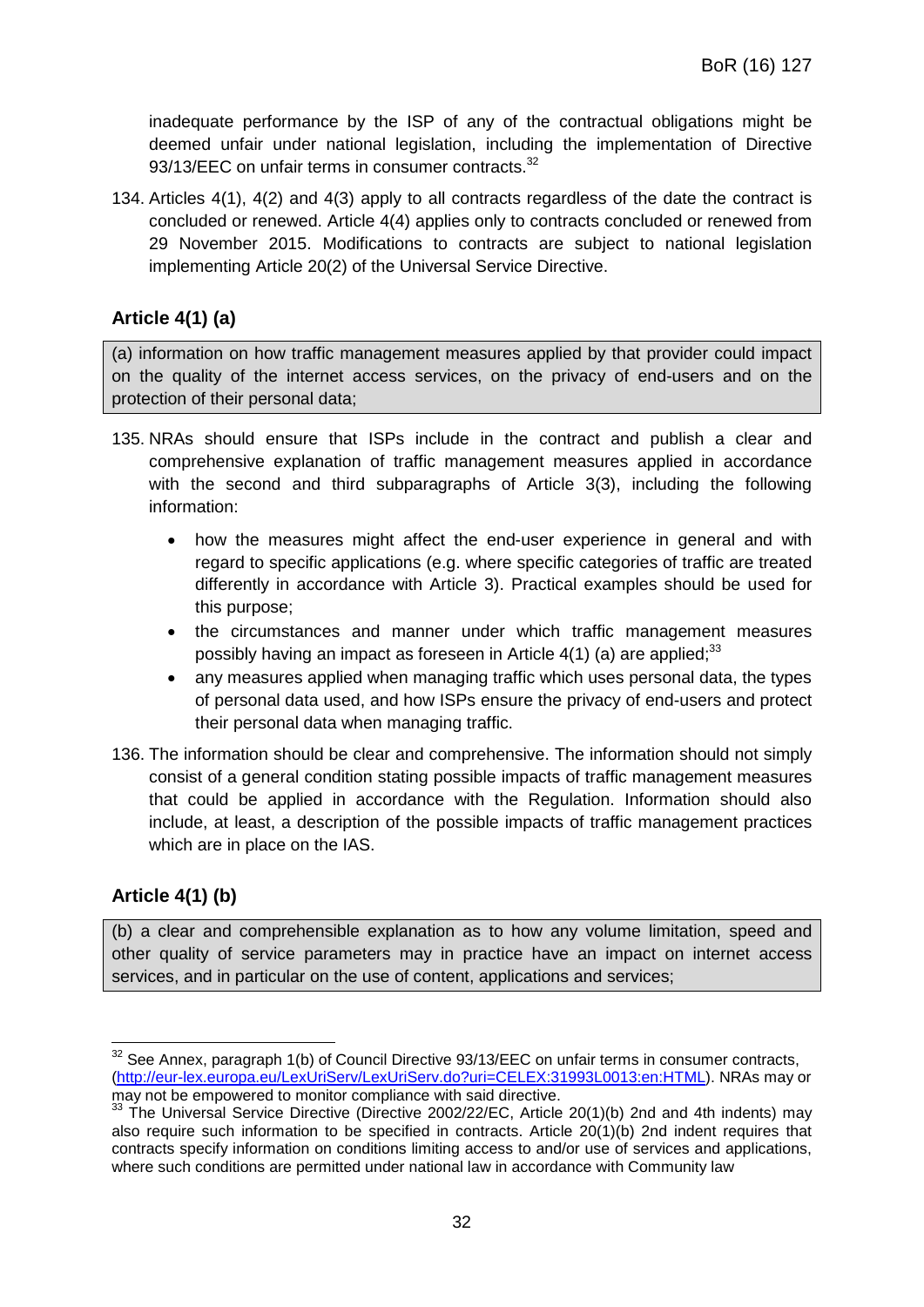- 137. Besides speed, the most important QoS parameters are delay, delay variation (jitter) and packet loss. These other QoS parameters should be described if they might, in practice, have an impact on the IAS and use of applications. NRAs should ensure that ISPs provide end-users with information which is effects-based. End-users should be able to understand the implications of these parameters to the usage of applications and whether certain applications (e.g. interactive speech/video or 4K video streaming) cannot in fact be used due to the long delay or slow speed of the IAS. Categories of applications or popular examples of these affected applications could be provided.
- 138. Regarding volume limitations, contracts should specify the 'size' of the cap (in quantitative terms, e.g. GB), what that means in practice and the consequences of exceeding it (e.g. additional charges, speed restrictions, blocking of all traffic etc.). If the speed will decrease after a data cap has been reached, that should be taken into account when specifying speeds in a contract and publishing the information. Information and examples could also be provided about what kind of data usage would lead to a situation where the data cap is reached (e.g. indicative amount of time using popular applications, such as SD video, HD video and music streaming).

## **Article 4(1) (c)**

(c) a clear and comprehensible explanation of how any services referred to in Article 3(5) to which the end-user subscribes might in practice have an impact on the internet access services provided to that end-user;

139. NRAs should ensure that ISPs include in the contract and publish clear and comprehensible information about how specialised services included in the end-user's subscription might impact the IAS. This is further discussed in paragraph 122.

## **Article 4(1) (d)**

(d) a clear and comprehensible explanation of the minimum, normally available, maximum and advertised download and upload speed of the internet access services in the case of fixed networks, or of the estimated maximum and advertised download and upload speed of the internet access services in the case of mobile networks, and how significant deviations from the respective advertised download and upload speeds could impact the exercise of the end-users' rights laid down in Article 3(1);

- 140. In order to empower end-users, speed values required by the Article 4(1) (d) should be specified in the contract and published in such a manner that they can be verified and used to determine any discrepancy between the actual performance and what has been agreed in contract. Upload and download speeds should be provided as single numerical values in bits/second (e.g. kbit/s or Mbit/s). Speeds should be specified on the basis of the IP packet payload or transport layer protocol payload, and not based on a lower layer protocol.
- 141. In order for the contractual speed values to be understandable, contracts should specify factors that may have an effect on the speed, both within and outside the ISP's control.
- 142. BEREC understands that the requirement on ISPs to include in the contract and publish information about *advertised speeds* does not entail a requirement to advertise speeds; rather, it is limited to including in the contract and publishing information about speeds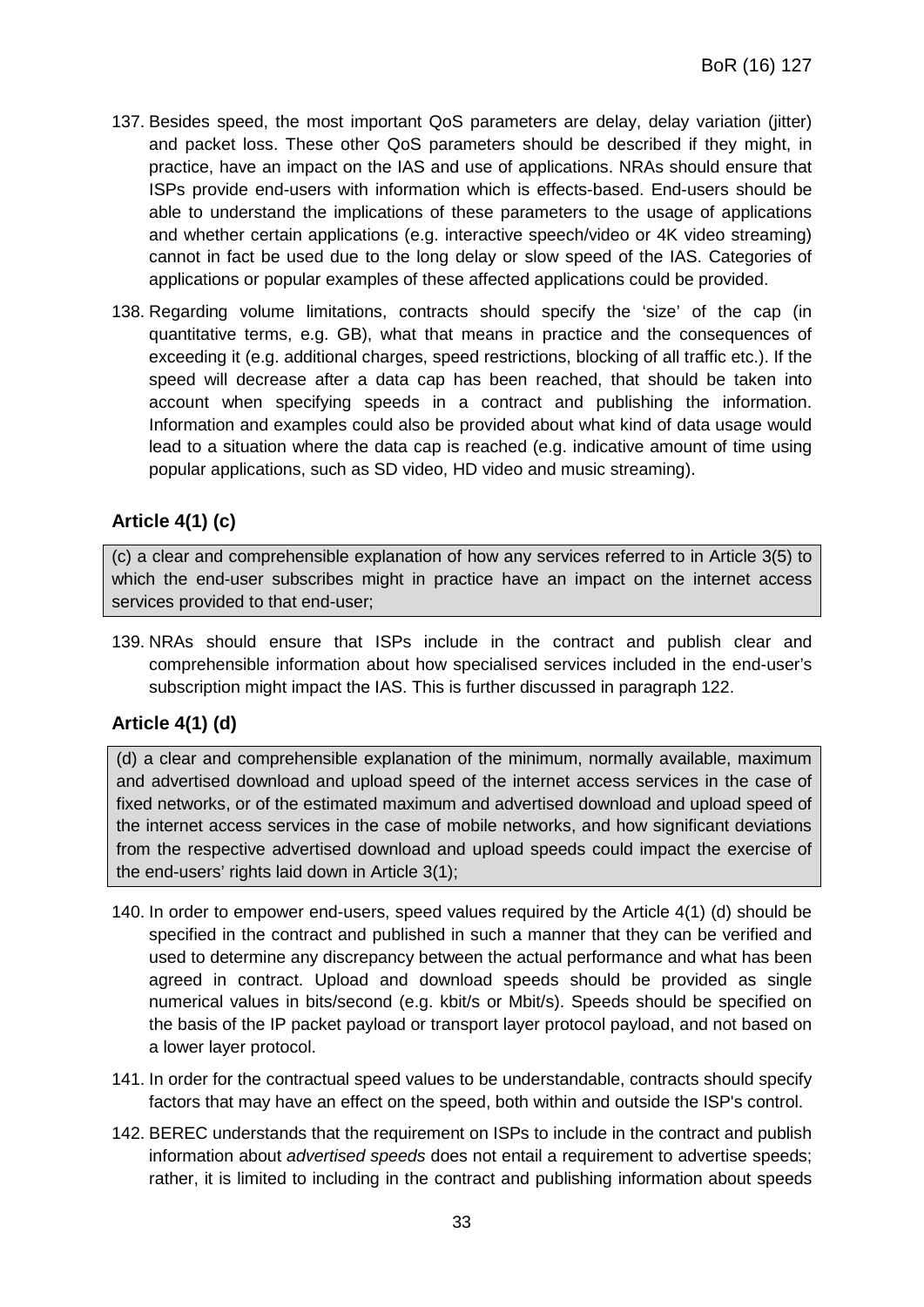which are advertised by the ISP. The requirement to specify the advertised speed requires an ISP to explain the advertised speed of the particular IAS offer included in the contract, if its speed has been advertised. An ISP may naturally also advertise other IAS offers of higher or lower speeds that are not included in the contract to which the subscriber is party (whether by choice or due to unavailability of the service at their location), in accordance with laws governing marketing.

#### *Specifying speeds for an IAS in case of fixed networks*

#### *Minimum speed*

- 143. The minimum speed is the lowest speed that the ISP undertakes to deliver to the enduser, according to the contract which includes the IAS. In principle, the actual speed should not be lower than the minimum speed, except in cases of interruption of the IAS. If the actual speed of an IAS is significantly, and continuously or regularly, lower than the minimum speed, it would indicate non-conformity of performance regarding the agreed minimum speed.
- 144. NRAs $34$  could set requirements on defining minimum speed under Article 5(1), for example that the minimum speed could be in reasonable proportion to the maximum speed.

#### *Maximum speed*

- 145. The maximum speed is the speed that an end-user could expect to receive at least some of the time (e.g. at least once a day). An ISP is not required to technically limit the speed to the maximum speed defined in the contract.
- 146. NRAs could set requirements on defining maximum speeds under Article 5(1), for example that they are achievable a specified number of times during a specified period.

#### *Normally available speed*

- 147. The normally available speed is the speed that an end-user could expect to receive most of the time when accessing the service. BEREC considers that the normally available speed has two dimensions: the numerical value of the speed and the availability (as a percentage) of the speed during a specified period, such as peak hours or the whole day.
- 148. The normally available speed should be available during the specified daily period. NRAs could set requirements on defining normally available speeds under Article 5(1). Examples include:
	- specifying that normally available speeds should be available at least during off-peak hours and 90% of time over peak hours, or 95% over the whole day;
	- requiring that the normally available speed should be in reasonable proportion to the maximum speed.

 $34$  National regulatory authority as referred to in Article 2(g) of the Framework Directive means the body or bodies charged by national law with any of the regulatory tasks assigned in the framework for electronic communications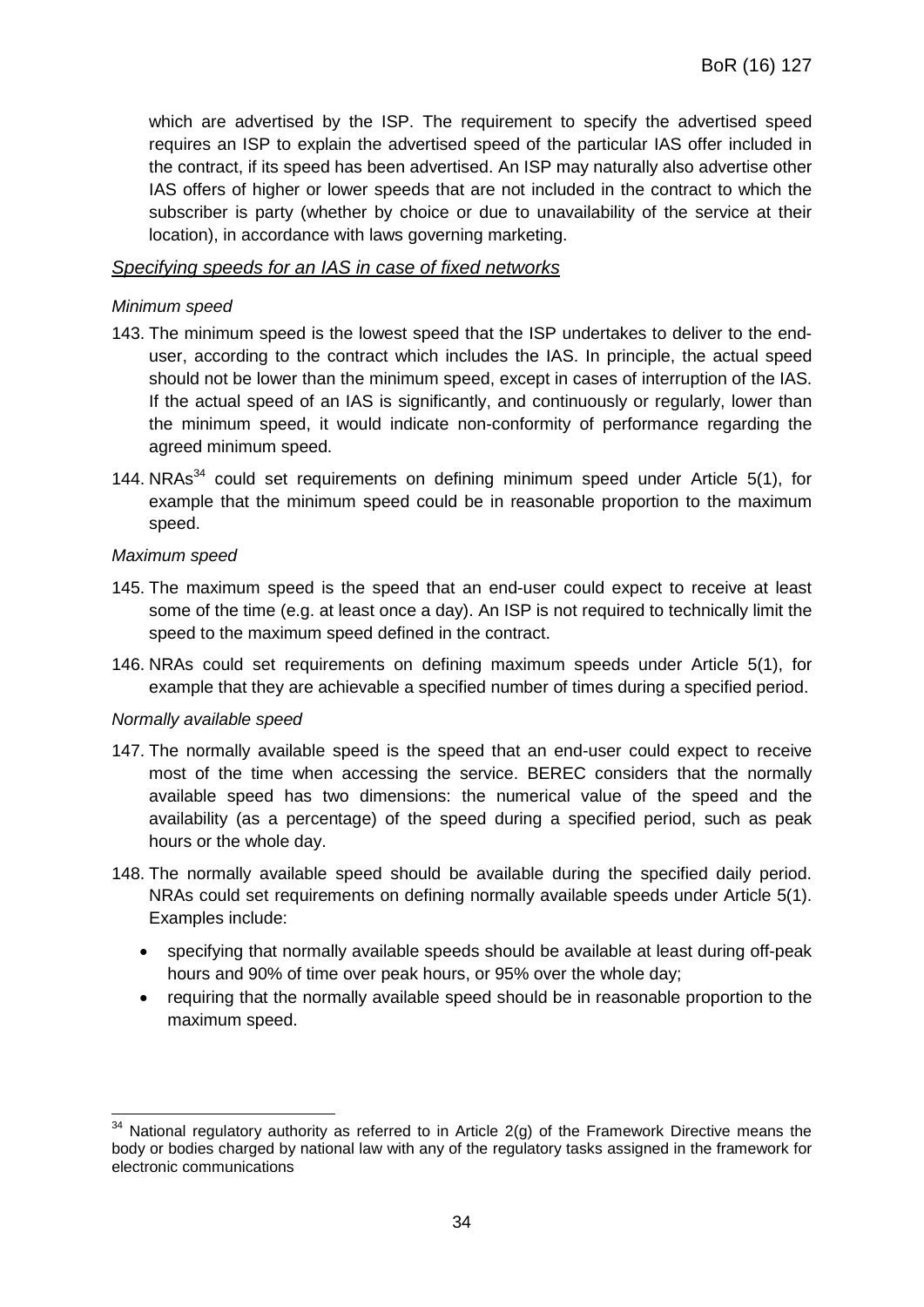149. In order to be meaningful, it should be possible for the end-user to evaluate the value of the normally available speed vis-à-vis the actual performance of the IAS on the basis of the information provided.

#### *Advertised speed*

- 150. Advertised speed is the speed an ISP uses in its commercial communications, including advertising and marketing, in connection with the promotion of IAS offers. In the event that speeds are included in an ISP's marketing of an offer (see also paragraph 142), the advertised speed should be specified in the published information and in the contract for each IAS offer.
- 151. NRAs could set requirements in accordance with Article 5(1) on how speeds defined in the contract relate to advertised speeds, for example that the advertised speed should not exceed the maximum speed defined in the contract.

#### *Specifying speeds of an IAS in mobile networks*

152. Estimated maximum and advertised download and upload speeds should be described in contracts according to paragraphs 153-157.

#### *Estimated maximum speed*

- 153. The estimated maximum speed for a mobile IAS should be specified so that the enduser can understand the realistically achievable maximum speed for their subscription in different locations in realistic usage conditions. The estimated maximum speed could be specified separately for different network technologies that affect the maximum speed available for an end-user. End-users should be able to understand that they may not be able to reach the maximum speed if their mobile terminal does not support the speed.
- 154. NRAs could set requirements on defining estimated maximum speeds under Article 5(1).
- 155. Estimated maximum download and upload speeds could be made available in a geographical manner providing mobile IAS coverage maps with estimated/measured speed values of network coverage in all locations.

#### *Advertised speed*

- 156. The advertised speed for a mobile IAS offer should reflect the speed which the ISP is realistically able to deliver to end-users. Although the transparency requirements regarding IAS speed are less detailed for mobile IAS than for fixed IAS, the advertised speed should enable end-users to make informed choices, for example, so they are able to evaluate the value of the advertised speed vis-à-vis the actual performance of the IAS. Significant factors that limit the speeds achieved by end-users should be specified.
- 157. NRAs could set requirements in accordance with Article 5(1) on how speeds defined in the contract relate to advertised speeds, for example that the advertised speed for an IAS as specified in a contract should not exceed the estimated maximum speed as defined in the same contract. See also paragraph 142.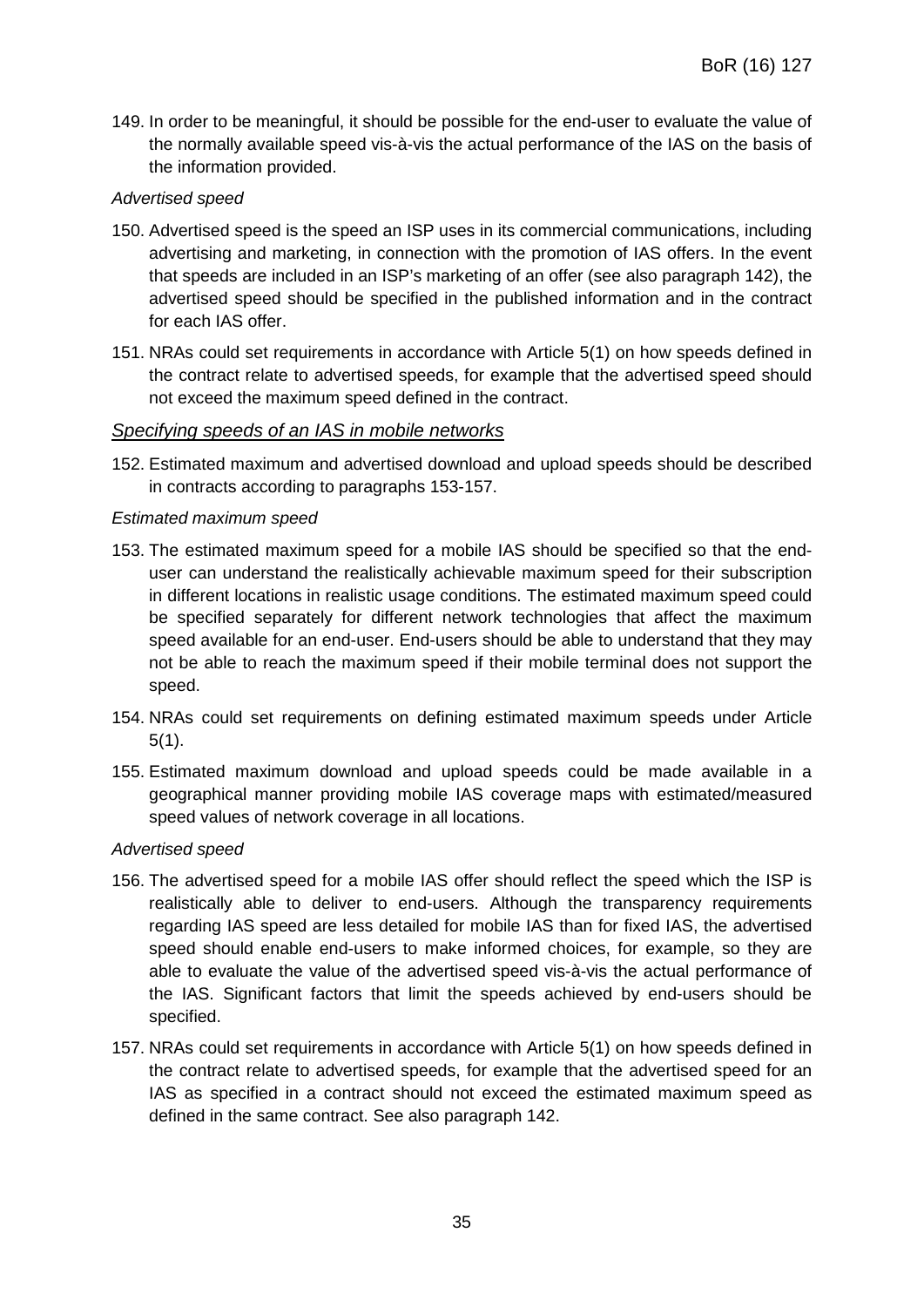## **Article 4(1) (e)**

(e) a clear and comprehensible explanation of the remedies available to the consumer in accordance with national law in the event of any continuous or regularly recurring discrepancy between the actual performance of the internet access service regarding speed or other quality of service parameters and the performance indicated in accordance with points (a) to (d).

158. Remedies available to consumers as described in Article 4(1) (e) are defined in national law. Examples of possible remedies for a discrepancy are price reduction, early termination of the contract, damages, or rectification of the non-conformity of performance, or a combination thereof. NRAs should ensure that ISPs provide consumers with information specifying such remedies.

## **Article 4(2)**

Providers of internet access services shall put in place transparent, simple and efficient procedures to address complaints of end-users relating to the rights and obligations laid down in Article 3 and paragraph 1 of this Article.

- 159. NRAs should ensure that ISPs adhere to certain good practices regarding procedures for addressing complaints, such as:
	- informing end-users in the contract as well as on their website, in a clear manner, about the procedures put in place, including the usual or maximum time it takes to handle a complaint;
	- providing a description of how the complaint will be handled, including what steps the ISP will take to investigate the complaint and how the end-user will be notified of the progress or resolution of the complaint;
	- enabling end-users to easily file a complaint using different means, at least online (e.g. a web-form or email) and at the point of sale, but possibly also using other means such as post or telephone;
	- providing a single point of contact for all complaints related to the provisions set out in Article 3 and Article 4(1), regardless of the topic of the complaint;
	- enabling an end-user to be able to enquire about the status of their complaint in the same manner in which the complaint was raised;
	- informing end-users of the result of the complaint in a relatively short time, taking into account the complexity of the issue;
	- informing the end-user of the means to settle unresolved disputes according to national law if the end-user believes a complaint has not been successfully handled by the ISP (depending upon the cause of the complaint, the competent authority or authorities under national law may be the NRA, a court or an alternative dispute resolution entity etc.).

## **Article 4(3)**

The requirements laid down in paragraphs 1 and 2 are in addition to those provided for in Directive 2002/22/EC and shall not prevent Member States from maintaining or introducing additional monitoring, information and transparency requirements, including those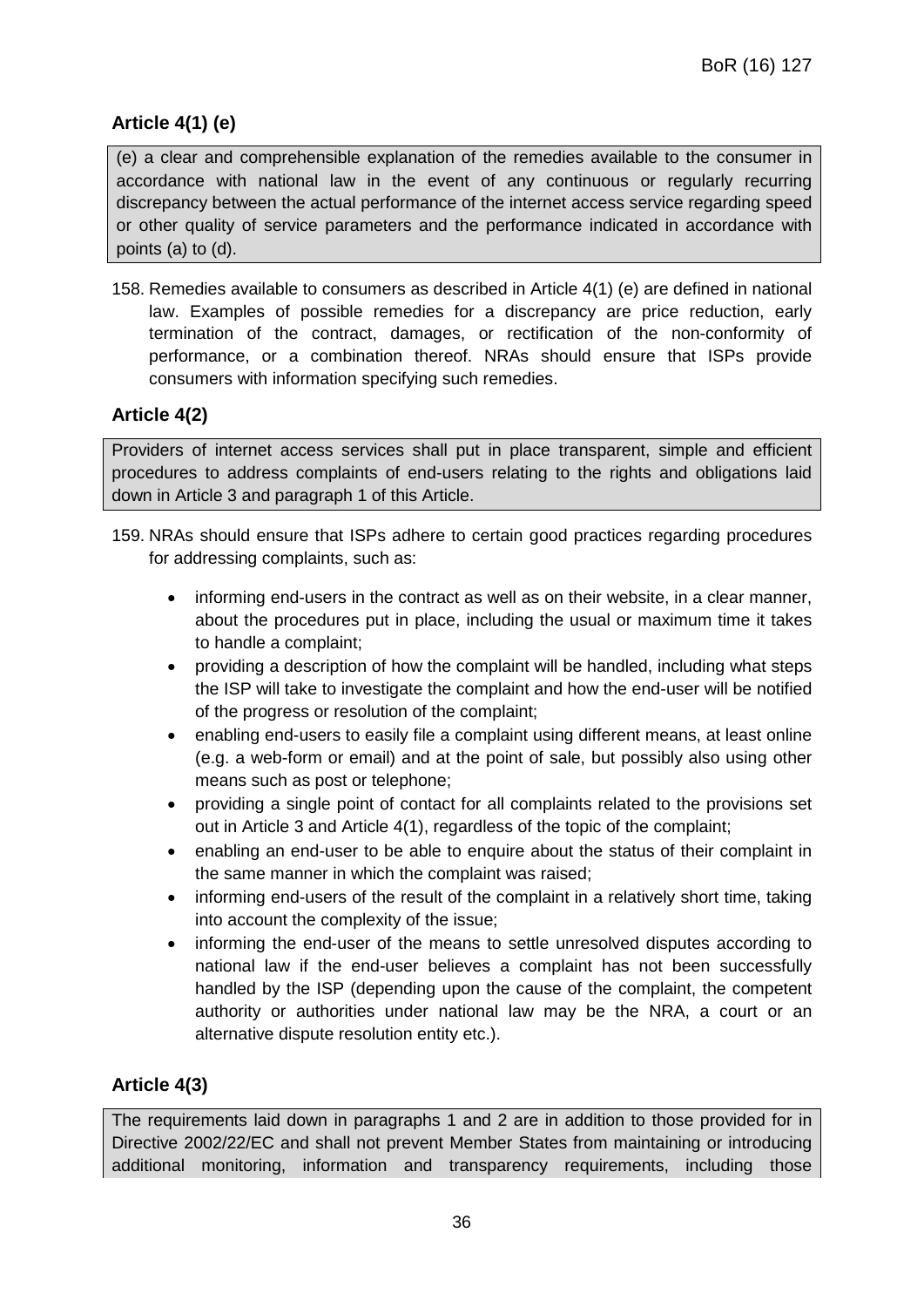concerning the content, form and manner of the information to be published. Those requirements shall comply with this Regulation and the relevant provisions of Directives 2002/21/EC and 2002/22/EC.

160. This provision is aimed at Member States and no guidance to NRAs is required.

## **Article 4(4)**

Any significant discrepancy, continuous or regularly recurring, between the actual performance of the internet access service regarding speed or other quality of service parameters and the performance indicated by the provider of internet access services in accordance with points (a) to (d) of paragraph 1 shall, where the relevant facts are established by a monitoring mechanism certified by the national regulatory authority, be deemed to constitute non-conformity of performance for the purposes of triggering the remedies available to the consumer in accordance with national law.

This paragraph shall apply only to contracts concluded or renewed from 29 November 2015.

- 161. The relevant facts proving a significant discrepancy may be established by any monitoring mechanism certified by the NRA, whether operated by the NRA or by a third party. The Regulation does not require Member States or an NRA to establish or certify a monitoring mechanism. The Regulation does not define how the certification must be done. If the NRA provides a monitoring mechanism implemented for this purpose it should be considered as a certified monitoring mechanism according to Article 4(4).
- 162. It would help make the rights enshrined in the Regulation more effective if NRAs were to establish or certify one or more monitoring mechanisms that allow end-users to determine whether there is non-conformity of performance and to obtain related measurement results for use in proving non-conformity of performance of their IAS. The use of any certified mechanism should not be subject to additional costs to the end-user and should be accessible also to disabled end-users.
- 163. The methodologies that could be used by certified monitoring mechanisms are further discussed in the next section on *Methodology for monitoring IAS performance*. The purpose of this guidance regarding methodologies is to contribute to the consistent application of the Regulation. However, NRAs should be able to use their existing measurement tools and these Guidelines do not require NRAs to change them.

#### *Methodology for monitoring IAS performance*

- 164. NRAs should consider BoR  $(14)$  117<sup>35</sup> when implementing a measurement methodology. Measurements should mitigate, to the extent possible, confounding factors which are internal to the user environment, such as existing cross-traffic and the wireless/wireline interface.
- 165. When implementing measurement methodologies, NRAs should consider guidance on methodologies developed during BEREC's work on QoS in the context of Net Neutrality, especially those found in:

<sup>35</sup> See Chapter 4.8 *Conclusions and recommendations* of BoR (14) 117 "Monitoring quality of Internet access services in the context of net neutrality"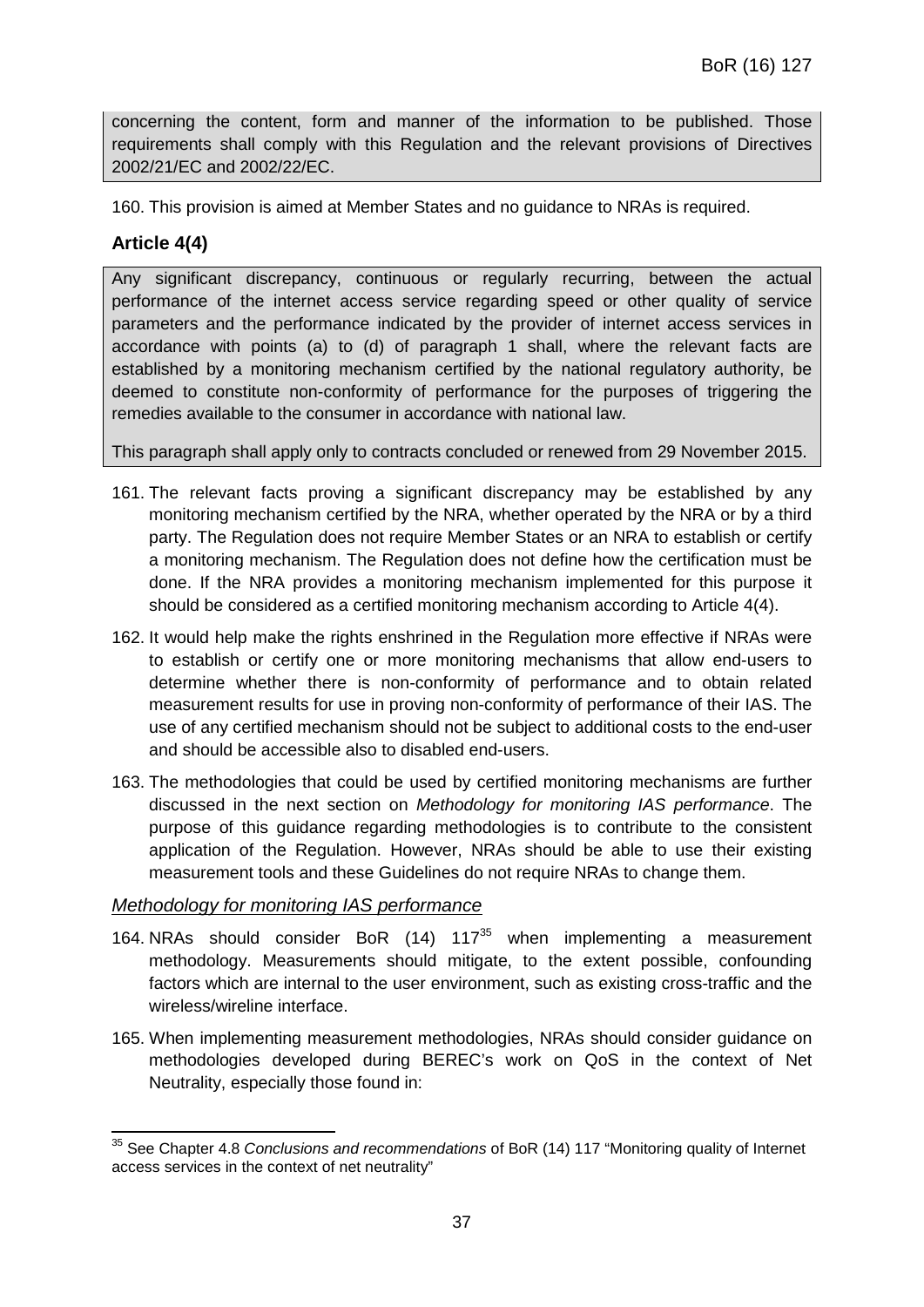- the 2012 framework for Quality of Service in the scope of Net Neutrality;<sup>36</sup>
- the 2014 Monitoring quality of Internet access services in the context of net neutrality BEREC report: 37
- the feasibility study of quality monitoring in the context of net neutrality; $38$  and
- the planned BEREC 2016-17 workstream on the Regulatory Assessment of QoS in the context of Net Neutrality.<sup>39</sup>
- 166. Following this existing guidance, the speed is calculated by the amount of data divided by the time period. These speed measurements should be done in both download and upload directions. Furthermore, speed should be calculated based on IP packet payload, e.g. using TCP as transport layer protocol. Measurements should be performed beyond the ISP leg. The details of the measurement methodology should be made transparent.

## **Article 5 Supervision and enforcement**

## **Article 5(1)**

National regulatory authorities shall closely monitor and ensure compliance with Articles 3 and 4, and shall promote the continued availability of non-discriminatory internet access services at levels of quality that reflect advances in technology. For those purposes, national regulatory authorities may impose requirements concerning technical characteristics, minimum quality of service requirements and other appropriate and necessary measures on one or more providers of electronic communications to the public, including providers of internet access services.

National regulatory authorities shall publish reports on an annual basis regarding their monitoring and findings, and provide those reports to the Commission and to BEREC.

## Recital 19

National regulatory authorities play an essential role in ensuring that end-users are able to exercise effectively their rights under this Regulation and that the rules on the safeguarding of open internet access are complied with. To that end, national regulatory authorities should have monitoring and reporting obligations, and should ensure that providers of electronic communications to the public, including providers of internet access services, comply with their obligations concerning the safeguarding of open internet access. Those include the obligation to ensure sufficient network capacity for the provision of high quality non-discriminatory internet access services, the general

 $39$  BoR (15) 213, section 11.2,

<sup>&</sup>lt;sup>36</sup> BoR (11) 53, http://berec.europa.eu/eng/document\_register/subject\_matter/berec/reports/117-aframework-for-quality-of-srvice-in-the-scope-of-net-neutrality<br>
<sup>37</sup> BeD (4.4) 447 Visit (1)

<sup>37</sup> BoR (14) 117, http://berec.europa.eu/eng/document\_register/subject\_matter/berec/reports/4602 monitoring-quality-of-internet-access-services-in-the-context-of-net-neutrality-berec-report

<sup>&</sup>lt;sup>38</sup> BoR (15) 207, http://berec.europa.eu/eng/document\_register/subject\_matter/berec/reports/5576feasibility-study-of-quality-monitoring-in-the-context-of-net-neutrality

http://berec.europa.eu/eng/document\_register/subject\_matter/berec/annual\_work\_programmes/5551berec-work-programme-2016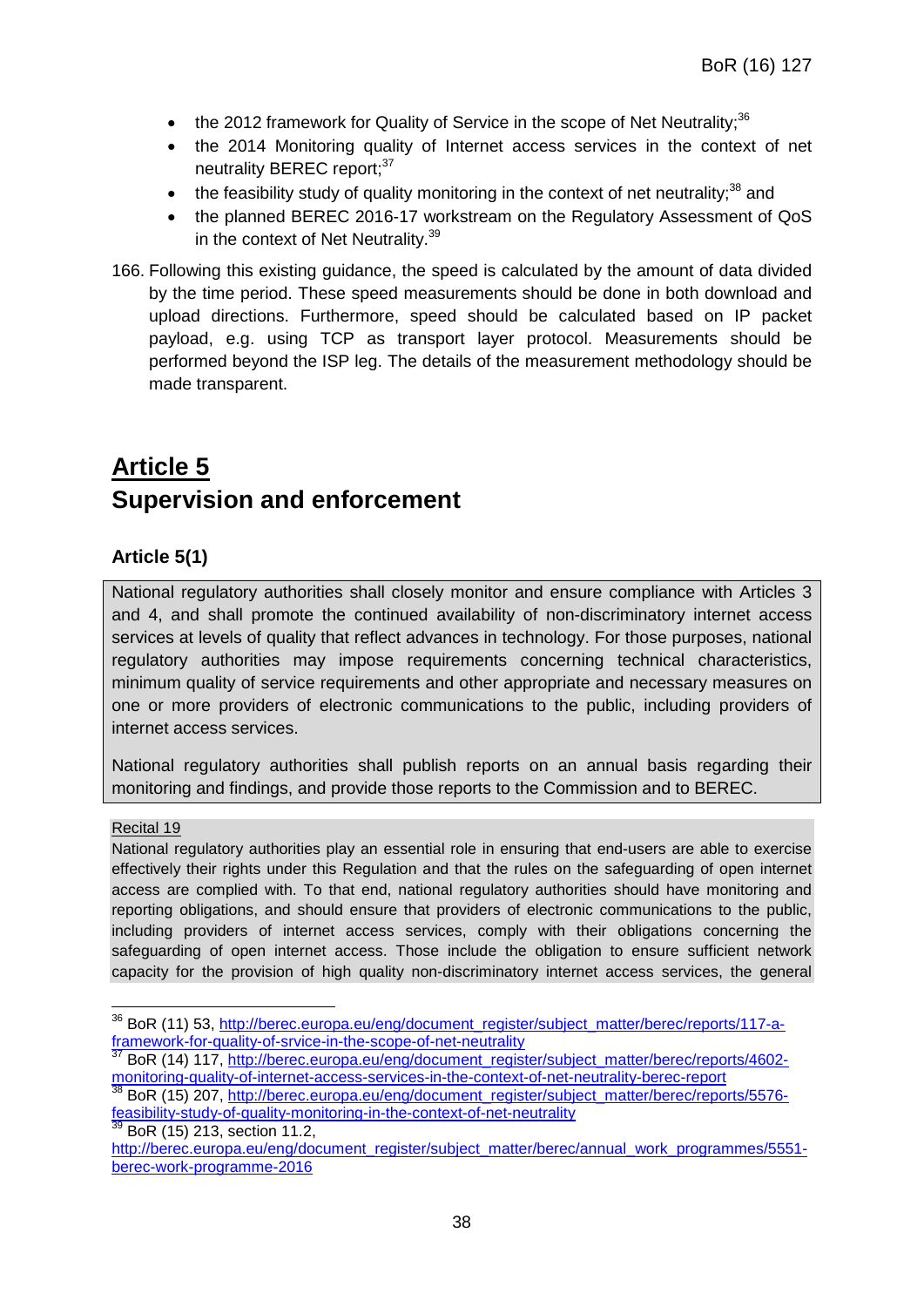quality of which should not incur a detriment by reason of the provision of services other than internet access services, with a specific level of quality. National regulatory authorities should also have powers to impose requirements concerning technical characteristics, minimum quality of service requirements and other appropriate measures on all or individual providers of electronic communications to the public if this is necessary to ensure compliance with the provisions of this Regulation on the safeguarding of open internet access or to prevent degradation of the general quality of service of internet access services for end-users. In doing so, national regulatory authorities should take utmost account of relevant guidelines from BEREC.

#### *The general approach for supervision*

- 167. With regard to the duties and powers of NRAs set out in Article 5, there are three types of NRA actions to monitor and ensure compliance with Articles 3 and 4.
	- Supervision, which encompasses monitoring by the NRA as set out in Article 5(1), and facilitated by the powers to gather information from ISPs in Article 5(2), on:
		- o Monitoring of restrictions of end-user rights (Article 3(1)
		- $\circ$  Monitoring of contractual conditions and commercial practices (Article 3(2))
		- o Monitoring of traffic management (Article 3(3))
		- o Monitoring and assessment of IAS performance and impact of specialised services on the general quality of IAS (Article 3(5) and Article 4)
		- o Monitoring of transparency requirements on ISPs (Article 4);
	- Enforcement, which can include a variety of interventions and measurements as set out in Article 5(1);
	- Reporting by NRAs on the findings from their monitoring, as set out in Article 5(1).
- 168. BEREC should foster the exchange of experiences by NRAs, on an ongoing basis, on their implementation of the Regulation.
- 169. To monitor compliance, NRAs may request that ISPs and end-users provide relevant information. Information that can be requested from ISPs is discussed under Article 5(2) and NRAs may collect end-user complaints and ask end-users to complete surveys and questionnaires.
- 170. Further guidance for specific Articles of the Regulation is described in paragraphs 171- 183, and under Articles 3(2) and 3(5).

#### *Monitoring traffic management practices*

171. NRAs have the power to collect traffic management information, for instance by:

- evaluating traffic management practices applied by ISPs, including exceptions (allowed by Article 3(3) third subparagraph);
- requesting more comprehensive information from ISPs about implemented traffic management practices, including:
	- o a description of, and technical details about, affected networks, applications or services;
	- o how they are affected and any other specific differentiation with regards to the application of the practice (such as if the practice is applied only for specific time of day, or in a specific area);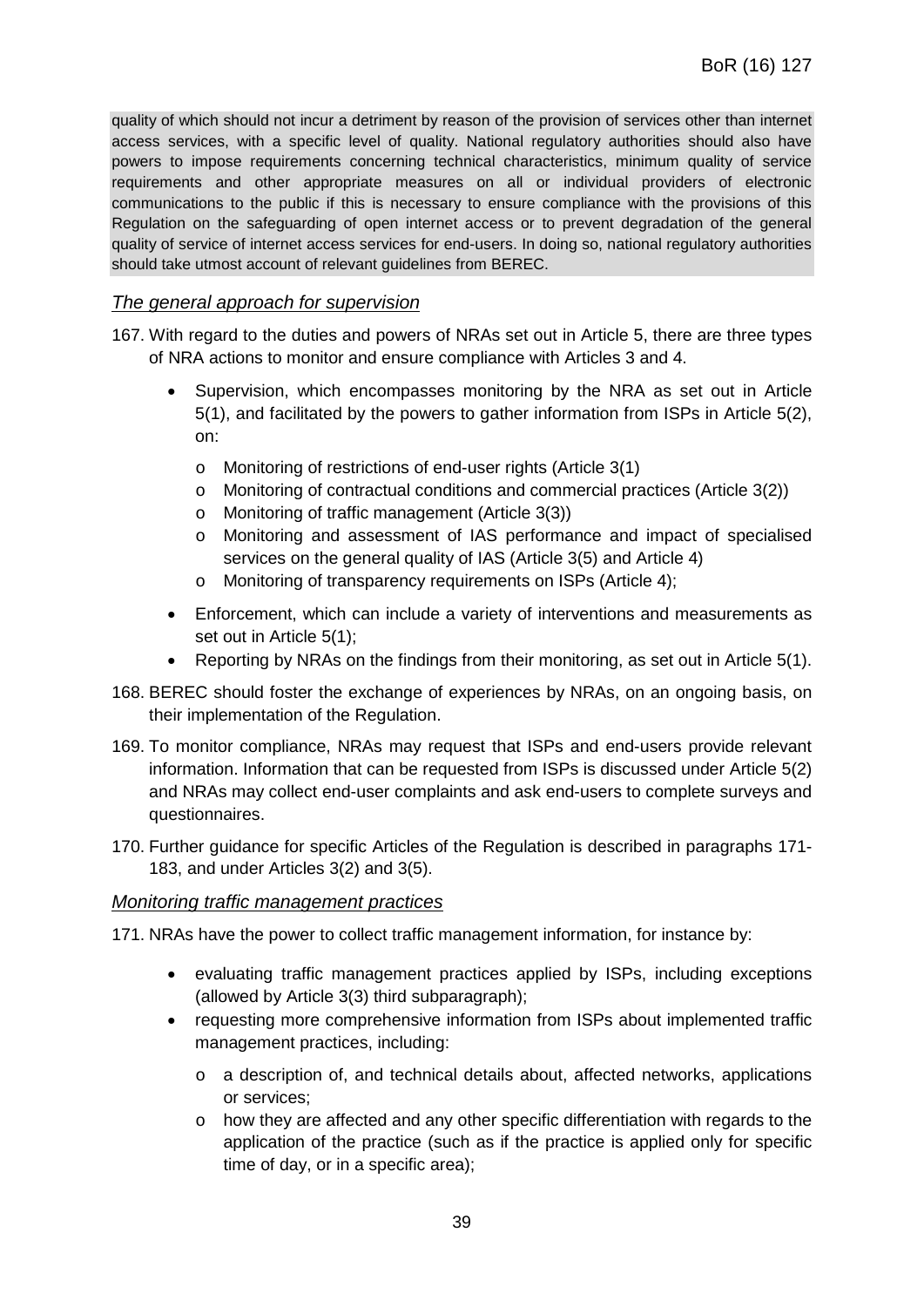- o in the case of exceptional traffic management practices going beyond those set out in the second subparagraph (Article 3(3)), a detailed justification of why the practice is applied and the time period for which it is applied.
- requesting records on traffic management measures/practices applied;
- requesting information from ISPs relevant to following up on complaints received by NRAs;
- conducting national investigations similar to BEREC's 2012 Traffic Management Investigation; $40$
- collecting information and complaints received directly from end-users or other information sources such as news, blogs, forums and other discussion groups.
- 172. NRA actions could include conducting technical traffic management measurements, e.g. for detecting infringements such as the blocking or throttling the traffic. NRAs can build on available tools.<sup>41</sup> but need to adapt measurement schedules and technical setups to specific measurement cases. Measurement results have to be evaluated carefully.
- 173. NRAs should develop appropriate monitoring policies for detecting infringements of the Regulation and determining necessary actions for guaranteeing that the rights and obligations set out in the Regulation are fulfilled.

#### *Monitoring and assessment of IAS performance*

174. IAS performance assessment can be performed at the user or market level:

- User-level assessment: end-user measurements of the performance of IAS offers can be performed to check whether the ISP is fulfilling its contract. Measurement results are compared to the contracted performance of the IAS offer.
- Market-level assessment: user-level measurement results are summarised into aggregated values for different categories such as IAS offers, ISPs, access technologies (DSL, cable, fibre etc.), geographical area etc. Aggregated measurement results can be used for market-level assessments.
- 175. NRAs can use market-level assessment for the regulatory supervision envisaged by Article 5(1) to:
	- cross-check that the published information is consistent with monitoring results (see paragraph 177);
	- check that specialised services are not provided at the expense of IAS;
	- check that the performance of IAS is developing sufficiently over time to reflect advances in technology.

176. Market-level assessment data can also be used for:

http://berec.europa.eu/eng/document\_register/subject\_matter/berec/download/0/45-berec-findings-ontraffic-management-pra\_0.pdf

<sup>&</sup>lt;sup>40</sup> A view of traffic management and other practices resulting in restrictions to the open Internet in Europe (BoR (12) 30)

There are multiple tools available in the market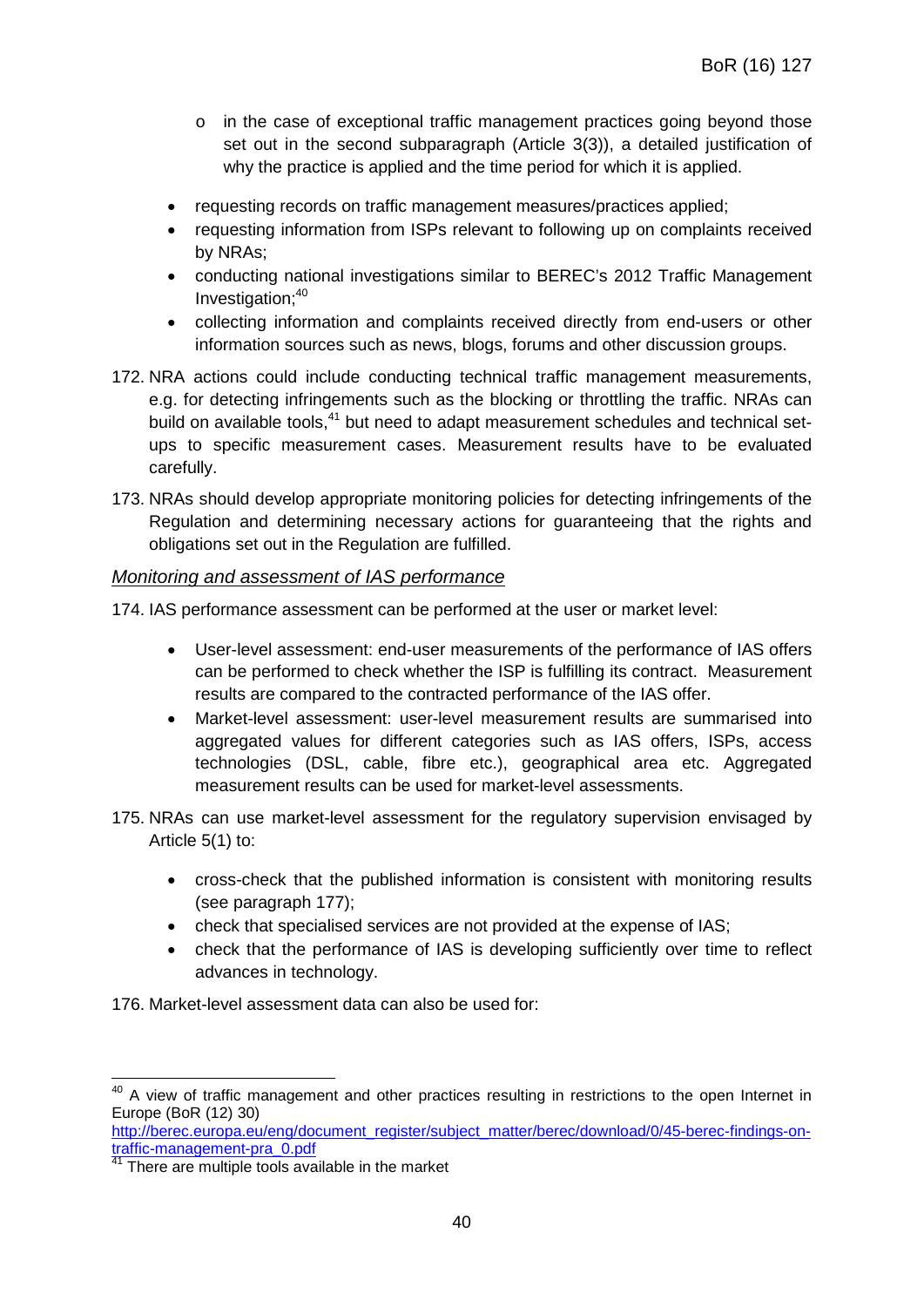- transparency purposes, by publishing statistics as well as interactive maps showing mobile network coverage or average performance in a geographic area for fixed access networks;
- considering the availability of different IAS offers or offer ranges provided by ISPs, as well as their penetration among end-users;
- assessing the quality for a specific type of IAS, e.g. based on an access technology (such as DSL, cable or fibre);
- comparison of IAS offers in the market;
- investigating possible degradation caused by specialised services.

#### *Monitoring of transparency requirements on ISPs*

177. NRAs should monitor transparency requirements on ISPs and could do this by:

- monitoring that ISPs have specified and published the required information according to Article 4(1);
- checking that such information is clear, accurate, relevant and comprehensible;
- cross-checking that the published information is consistent with monitoring results regarding Article 3, such as traffic management practices, IAS performance and specialised services;
- monitoring that ISPs put in place transparent, simple and efficient procedures to address complaints as required by Article 4(2);
- collecting information on complaints related to infringements of the Regulation.

#### *Enforcement*

- 178. In order to ensure compliance with the Regulation, and to promote the continued availability of non-discriminatory IAS at levels of quality that reflect advances in technology, NRAs could decide to:
	- require an ISP to take measures to eliminate or remove the factor that is causing the degradation;
	- set requirements for technical characteristics to address infringements of the Regulation, for example, to mandate the removal or revision of certain traffic management practices;
	- impose minimum QoS requirements:
	- impose other appropriate and necessary measures, for example, regarding the ISPs' obligation to ensure sufficient network capacity for the provision of highquality non-discriminatory IAS (Recital 19);
	- issue cease and desist orders in case of infringements, possibly combined with periodical (daily/weekly) penalties, in accordance with national law;
	- impose cease orders for specific specialised services unless sufficient capacity is made available for IAS within a reasonable and effective timeframe set by the NRA, possibly combined with periodical (daily/weekly) penalties, in accordance with national law;
	- impose fines for infringements, in accordance with national law.
- 179. In the case of blocking and/or throttling, discrimination etc. of single applications or categories of applications, NRAs could prohibit restrictions of the relevant ports or limitations of application(s) if no valid justification is provided for non-compliance with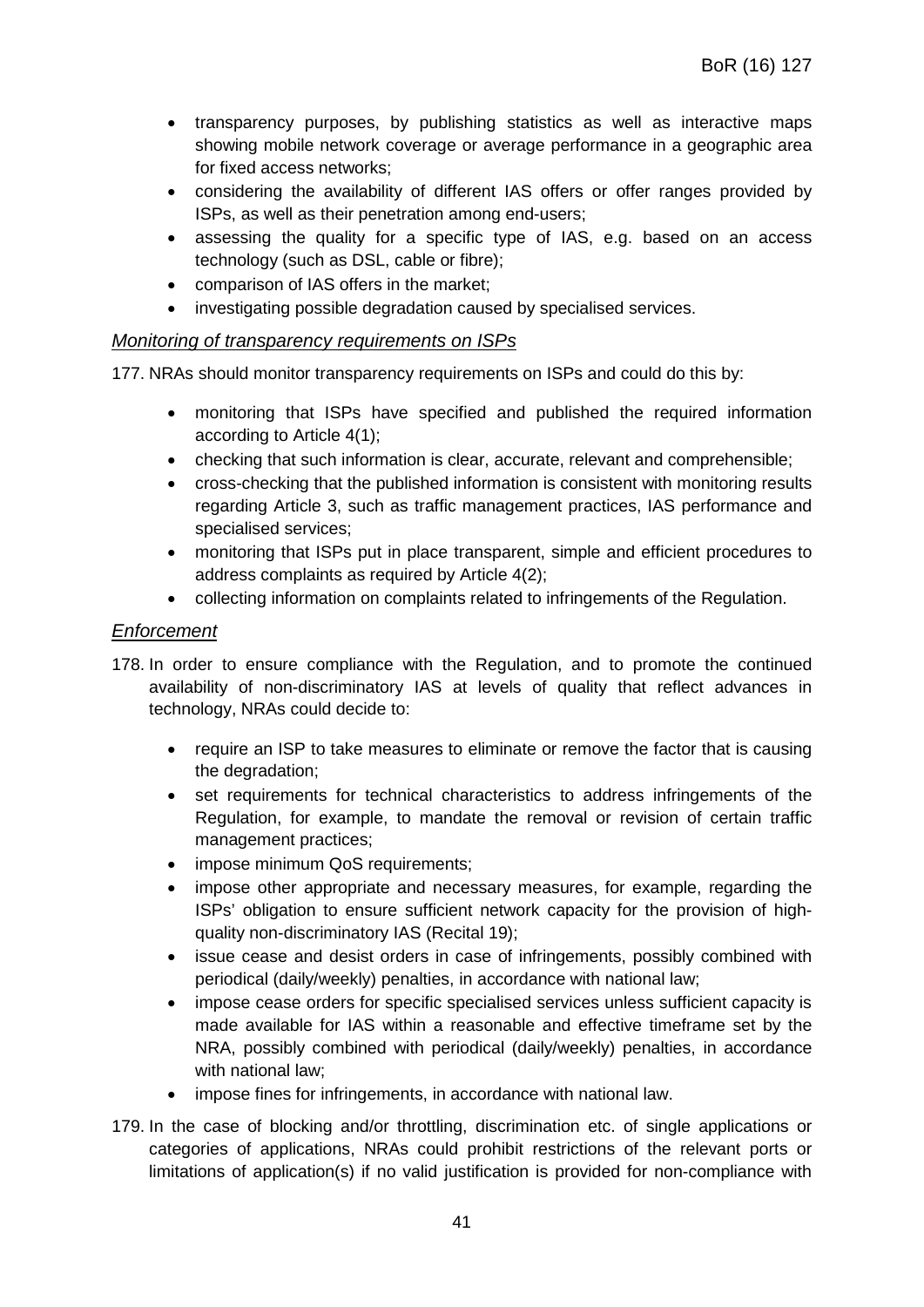the Regulation, especially Article 3(3) third subparagraph. Measures under Article 5(1) could be particularly useful to prohibit practices that clearly infringe the Regulation. Measures could include:

- prohibiting the blocking and/or throttling of specific applications;
- prohibiting a congestion management practice which is specific to individual applications;
- requiring access performance, such as minimum or normally available speeds, to be comparable to advertised/maximum speeds;
- placing qualitative requirements on the performance of application-specific traffic.
- 180. Requirements and measures could be imposed on one or more ISPs, and it may also, in exceptional cases, be reasonable to impose such requirements in general to all ISPs in the market.
- 181. The imposition of any of these requirements and measures should be assessed based on their effectiveness, necessity and proportionality:
	- Effectiveness requires that the requirements can be implemented by undertakings and are likely to swiftly prevent or remove degradation of IAS offer available to end-users or other infringements of the Regulation.
	- Necessity requires that, among the effective requirements or measures, the least burdensome is chosen, i.e. other regulatory tools should be considered and deemed insufficient, ineffective or not able to be used fast enough to remedy the situation.
	- Proportionality implies limiting the requirements to the adequate scope, and that the obligation imposed by the requirement is in pursuit of a legitimate aim, appropriate to the pursued aim and there is no less interfering and equally effective alternative way of achieving this aim. For example, if specific ISPs offer degraded IAS services or infringe the traffic management rules of the Regulation, then the proportionate requirements may focus on these ISPs in particular.

#### *Annual reporting of NRAs*

- 182. The reports must be published on an annual basis, and NRAs should publish their annual reports by  $30<sup>th</sup>$  June for the periods starting from 1<sup>st</sup> May to  $30<sup>th</sup>$  April. The first report is to be provided by  $30<sup>th</sup>$  June 2017, covering the period from  $30<sup>th</sup>$  April 2016 to 30th April 2017 (the first 12 months following application of the provisions).
- 183. As well as being published, the reports should be provided to the Commission and to BEREC. To enable the Commission and BEREC to more easily compare the reports, BEREC recommends that NRAs include at least the following sections in their annual reports:
	- overall description of the national situation regarding compliance with the Regulation;
	- description of the monitoring activities carried out by the NRA;
	- the number and types of complaints and infringements related to the Regulation;
	- main results of surveys conducted in relation to supervising and enforcing the Regulation;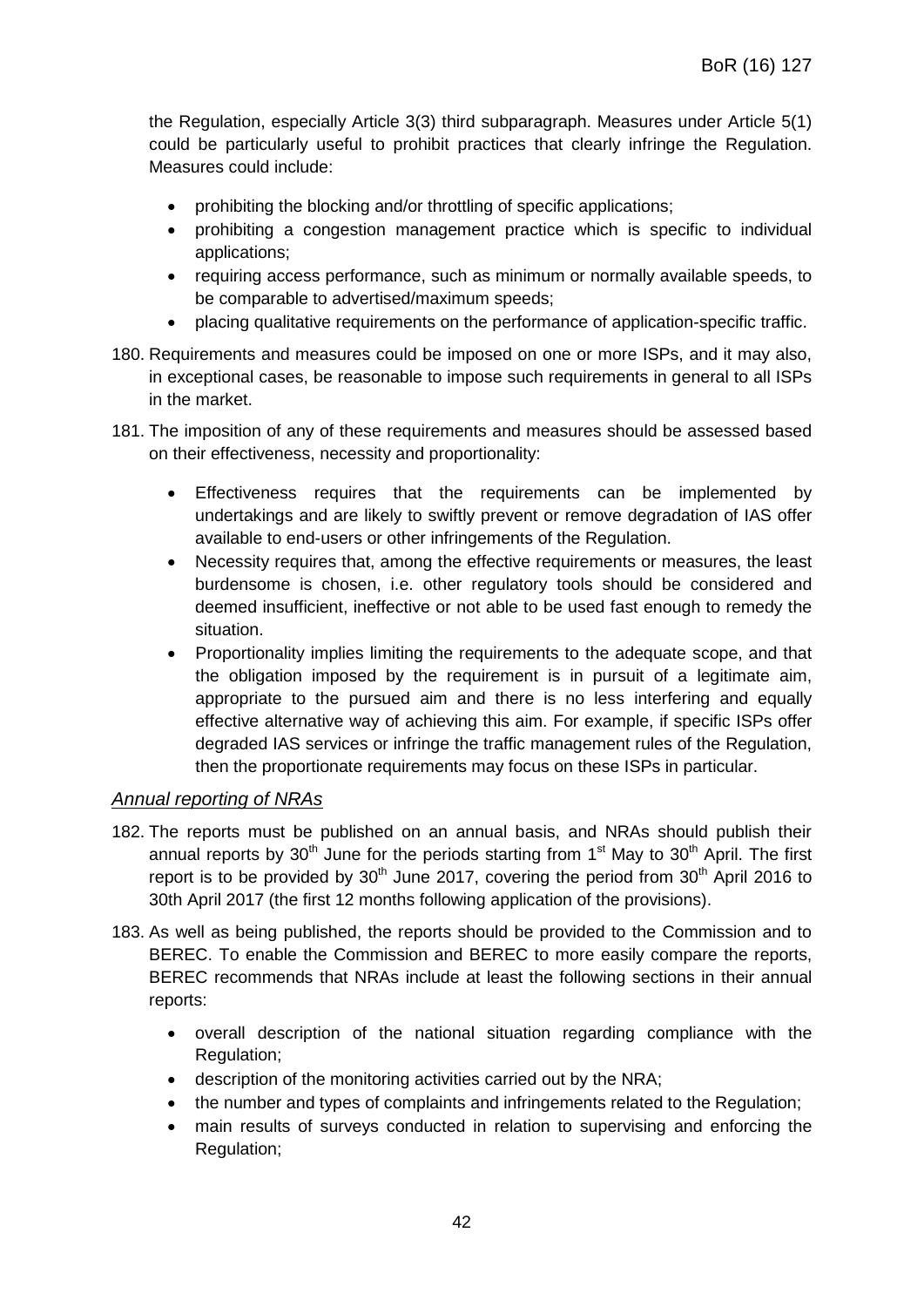- main results and values retrieved from technical measurements and evaluations conducted in relation to supervising and enforcing the Regulation;
- an assessment of the continued availability of non-discriminatory IAS at levels of quality that reflect advances in technology;
- measures adopted/applied by NRAs pursuant to Article 5(1).

## **Article 5(2)**

At the request of the national regulatory authority, providers of electronic communications to the public, including providers of internet access services, shall make available to that national regulatory authority information relevant to the obligations set out in Articles 3 and 4, in particular information concerning the management of their network capacity and traffic, as well as justifications for any traffic management measures applied. Those providers shall provide the requested information in accordance with the time-limits and the level of detail required by the national regulatory authority.

- 184. NRAs may request from ISPs information relevant to the obligations set out in Articles 3 and 4 in addition to the information provided in contracts or made publicly available. The requested information may include, but is not limited to:
	- more details and clarifications about when, how and to which end-users a traffic management practice is applied;
	- justifications of any traffic management practice applied, including whether such practices adhere to the exceptions of Article 3(3) (a)-(c). In particular,
		- o regarding Article 3(3) (a), the exact legislative act, law, or order based on which it is applied;
		- $\circ$  regarding Article 3(3) (b), an assessment of the risk to the security and integrity of the network;
		- o regarding Article 3(3) (c), a justification of why congestion is characterised as impending, exceptional or temporary, along with past data regarding congestion that confirms this characterisation, and why less intrusive and equally effective congestion management does not suffice.
	- requirements for specific services or applications that are necessary in order to run an application with a specific level of quality;
	- information allowing NRAs to verify whether, and to what extent, optimisation of specialised services is objectively necessary;
	- information about the capacity requirements of specialised services and other information that is necessary to determine whether or not sufficient capacity is available for specialised services in addition to any IAS provided, and the steps taken by an ISP to ensure that;
	- information demonstrating that the provision of one or all specialised services provided or facilitated by an ISP is not to the detriment of the availability or general quality of IAS for end-users;
	- details about the methodology by which the speeds or other QoS parameters defined in contracts or published by the ISP are derived;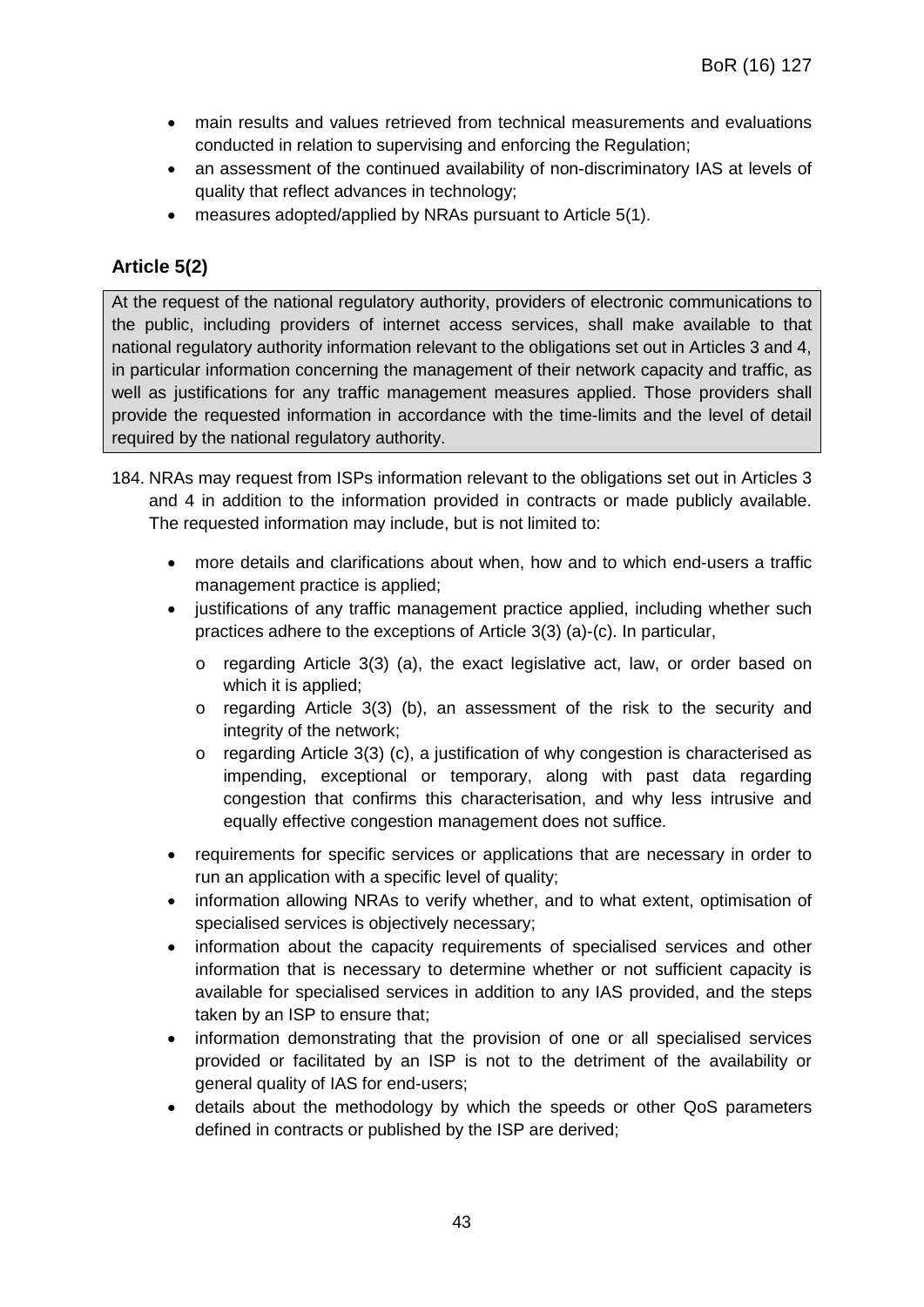- details about any commercial agreements and practices that may limit the exercise of the rights of end-users according to Article 3(1), including details of commercial agreements between CAPs and ISPs;
- details about the processing of personal data by ISPs;
- details about the type of information provided to the end-users from ISPs in customer centres, helpdesks or websites regarding their IAS;
- the number and type of end-user complaints received for a specific period;
- details about the complaints received from a specific end-user and the steps taken to address them.

## **Article 5(3)**

By 30 August 2016, in order to contribute to the consistent application of this Regulation, BEREC shall, after consulting stakeholders and in close cooperation with the Commission, issue guidelines for the implementation of the obligations of national regulatory authorities under this Article.

185. These Guidelines constitute compliance with this provision. BEREC will review and update the Guidelines as and when it considers it to be appropriate.

#### **Article 5(4)**

This Article is without prejudice to the tasks assigned by Member States to the national regulatory authorities or to other competent authorities in compliance with Union law.

186. NRAs and other competent authorities may also have other supervision and enforcement tasks assigned to them by Member States in compliance with Union law. Such duties may arise out of, for example, consumer and competition law, in addition to the regulatory framework for electronic communications. Article 5 does not affect the tasks of NRAs or other competent national or European authorities arising from such laws, regardless of the fact that such tasks may overlap with the duties of NRAs (or other competent authorities) as set out in the Article. The Regulation does not affect NRAs' or other national authorities' competences to supervise and enforce Directive 95/46/EC or Directive 2002/58/EC referred to in Article 3(4), as such tasks continue to be assigned by national law.

## **Article 6 Penalties**

Member States shall lay down the rules on penalties applicable to infringements of Articles 3, 4 and 5 and shall take all measures necessary to ensure that they are implemented. The penalties provided for must be effective, proportionate and dissuasive. Member States shall notify the Commission of those rules and measures by 30 April 2016 and shall notify the Commission without delay of any subsequent amendment affecting them.

187. This provision is aimed at Member States and no guidance to NRAs is required.